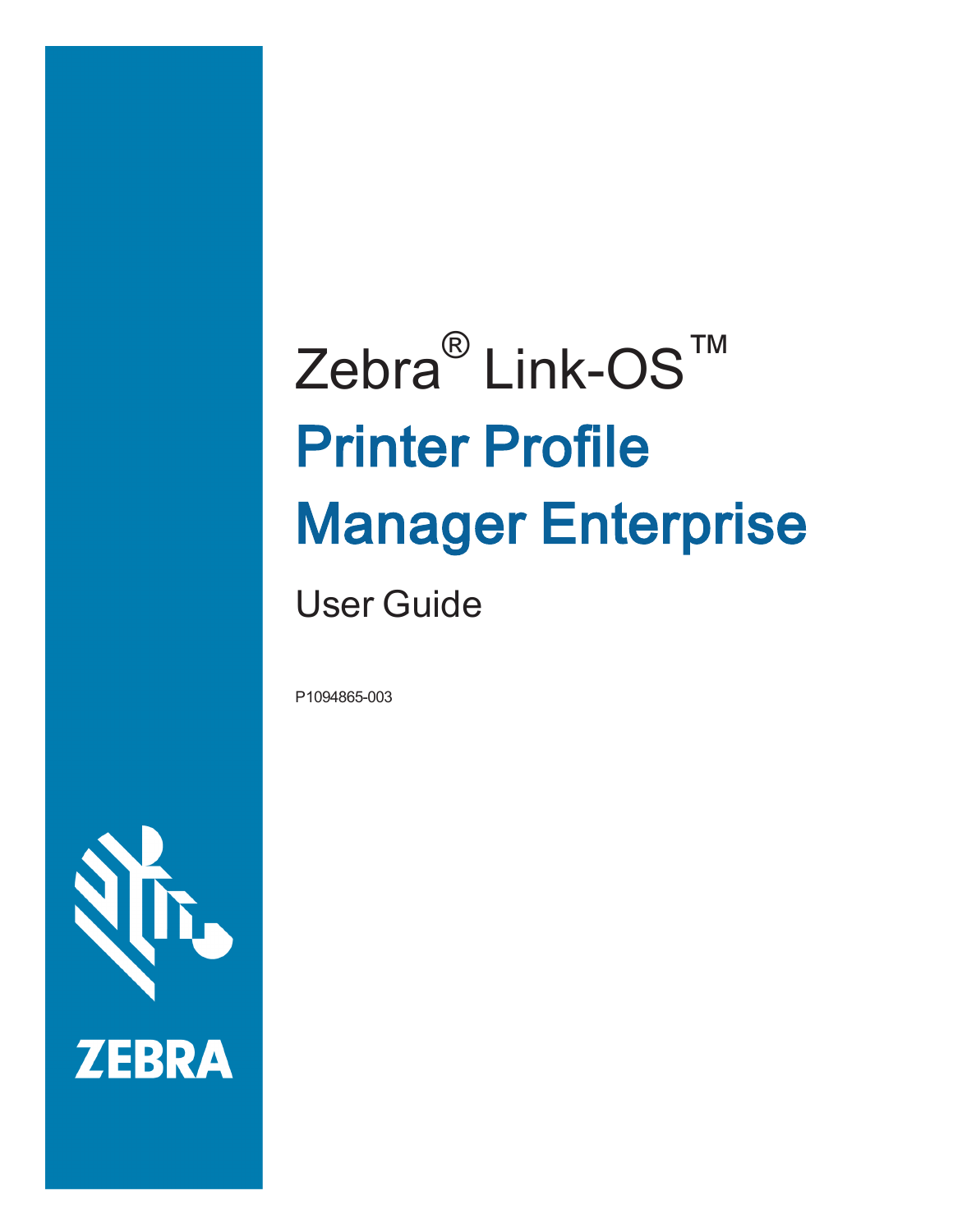Copyright 2018 ZIH Corp. and/or its affiliates. All rights reserved. ZEBRA and the stylized Zebra head are trademarks of ZIH Corp., registered in many jurisdictions worldwide. All other trademarks are the property of their respective owners.

Information in this document is subject to change without notice. The software described in this document is furnished under a license agreement or nondisclosure agreement. The software may be used or copied only in accordance with the terms of those agreements.

For further information regarding legal and proprietary statements, please go to:

SOFTWARE: [www.zebra.com/linkoslegal](http://www.zebra.com/linkoslegal) COPYRIGHTS: [www.zebra.com/copyright](http://www.zebra.com/copyright) WARRANTY: [www.zebra.com/warranty](http://www.zebra.com/warranty) END USER LICENSE AGREEMENT: [www.zebra.com/eula](http://www.zebra.com/eula)

### Terms of Use

### Proprietary Statement

This manual contains proprietary information of Zebra Technologies Corporation and its subsidiaries ("Zebra Technologies"). It is intended solely for the information and use of parties operating and maintaining the equipment described herein. Such proprietary information may not be used, reproduced, or disclosed to any other parties for any other purpose without the express, written permission of Zebra Technologies.

#### Product Improvements

Continuous improvement of products is a policy of Zebra Technologies. All specifications and designs are subject to change without notice.

#### Liability Disclaimer

Zebra Technologies takes steps to ensure that its published Engineering specifications and manuals are correct; however, errors do occur. Zebra Technologies reserves the right to correct any such errors and disclaims liability resulting therefrom.

#### Limitation of Liability

In no event shall Zebra Technologies or anyone else involved in the creation, production, or delivery of the accompanying product (including hardware and software) be liable for any damages whatsoever (including, without limitation, consequential damages including loss of business profits, business interruption, or loss of business information) arising out of the use of, the results of use of, or inability to use such product, even if Zebra Technologies has been advised of the possibility of such damages. Some jurisdictions do not allow the exclusion or limitation of incidental or consequential damages, so the above limitation or exclusion may not apply to you.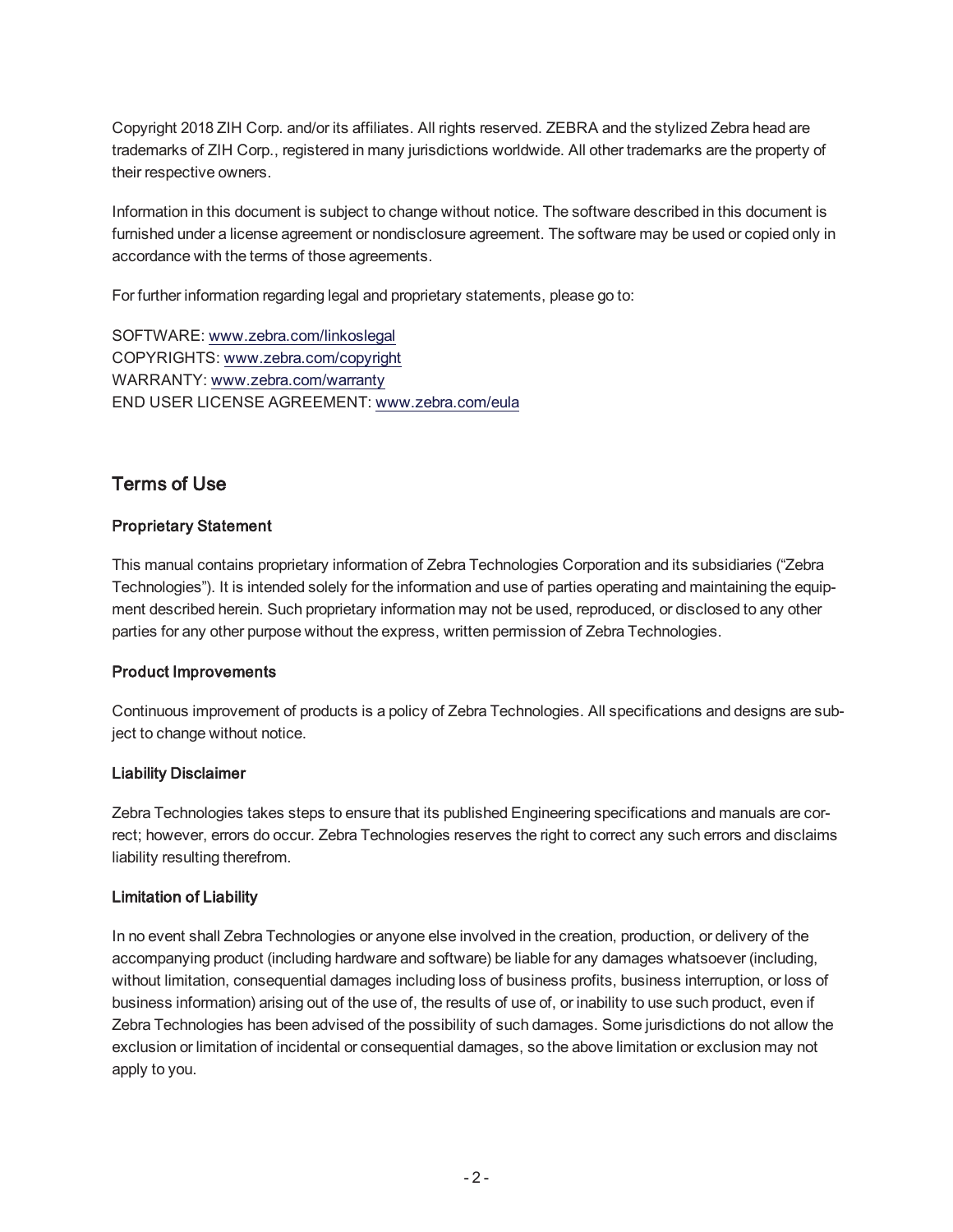### **CONTENTS**

| To configure (modify) the settings from the Printer Details page:  18 |  |
|-----------------------------------------------------------------------|--|
|                                                                       |  |
|                                                                       |  |
| To configure (modify) the settings from the Printer Details page:  19 |  |
|                                                                       |  |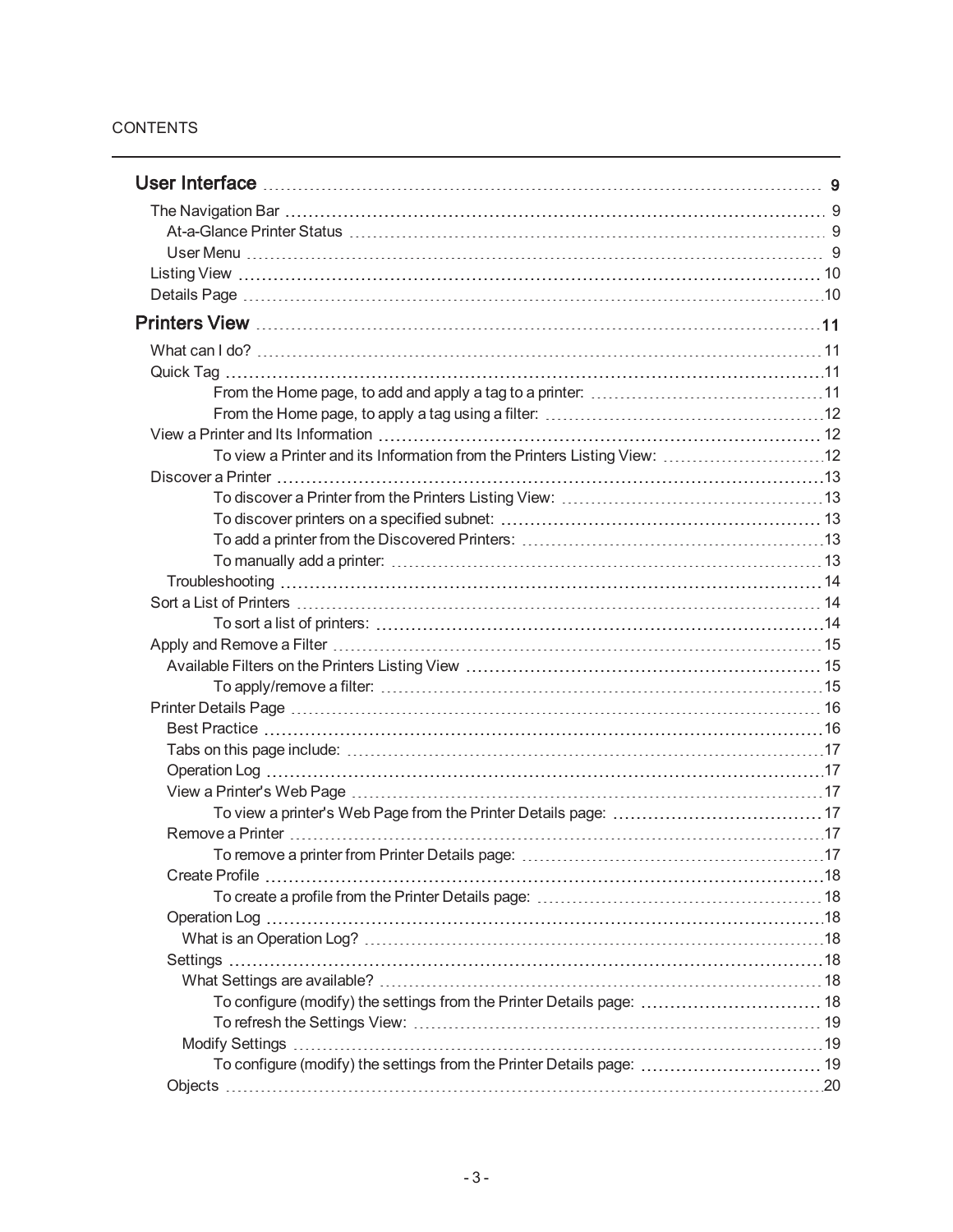| To configure (modify) the settings from the Profile Details page: 28 |  |
|----------------------------------------------------------------------|--|
|                                                                      |  |
|                                                                      |  |
|                                                                      |  |
|                                                                      |  |
|                                                                      |  |
|                                                                      |  |
|                                                                      |  |
|                                                                      |  |
|                                                                      |  |
|                                                                      |  |
|                                                                      |  |
|                                                                      |  |
|                                                                      |  |
|                                                                      |  |
|                                                                      |  |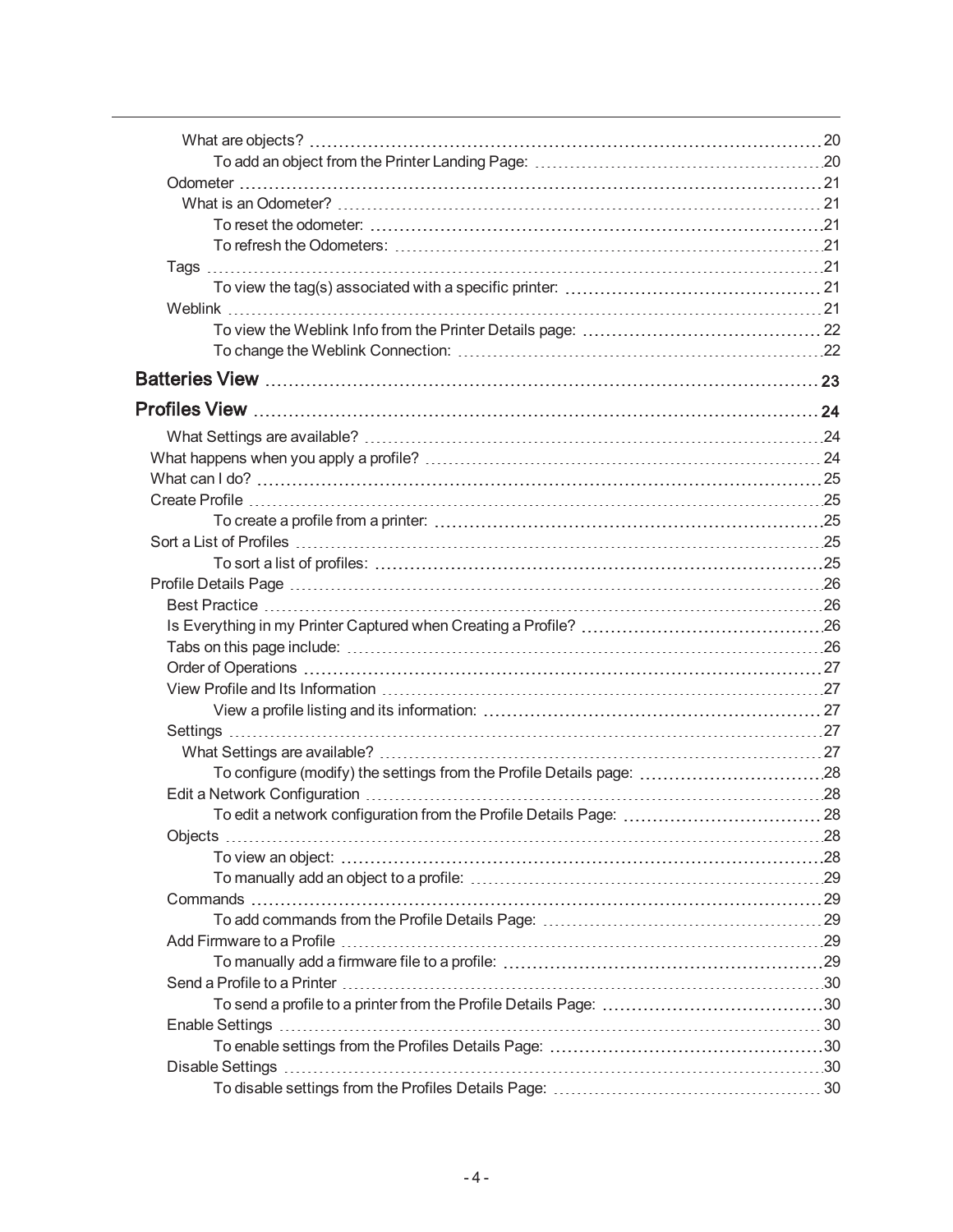| Delete a Profile …………………………………………………………………………………………31                              |  |
|------------------------------------------------------------------------------------|--|
|                                                                                    |  |
|                                                                                    |  |
| To add a network configuration to a profile from the Profiles Detail Page: 31      |  |
|                                                                                    |  |
| To remove a network configuration from a profile from the Profiles Detail Page: 31 |  |
|                                                                                    |  |
| To add a network configuration to a profile from the Profiles Detail Page: 32      |  |
|                                                                                    |  |
|                                                                                    |  |
|                                                                                    |  |
|                                                                                    |  |
| EAP-TTLS, PEAP, WPA/WPA2 EAP-TTLS, WPA/WPA2 PEAP:  33                              |  |
|                                                                                    |  |
|                                                                                    |  |
| To create a network configuration from the Networks Listing View:  34              |  |
|                                                                                    |  |
|                                                                                    |  |
|                                                                                    |  |
|                                                                                    |  |
|                                                                                    |  |
| To apply a network configuration to a printer from the Networks Details Page: 35   |  |
|                                                                                    |  |
|                                                                                    |  |
|                                                                                    |  |
|                                                                                    |  |
|                                                                                    |  |
| To remove a network Configuration from the Network Details Page: 36                |  |
|                                                                                    |  |
|                                                                                    |  |
|                                                                                    |  |
|                                                                                    |  |
|                                                                                    |  |
|                                                                                    |  |
|                                                                                    |  |
|                                                                                    |  |
|                                                                                    |  |
|                                                                                    |  |
|                                                                                    |  |
| To suspend all provisioning events from the Provisioning Page: 39                  |  |
|                                                                                    |  |
|                                                                                    |  |
|                                                                                    |  |
| To delete a provisioning item from the Provisioning Details Page: 39               |  |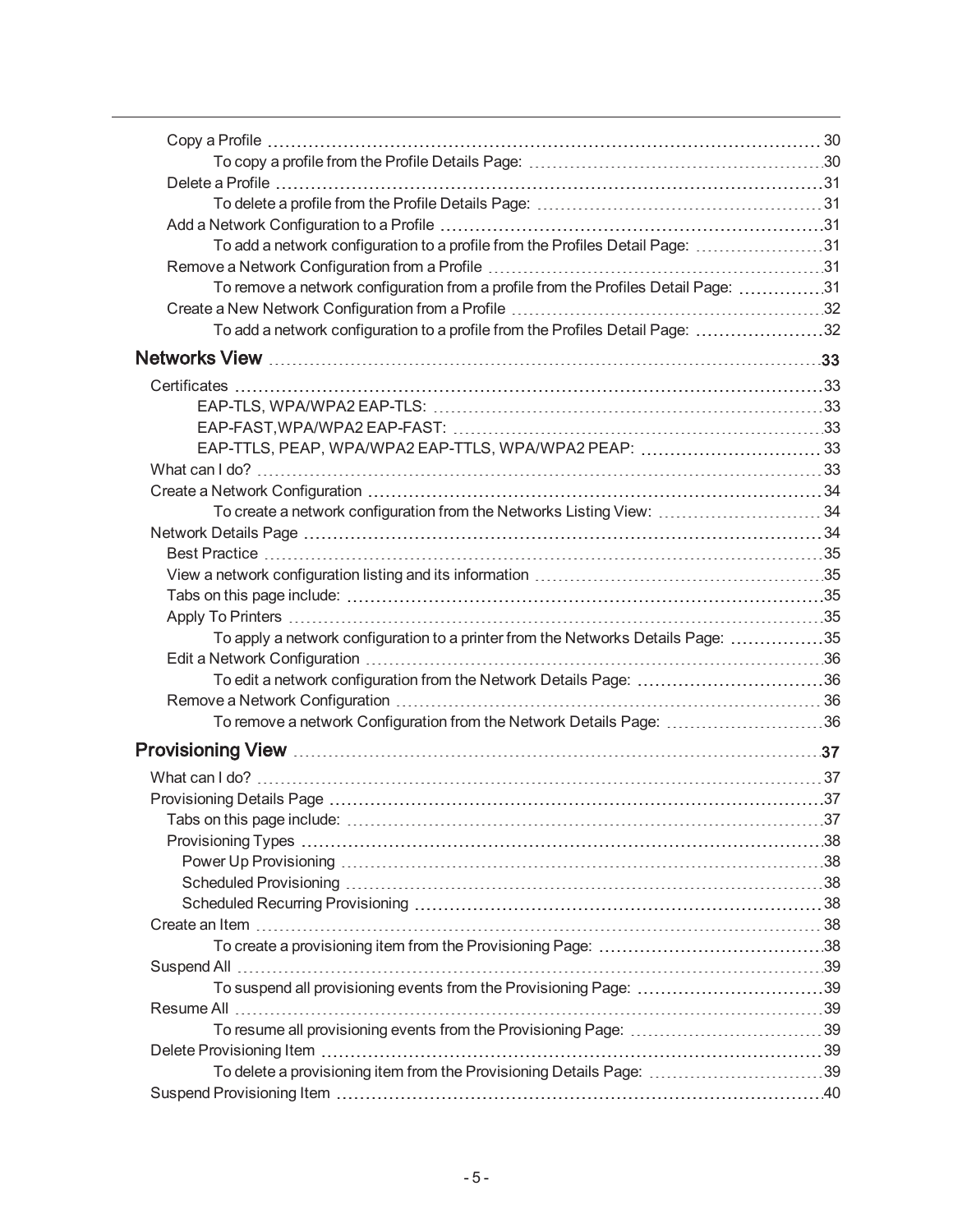| To suspend a provisioning item from the Provisioning Details Page: 40         |  |
|-------------------------------------------------------------------------------|--|
|                                                                               |  |
| To resume a provisioning item from the Provisioning Details Page:  40         |  |
|                                                                               |  |
|                                                                               |  |
|                                                                               |  |
|                                                                               |  |
|                                                                               |  |
|                                                                               |  |
|                                                                               |  |
| Apply a Printer to a Tag ………………………………………………………………………………43                     |  |
|                                                                               |  |
|                                                                               |  |
|                                                                               |  |
|                                                                               |  |
|                                                                               |  |
|                                                                               |  |
|                                                                               |  |
|                                                                               |  |
|                                                                               |  |
|                                                                               |  |
|                                                                               |  |
|                                                                               |  |
|                                                                               |  |
| To add a resource using the + Add Resource button from the Resources page: 45 |  |
|                                                                               |  |
|                                                                               |  |
|                                                                               |  |
|                                                                               |  |
|                                                                               |  |
|                                                                               |  |
|                                                                               |  |
|                                                                               |  |
|                                                                               |  |
|                                                                               |  |
|                                                                               |  |
|                                                                               |  |
|                                                                               |  |
|                                                                               |  |
|                                                                               |  |
|                                                                               |  |
|                                                                               |  |
|                                                                               |  |
|                                                                               |  |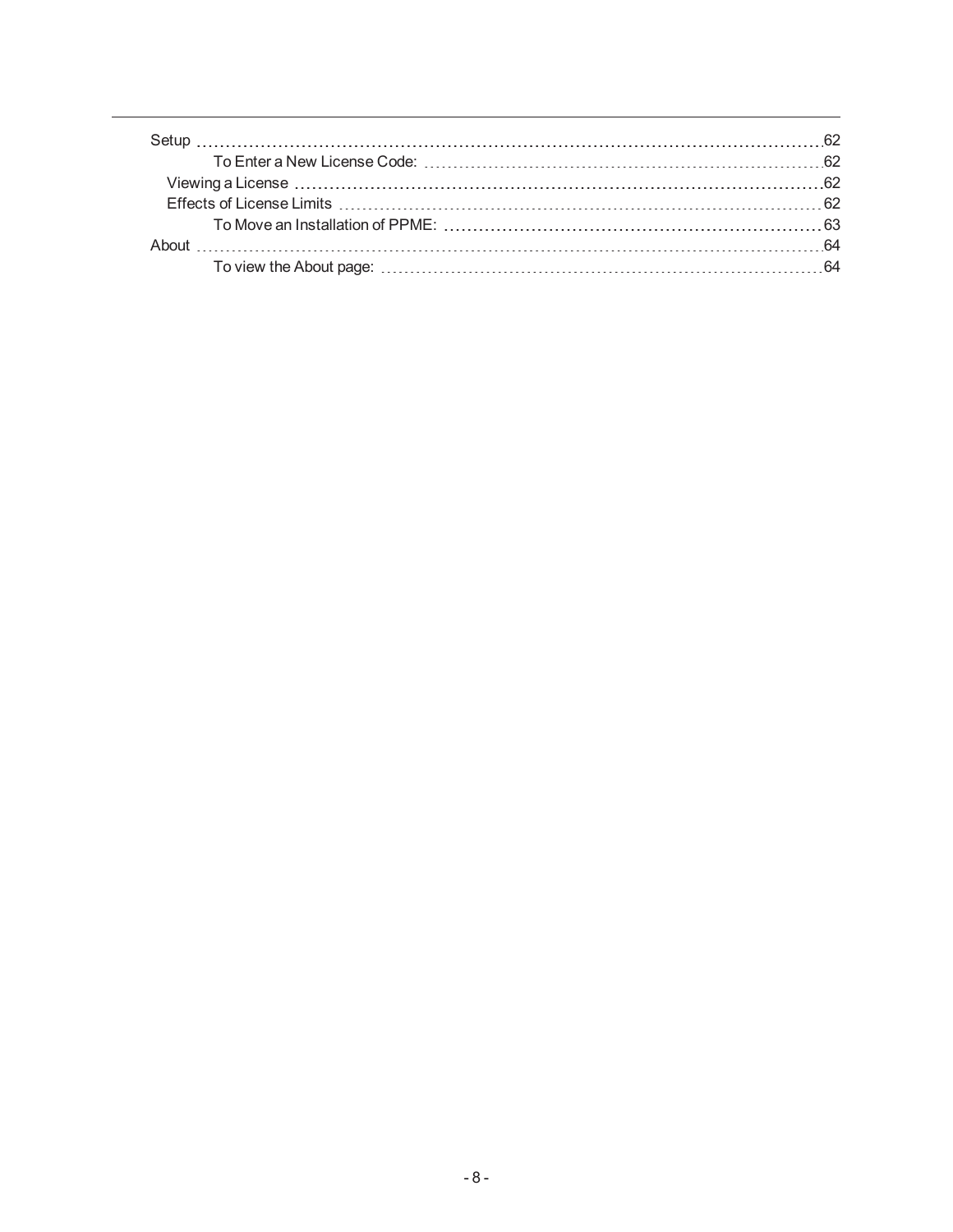# <span id="page-8-0"></span>User Interface

<span id="page-8-1"></span>Printer Profile Manager Enterprise (PPME) has several tools available on every page.

# The Navigation Bar

The Navigation Bar contains links to web pages and the help system, printer status boxes, and user settings. The Navigation bar includes:

• Tabs to each page:

 $\bf{0}$ 

 $\boldsymbol{\Lambda}$ 







• Question mark icon  $\Box$ : Opens the help system.

5

 $\bullet$  User menu  $\bullet$  admin  $\bullet$ 

 $\bf{0}$ 

Allows the administrator to change passwords; manage users; set up server configuration; set static IP addresses; view the System Log, License, and About screens; and Logout.

# <span id="page-8-2"></span>At-a-Glance Printer Status

The colored boxes in the Navigation bar identify the status of the printers. From left to right:

- $\bullet$  the green box shows the printers online.
- the red box shows those printers in an error state.
- $\bullet$  the yellow box shows printers in a warning state.
- the gray box shows the number of printers offline.
- <span id="page-8-3"></span>• the white TOTAL box shows the total printers.

### User Menu

The User menu identifies the username at the far right of the Navigation bar.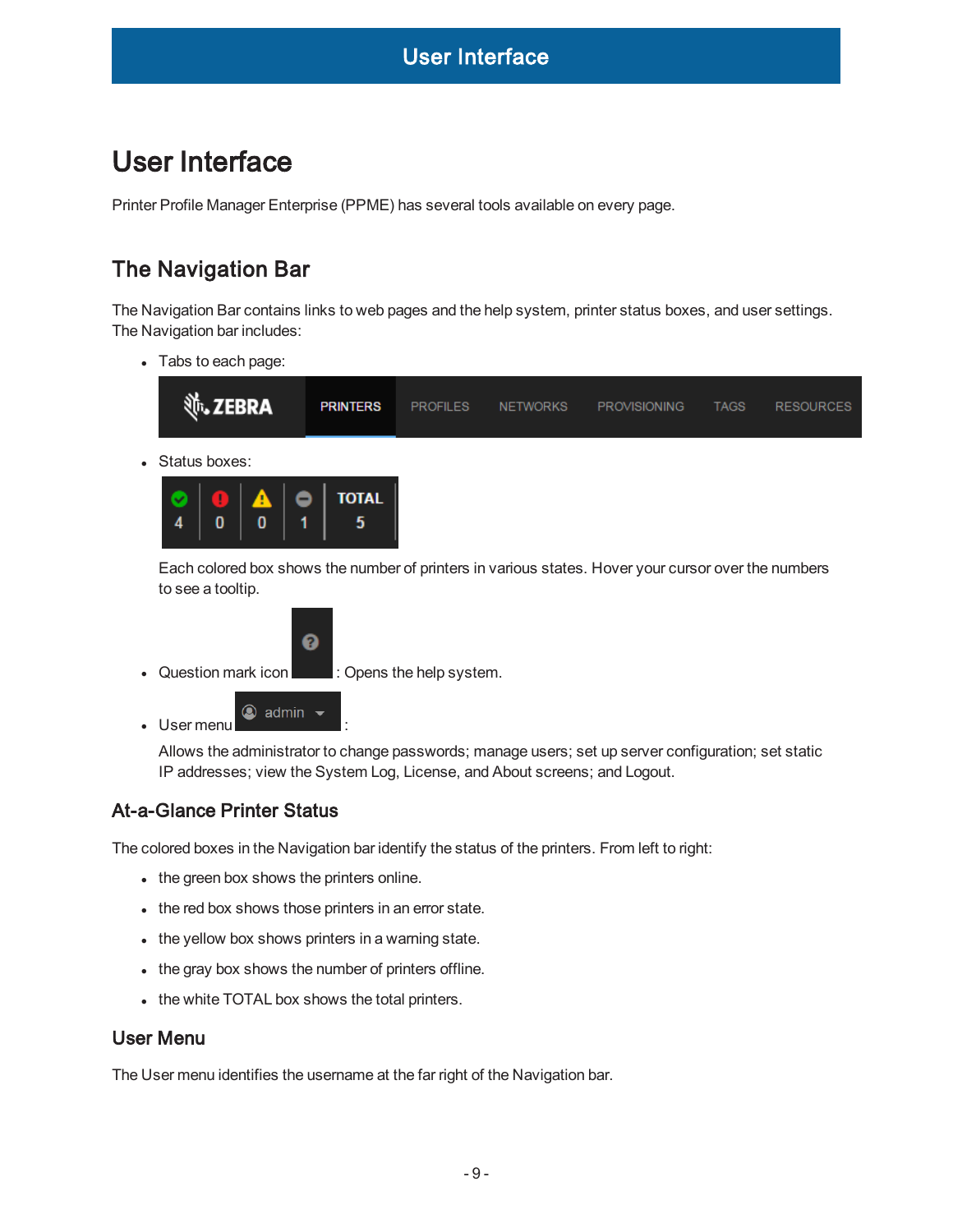Example  $\cdot$   $\circ$  admin  $\cdot$  shows that this username is assigned as an admin.

# <span id="page-9-0"></span>Listing View

The Listing View contains a list of items that correspond with the tab.

<span id="page-9-1"></span>Example • If you click on the Tags tab, you will go to the Tags Listing View showing a list of tags in PPME.

# Details Page

The Details Page shows the details and other associated information about a single item. Additional actions may be performed from each details page.

Example • If you click on a tag labeled "Shipping", you will go to the Shipping Tag details page which shows a description, creation date, its associated printers. You can delete this tag, and add and delete printers to/from this tag.

The Settings menu (on the secondary navigation bar for Printers and Profiles Details Pages) contains a dropdown menu for the following:

- Base Settings
- CPCL commands
- Tools
- Sensors
- Base Network
- Wireless (not available on the Profiles Details Page)
- Network Services
- Bluetooth
- Ports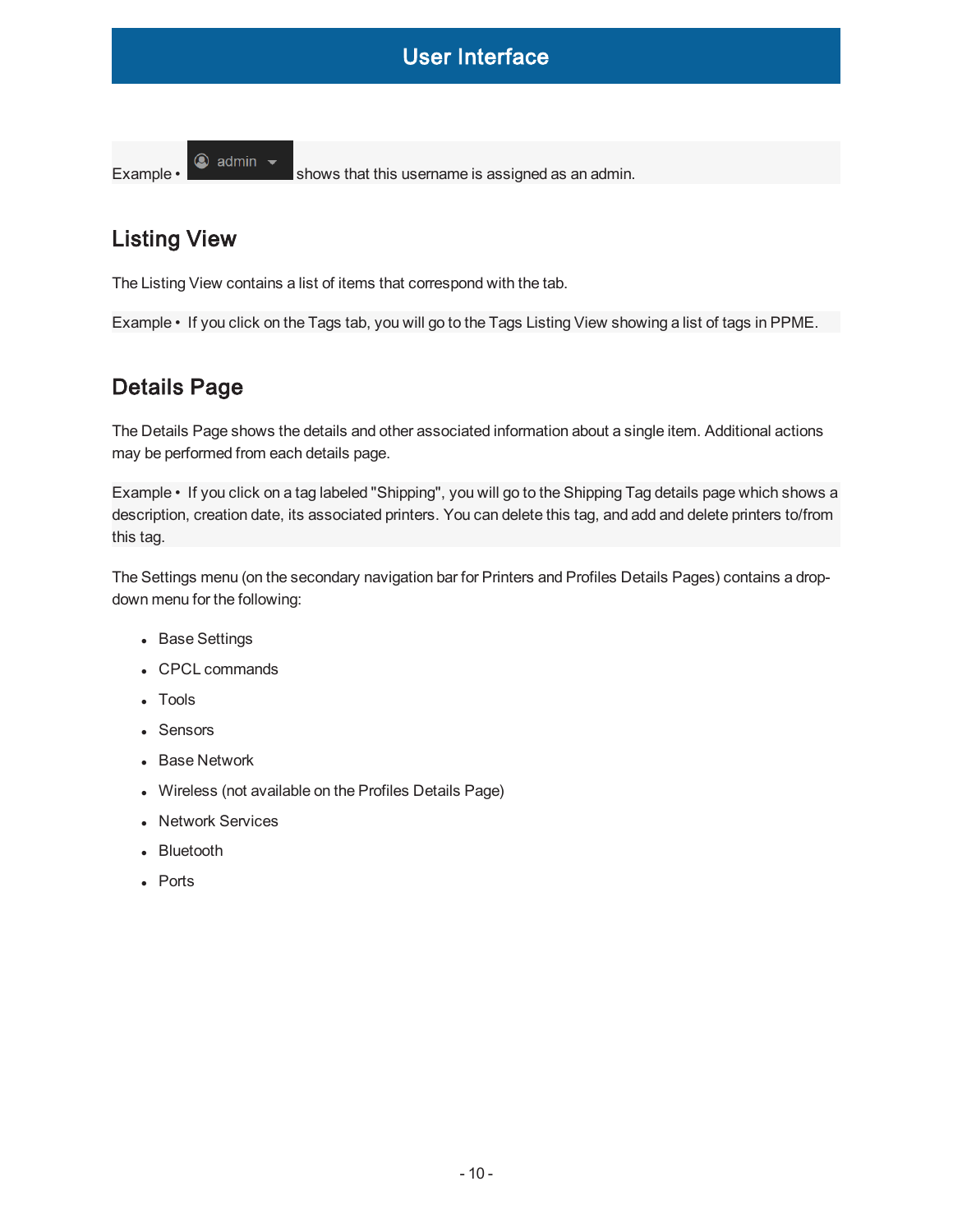<span id="page-10-0"></span>The Printers View shows a list of the configured printers pointing to this server. On this page, you can manage all of your printers, and see the general overall "health" of the printers including things such as printer status, error conditions, activity, and printer identification. Additionally, you may filter, search or sort on the listed printers.

Listed below are the other actions available on this page.

- [Discover](#page-12-0) Printers: discovers configured and available printers, filters discovery by subnet, and manually adds a printer to the server.
- Search: allows you to search for a specific printer by typing in the firmware version, model name (for example, ZT230), printer name, serial number, location, or IP address. You may use an asterisk (\*) as a wildcard in the Search box.
- $\bullet$  [Sort](#page-13-1) By: sorts a list of printers.
- Apply [and Remove](#page-14-0) a Filter: click an item (tag, status, models, etc.) to select a filter.

The following  $\blacksquare$  More menu items will perform the action described below:

- $\bullet$  [Quick](#page-10-2) Tag: applies a tag to existing printer(s).
- Printer Listing Settings: controls the display of battery data and odometers in the Printer Listing Table View Settings.
- Export All Printer Data: exports all printer data as a CSV file.
- Remove Printers: removes the selected printer from the server.

# <span id="page-10-1"></span>What can I do?

<span id="page-10-2"></span>If you wish to change a printer setting, click on the specific printer to go to the Printer [Details](#page-15-0) Page.

# <span id="page-10-3"></span>Quick Tag

From the Home page, to add and apply <sup>a</sup> tag to <sup>a</sup> printer:

- 1. Click the  $\blacksquare$  More menu, select Quick Tag. The Quick Tag dialog box opens.
- 2. To locate the tag, perform one of the following:
	- a. Click the tag(s) to be applied to a printer
	- b. Type the name in the tag search box, click the magnifying glass, and click the tag to select it.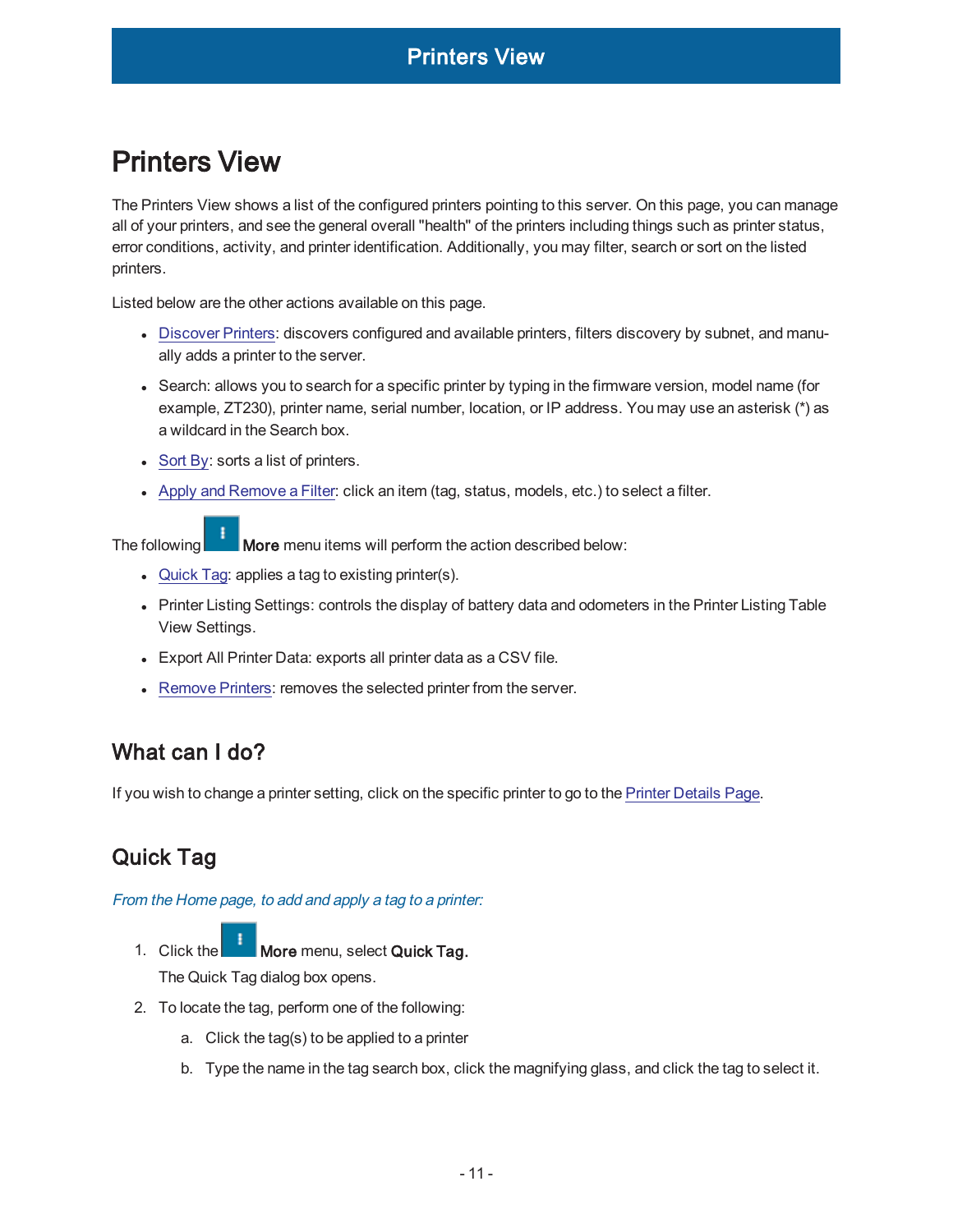- 3. To select the target printer, do ONE of the following:
	- If viewing the printers in the expanded view, click anywhere in the printer cell.
	- If viewing the printers in the compact view, click the checkbox to the left of the printer.
- 4. To apply the tag to a printer, click Apply.

<span id="page-11-0"></span>From the Home page, to apply <sup>a</sup> tag using <sup>a</sup> filter:

- 1. Click the  $\blacksquare$  More menu, select Quick Tag. The Quick Tag dialog box opens.
- 2. Select the filter(s) or type the tag in the tag search box.
- 3. Click Apply.

Note • Select All (and Deselect All) will only select/deselect the printers that qualify under the current filter, not all of the printers available to PPME.

Close the Quick Tag dialog box to cancel this operation without saving your changes.

# <span id="page-11-1"></span>View a Printer and Its Information

The printer cell contains information such as firmware version, model name (for example, ZT230), printer name, serial number, location, tags, or IP Address.

There are two views available:

- 疆 Expanded View: shows all of the same details defined above. The printer cell is larger and includes a picture of the printer.
- $=$ Compact View: the printer cell is smaller, and does not include a picture of the printer, firmware version, or model name.

#### <span id="page-11-2"></span>To view <sup>a</sup> Printer and its Information from the Printers Listing View:

- Select the desired view by clicking on the view icons.
- The Search box allows you to search for a specific printer by typing in the firmware version, model name (for example, ZT230), printer name, serial number, location, or IP address. You may use an asterisk (\*) as a wildcard in the Search box.
- $\bullet$  [Sort](#page-13-1) By: sorts a list of printers.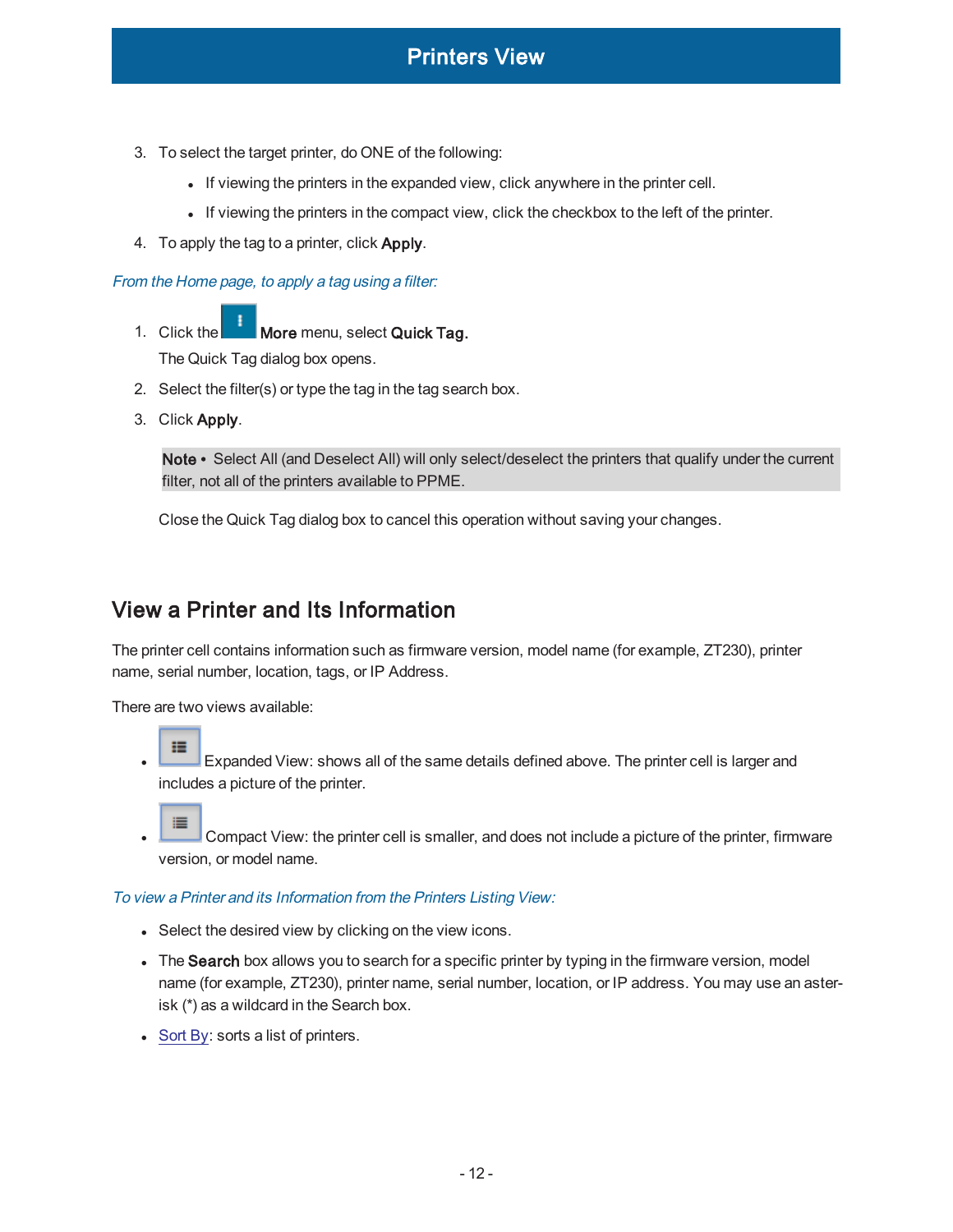# <span id="page-12-0"></span>Discover a Printer

Zebra printers support a discovery process that utilizes UDP datagram on port 4201. If you find that you cannot discover printers during this process, please ensure that the network is enabled for UDP traffic from the server to the printer. If you are unable to enable UDP, printers may be added manually from the server or may be connected by configuring settings on the printer directly.

#### <span id="page-12-1"></span>To discover <sup>a</sup> Printer from the Printers Listing View:

#### 1. Click Discover Printers.

A list of Link-OS printers will be shown based on a network discovery.

- 2. If you wish to search for printers from the Add Printer(s) page:
	- a. Enter a printer name, MAC address, or IP address in the Search box.
	- b. Enter the specific subnet in the Subnet box.
	- c. Click on Available Printers or Already Configured to display the list of associated printers.

#### <span id="page-12-2"></span>To discover printers on <sup>a</sup> specified subnet:

- 1. From the Printers Listing View, click the dropdown menu icon for Discover Printers.
- 2. Select Subnet Discovery.
- 3. Enter the specific subnet in the Subnet box.

Example • You may use wildcards and partial IP addresses as in 10.4.127\*.

A list of Link-OS printers will be shown based on a specific subnet discovery.

#### <span id="page-12-3"></span>To add <sup>a</sup> printer from the Discovered Printers:

1. Select the printers that you wish to configure for Printer Profile Manager Enterprise.

Note • You may only select printers that have not already been configured. Be sure you are displaying the Available Printers.

2. Click Add Printer(s) to add the printers.

Click Cancel to discard changes, close the dialog box, and return to the Printers page.

Note • If you cannot find your printer in the list of discovered printers, you may find it under the Already Configured tab. If the printer is already configured for two servers, you must manually add the printer.

#### <span id="page-12-4"></span>To manually add <sup>a</sup> printer:

- 1. From the Printers Listing View, click the dropdown menu icon for Add Printer Manually.
- 2. Enter the DNS/IP address of the printer in the field.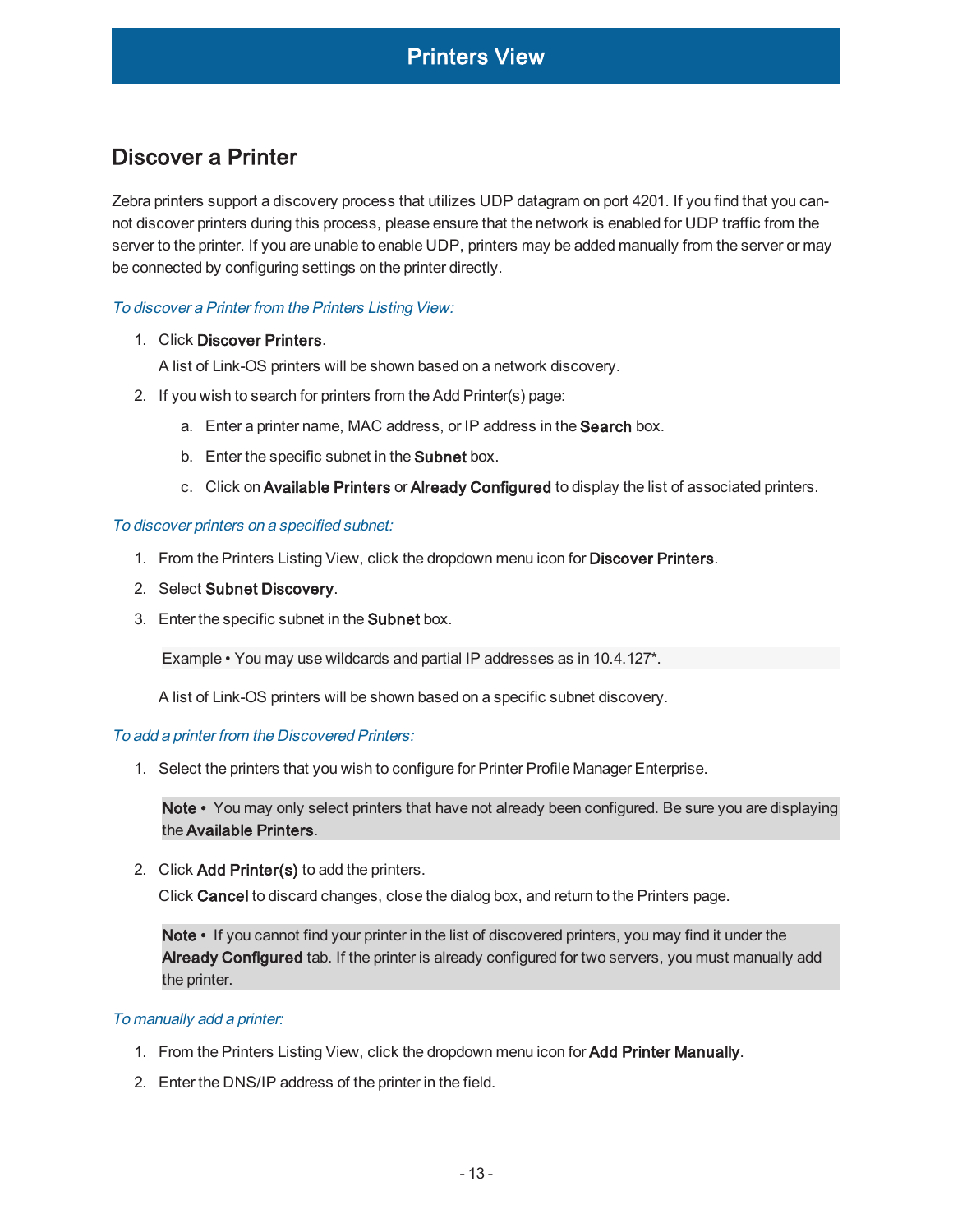3. Click Apply to manually add a printer.

Click Cancel to discard changes, close the dialog box, and return to the Printers page.

### <span id="page-13-0"></span>**Troubleshooting**

If the printer shows adding printer for more than 10 minutes (after adding the printer), please review the information below for troubleshooting tips.

Note • The Zebra Programming Guide Link-OS Addendum Document #P1058886-001 may contain more upto-date information on the operation, functionality, and troubleshooting of WebLink.

The printer uses HTTPS in order to connect to the PPME server. Therefore, it does hostname verification when connecting to ensure that the certificate that is presented by the server matches the hostname/DNS name the printer is attempting to connect to. In order to make a successful connection to PPME, several things must to be true:

- $\bullet$  The PPME server must be reachable from the printer's subnet (e.g., you can ping the PPME server from the printer's subnet).
- The port that printers use to connect to PPME (e.g., 8443) must be reachable from the printer's subnet (e.g., any firewalls or firewall rules that prevent access to the server port should be modified to allow access).
- The Fully Qualified Domain Name (FQDN) of the server (e.g., acme.internal.lan) must be in the DNS server that the printer is configured to use, so that it can be properly resolved.
- If the printer is assigned an IP address via a static method, the DNS server must be configured in the printer's settings.
- <sup>l</sup> The server port that the printer connects to has a certificate associated with it. This certificate is added during the installation process (and is supplied by Zebra). Only Zebra-supplied certificates will be accepted by the printer.
- Note If you encounter an issue connecting to one of your printers, check the printer's "Whitelist" settings. The PPME server should appear on your Whitelist so that your printer can connect. (To check or change the printer's whitelist settings, refer to the Zebra PrintSecure Administration Guide.

# <span id="page-13-2"></span><span id="page-13-1"></span>Sort a List of Printers

#### To sort <sup>a</sup> list of printers:

- 1. Click on the **arrowhead** inside the **Sort by** box to display the sort orders.
- 2. Select the desired sort order.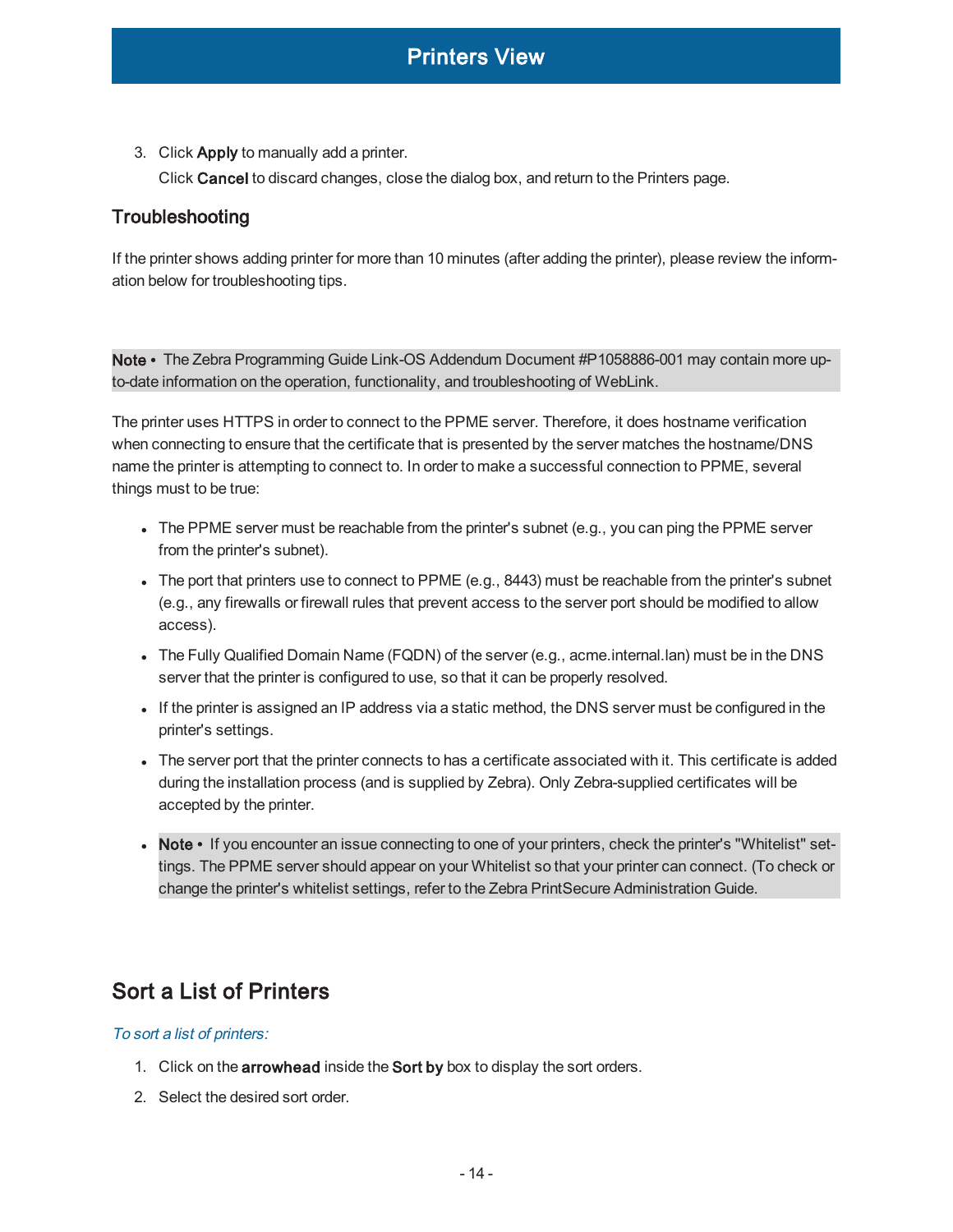# <span id="page-14-1"></span><span id="page-14-0"></span>Apply and Remove a Filter

### Available Filters on the Printers Listing View

- Status: online, offline, adding printers
- Models: Zebra printer models
- Tags: tagged, not tagged
- Printhead Width
- $\bullet$  Printer type
- $\bullet$  Media type
- DPI (For browsers set to a Chinese language, DPI is displayed as DPM.)

#### <span id="page-14-2"></span>To apply/remove <sup>a</sup> filter:

- To apply a filter, click on the name of the filter under Filters or Related Tags in the left pane.
	- The filter will move up to the Selections list at the top of the left pane.
- To remove a filter, click on the filter under Selections at the top of the left pane.
	- . The filter will move down to the Filters or Related Tags list.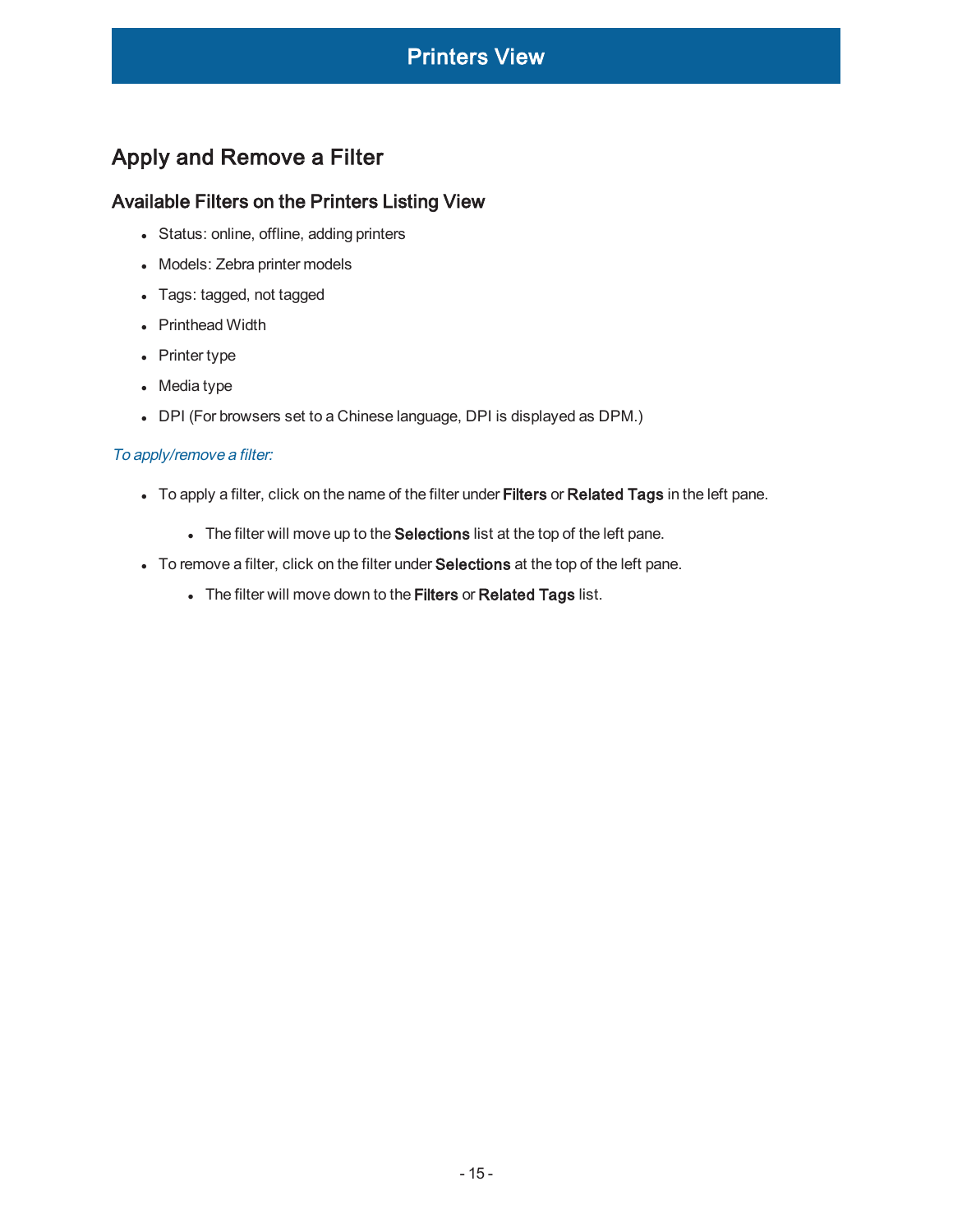# <span id="page-15-0"></span>Printer Details Page

<span id="page-15-1"></span>The Printer Details page provides a greater level of control over your printer as well as greater detail on your printers. You may manage the files on the printers, configure printers settings, and perform other mechanical operations. The left pane contains a printer identification section with Name and Location fields that can be changed and a quick action section. The right pane contains the operation log, odometer, settings view, objects view, and tags.

Note • Actions performed on off-line printers are placed in a queue. The system will not provide any acknowledgment that the action is in queue.



### Best Practice

• It is recommended that you first upload the firmware to the server before sending it to your printers.



The  $\Box$  More menu includes the following actions:

- Print Configuration: prints a configuration label on the selected printer. The completed operation will appear in the [Operation](#page-17-2) Log.
- Calibrate Printer: performs a measured label length calibration.
- Update Firmware
- [Create](#page-17-0) Profile
- Restore Printer Defaults
- Restore Network Defaults
- [Printer](#page-16-2) Web Page
- Reset Network
- **Reset Printer**
- <sup>l</sup> Force Reconnect
- Remove Printers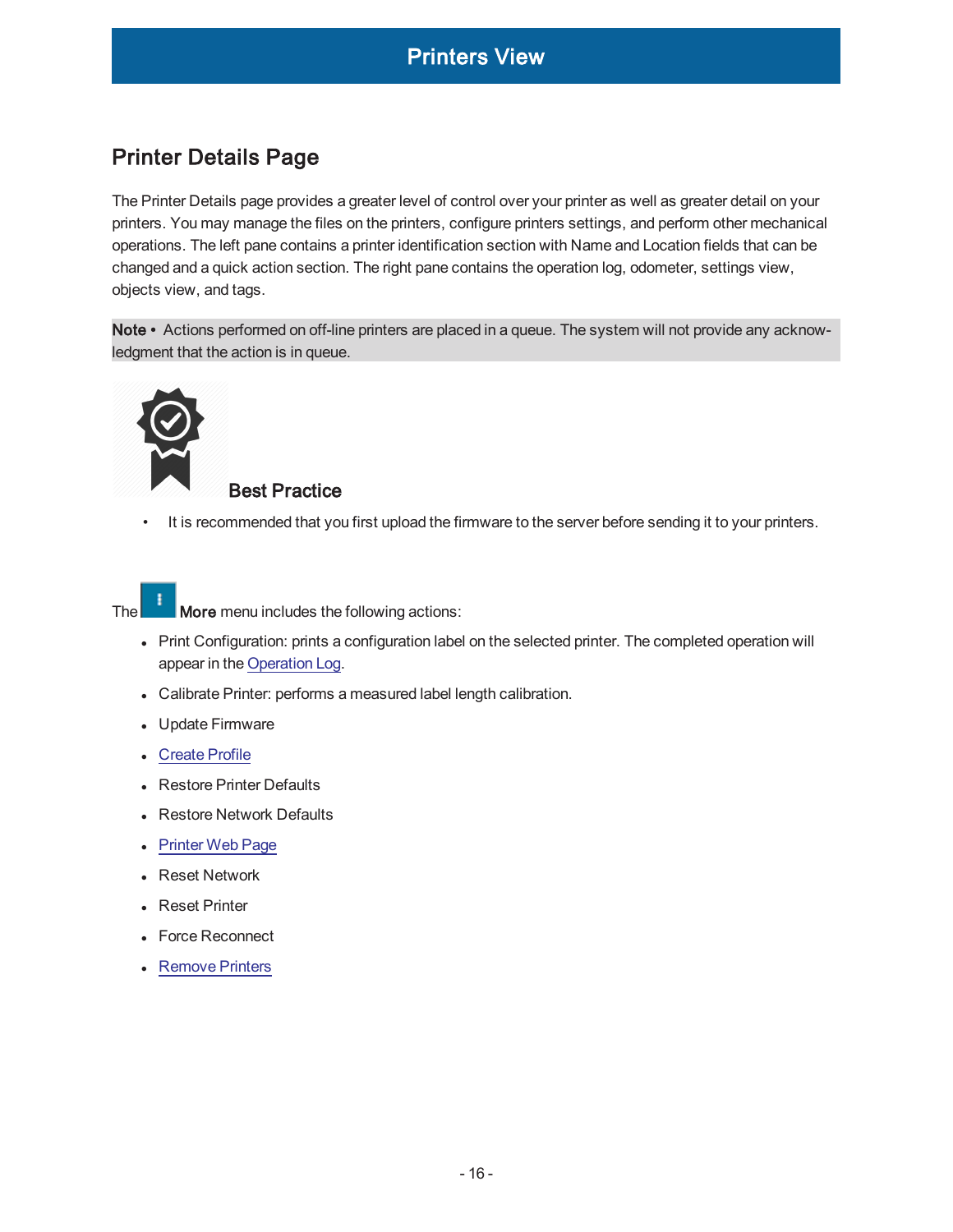### <span id="page-16-0"></span>Tabs on this page include:

- [Operation](#page-17-2) Log
- [Settings](#page-17-4)
- [Objects](#page-19-0)
- [Odometer](#page-20-0)
- **[Tags](#page-20-4)**
- [Weblink](#page-20-6)

# <span id="page-16-1"></span>Operation Log

The Operation Log tracks all printer interactions with PPME. Some interactions contain multiple steps. Expand the top-level log entry to see the status of the individual steps.

<span id="page-16-2"></span>• Clear Pending [Operations](#page-60-2) clears all pending operations.

### <span id="page-16-3"></span>View a Printer's Web Page

To view <sup>a</sup> printer's Web Page from the Printer Details page:

- 1. Click the  $\blacksquare$  More menu.
- 2. From the dropdown menu, select Printer Web Page. The Printer Web page opens.

### <span id="page-16-5"></span><span id="page-16-4"></span>Remove a Printer

To remove <sup>a</sup> printer from Printer Details page:

- 1. Click the **More** menu.
- 2. From the dropdown menu, click Remove Printer.

3. A dialog box opens and asks you to confirm. Click Remove to confirm and remove the printer. Click Cancel to return to the Printer Details page.

Note • Removing a printer will remove the settings that connect the printer to the PPME server and reset the printer.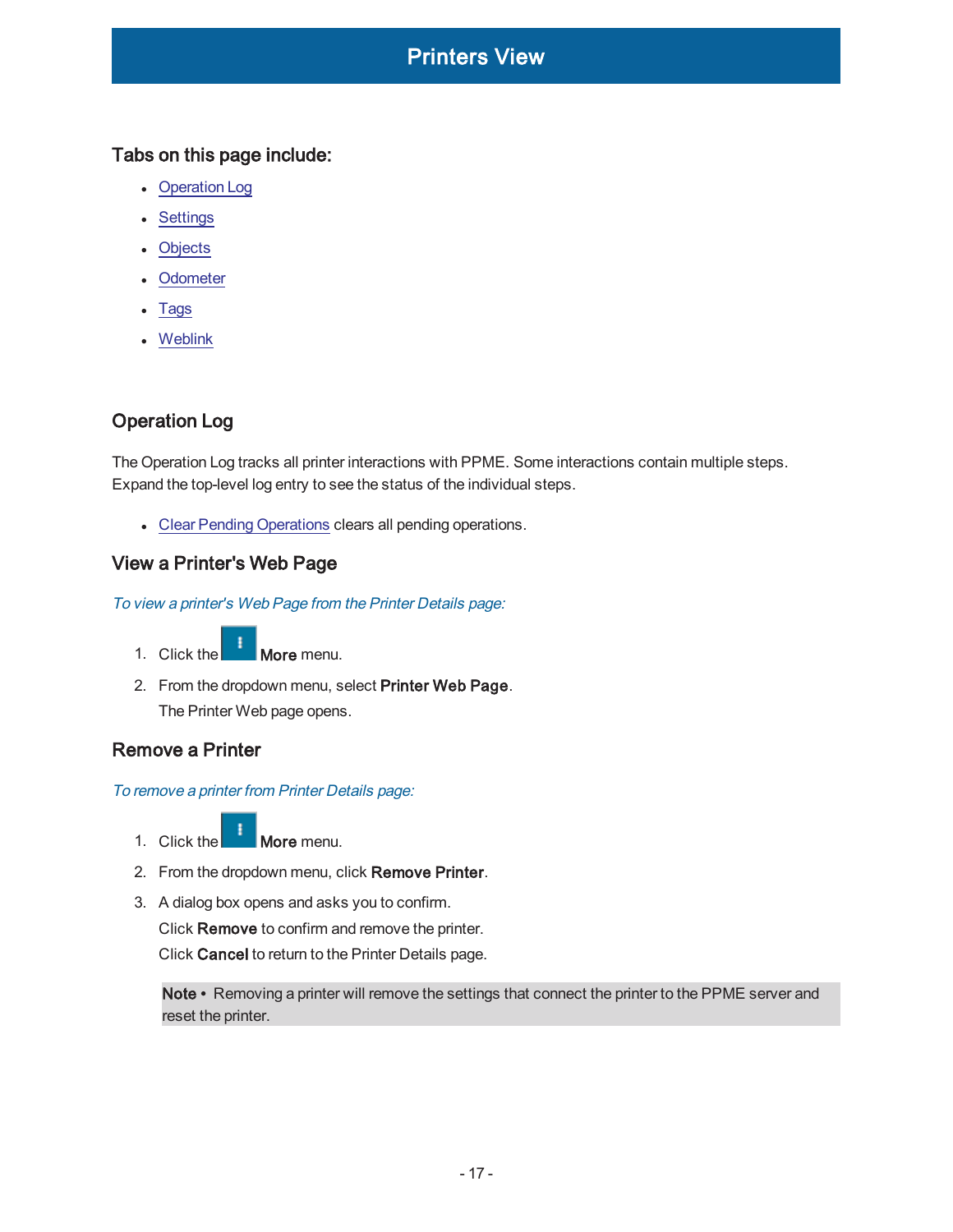## <span id="page-17-1"></span><span id="page-17-0"></span>Create Profile

To create <sup>a</sup> profile from the Printer Details page:

- 1. Click the More menu.
- 2. From the dropdown menu, select Create Profile. The Profile Name dialog opens.
- 3. Enter the profile name and click Create to create the profile. Click Cancel to exit without creating the profile and return to the Printer Details page.

### <span id="page-17-3"></span><span id="page-17-2"></span>Operation Log

### What is an Operation Log?

The operation log tracks all operations sent to and received from a printer. These operations include settings retrieval, alerts, and other actions performed on the printer. Expand the top-level log entry to see the status of the individual steps. For printer actions, the log will indicate if the operation was completed.

### <span id="page-17-5"></span><span id="page-17-4"></span>Settings

### What Settings are available?

Settings are grouped into the following general categories:

- Base Settings—for example: Printer Darkness, Media Type, and Print Width.
- CPCL/ZPL commands—printer command language configuration items
- Tools—assist with configuring various states of the printer.
- Sensors—configure sensors' specific values.
- Base Network—configures network addressing and the primary network of the printer.
- Wireless—configures wireless network, authentication, and encryption settings.
- Network Services—enables/disables network services and allows for service customization.
- Bluetooth—configures Bluetooth settings and security.
- Ports—configures physical ports on the printer.
- Power—configures physical ports on the printer. (Only appears on printers with a battery.)
- RFID—configures RFID on the printer.

#### <span id="page-17-6"></span>To configure (modify) the settings from the Printer Details page:

- 1. Click Settings.
- 2. Select the specific setting category from the dropdown menu.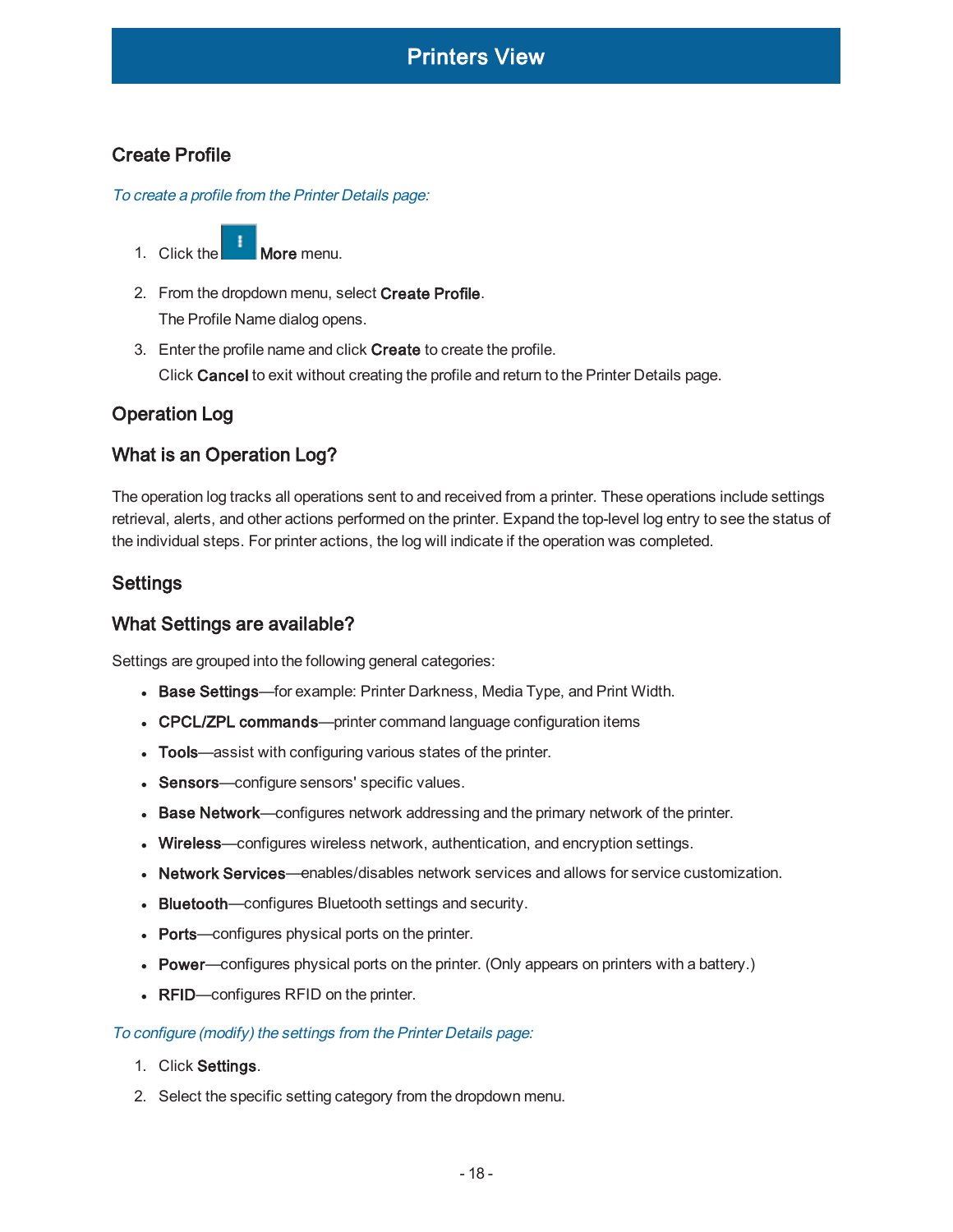3. Click inside the setting cell.

Note • Hover your mouse over the input field to display a tooltip with acceptable values. Radio buttons and dropdown menus do not display tooltips.

- 4. Modify the setting using any of the following:
	- Type the new number in the field.
	- Select the new setting from the field's dropdown list.
	- Click the radio button to select.
- 5. Click Apply to save the change to your printer.

Note • Some settings require your printer to be reset to take effect. The Apply and Reset Printer link will appear if you change one of these settings.

Click Cancel to revert to previous settings.

#### <span id="page-18-0"></span>To refresh the Settings View:

The server will retrieve the printer settings when the printer connects. If the settings change after the initial connection, use Refresh Settings to retrieve the latest settings.

• Click the Refresh Settings icon.

Note • The Refresh button on your browser will not refresh the Settings. You must use the Refresh Settings icon.

Note • The Operation Log will display the last time the settings were refreshed.

### <span id="page-18-2"></span><span id="page-18-1"></span>Modify Settings

#### To configure (modify) the settings from the Printer Details page:

- 1. Click Settings.
- 2. From the dropdown menu, select the specific setting category.
- 3. Click inside the setting cell.
- 4. Hover your mouse over the field to display a tooltip with acceptable values.
- 5. Modify the setting using any of the following:
- Type the new number in the field.
- Select the new setting from the field's dropdown list.
- **.** Click the radio button to select.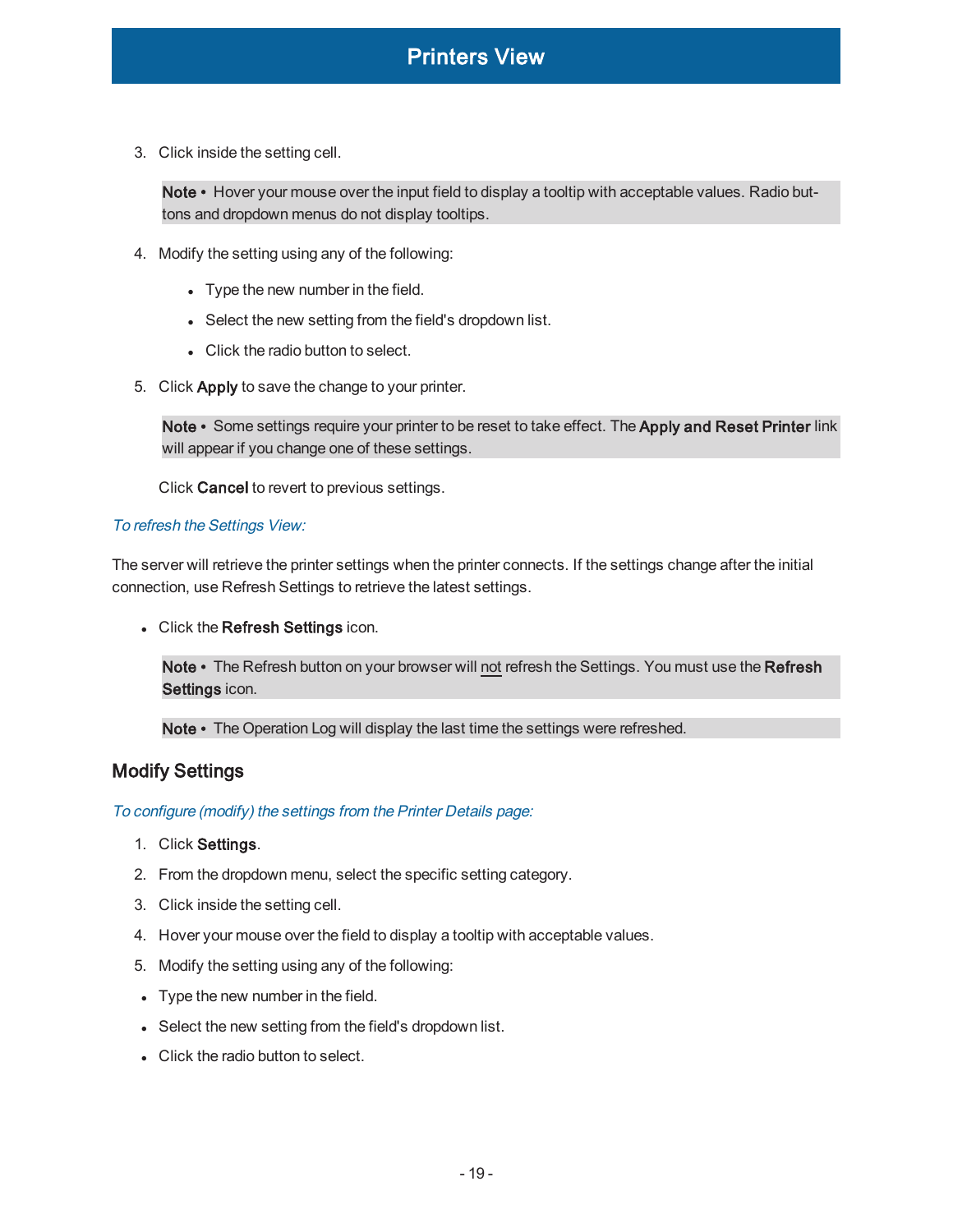6. The Apply and Cancel buttons appear after you have modified a setting (in step 5 above). Click Apply to save the change to your printer.

Note • Some settings require your printer to be reset to take effect. The Apply and Reset Printer link will appear if you change one of these settings.

Click Cancel to revert to previous settings.

### <span id="page-19-1"></span><span id="page-19-0"></span>**Objects**

### What are objects?

Objects are files that are stored on a printer's internal memory. These may include firmware, fonts, graphics, templates/formats, certificates, and other file types. Objects included in a profile will be stored in a printer's memory when the profile is applied.

<span id="page-19-2"></span>Note • Objects differ from resources in that they are stored on the printer. Resources are stored on the server.

#### To add an object from the Printer Landing Page:

- 1. Click Objects tab on the secondary navigation bar.
- 2. Click +Add Object.

The Select a Resource dialog will open.

- 3. To select a resource, do ONE of the following:
- Select the resource from those listed in the dialog.
- Enter the name of the resource in the search box.
- Click Browse to select a file from your computer.
- Select All to select all of the resources listed. (Deselect All will deselect all resources.)
- 4. Once you have selected a resource, click Add File to store the resource to the printer. Click Cancel to exit and return to the Objects tab.

Note • Click the Refresh Objects button to see the updated objects for the selected printer.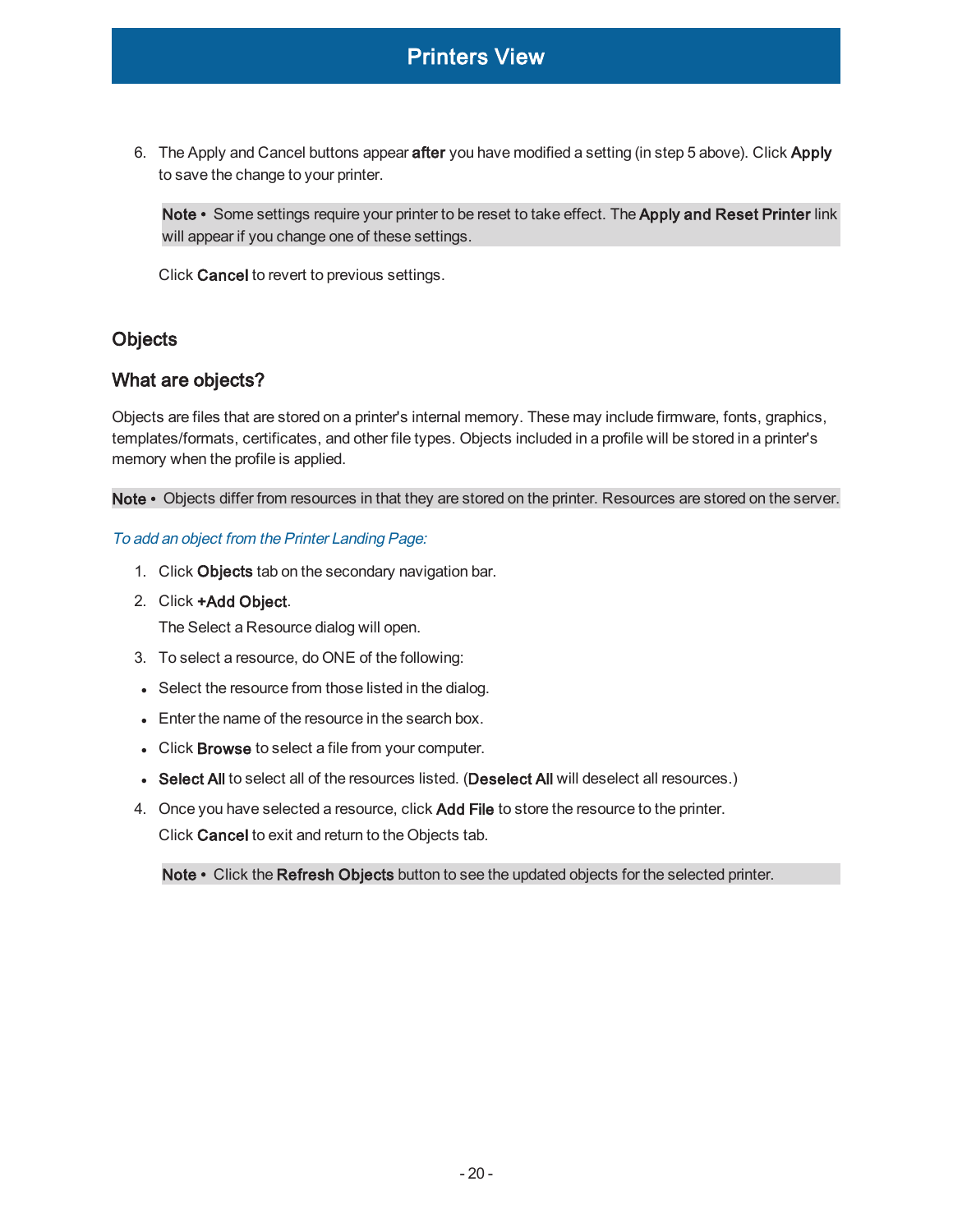## <span id="page-20-1"></span><span id="page-20-0"></span>**Odometer**

## What is an Odometer?

The odometers track printer usage.

Note • The odometer page displays the printer's current odometer values. This page permits you to reset the user counts. These user counts may be used to monitor time since the last cleaning/maintenance operations or other usage needs.

The Odometer contains the following fields:

- User Label Count: this odometer tracks printer usage and may be reset by the user.
- User Label Count 1: this odometer tracks printer usage and may be reset by the user.
- User Label Count 2: this odometer tracks printer usage and may be reset by the user.
- Total Label Count: this odometer tracks printer usage and cannot be reset by the user.

<span id="page-20-2"></span>These count fields correspond to the printer configuration label

#### To reset the odometer:

• Click the Reset Odometer icon at the far right of the cell for the specific label count field.

#### <span id="page-20-3"></span>To refresh the Odometers:

The server will retrieve the printer odometer values. If the values change after the initial connection, use Refresh Odometers to retrieve the latest values.

<span id="page-20-4"></span>**.** Click the Refresh Odometers icon.

### <span id="page-20-5"></span>Tags

To view the tag(s) associated with <sup>a</sup> specific printer:

- 1. From the Printer Listing page, select the specific printer.
- 2. Click Tags.

Listed below are the other actions available on this page.

- +Add Tag will apply a tag to current printer.
- <span id="page-20-6"></span> $\bullet$  To remove a tag from the selected printer, click the X in the tag cell.

### Weblink

Weblink Info is used to debug connection issues between a specific printer and PPME. When troubleshooting those connection issues, you must select a printer in the offline or adding state.

Connectivity errors will be highlighted in red in the Weblink log.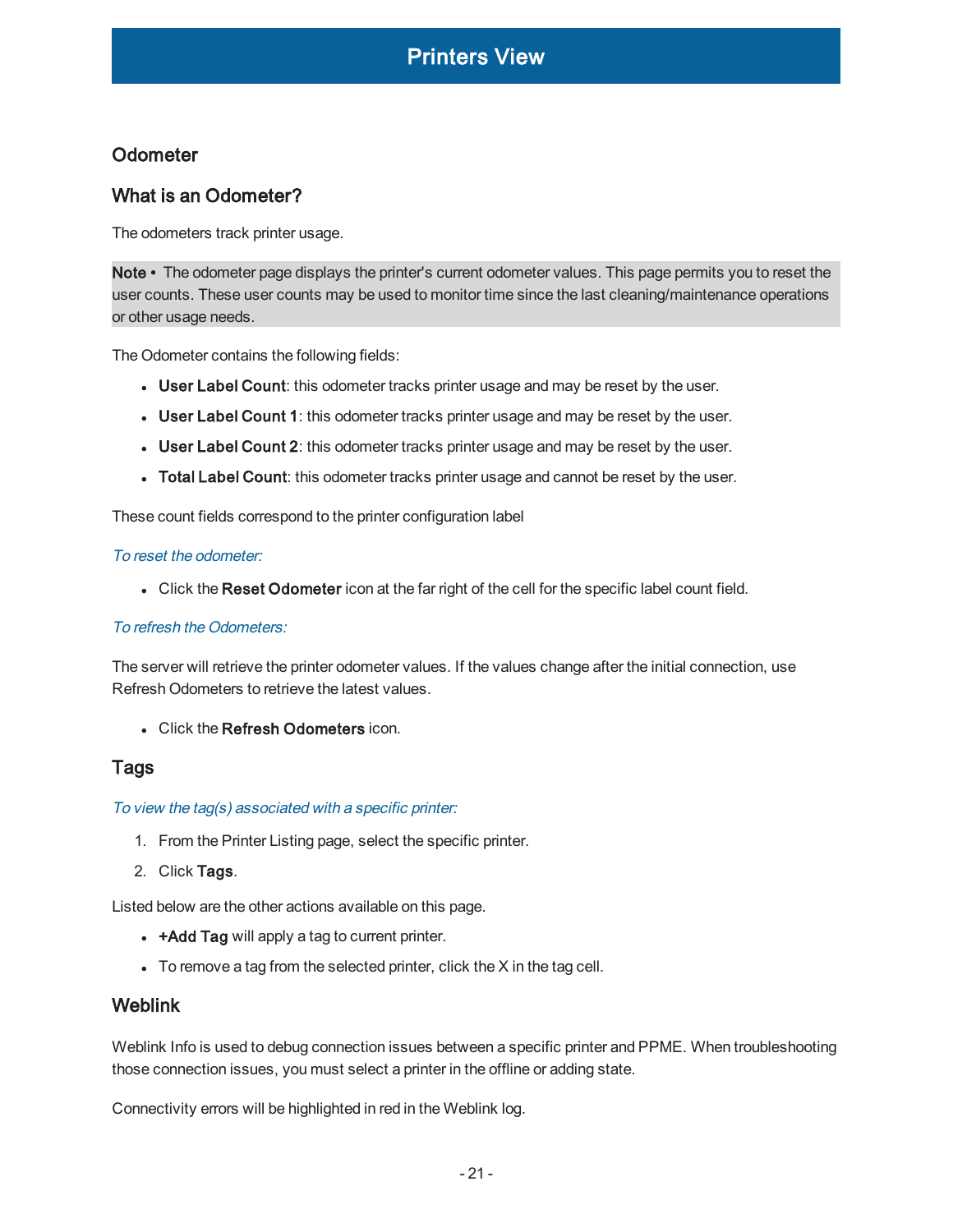#### <span id="page-21-0"></span>To view the Weblink Info from the Printer Details page:

#### • Click Weblink.

The Weblink Connection number is displayed along with the Location URL and the Proxy URL. The Weblink log displays below the Proxy URL for the specific printer, and the most recent events will appear first.

#### <span id="page-21-1"></span>To change the Weblink Connection:

- 1. Click the down arrow at the far right of the Weblink Connection field.
- 2. Select the desired connection number.

Note • The printer must be powered on to view the log.

Listed below are the other actions available on this page:

- Download Weblink Info will immediately download the Weblink log file to your computer.
- Refresh will retrieve the Weblink Info from the current printer and display the log.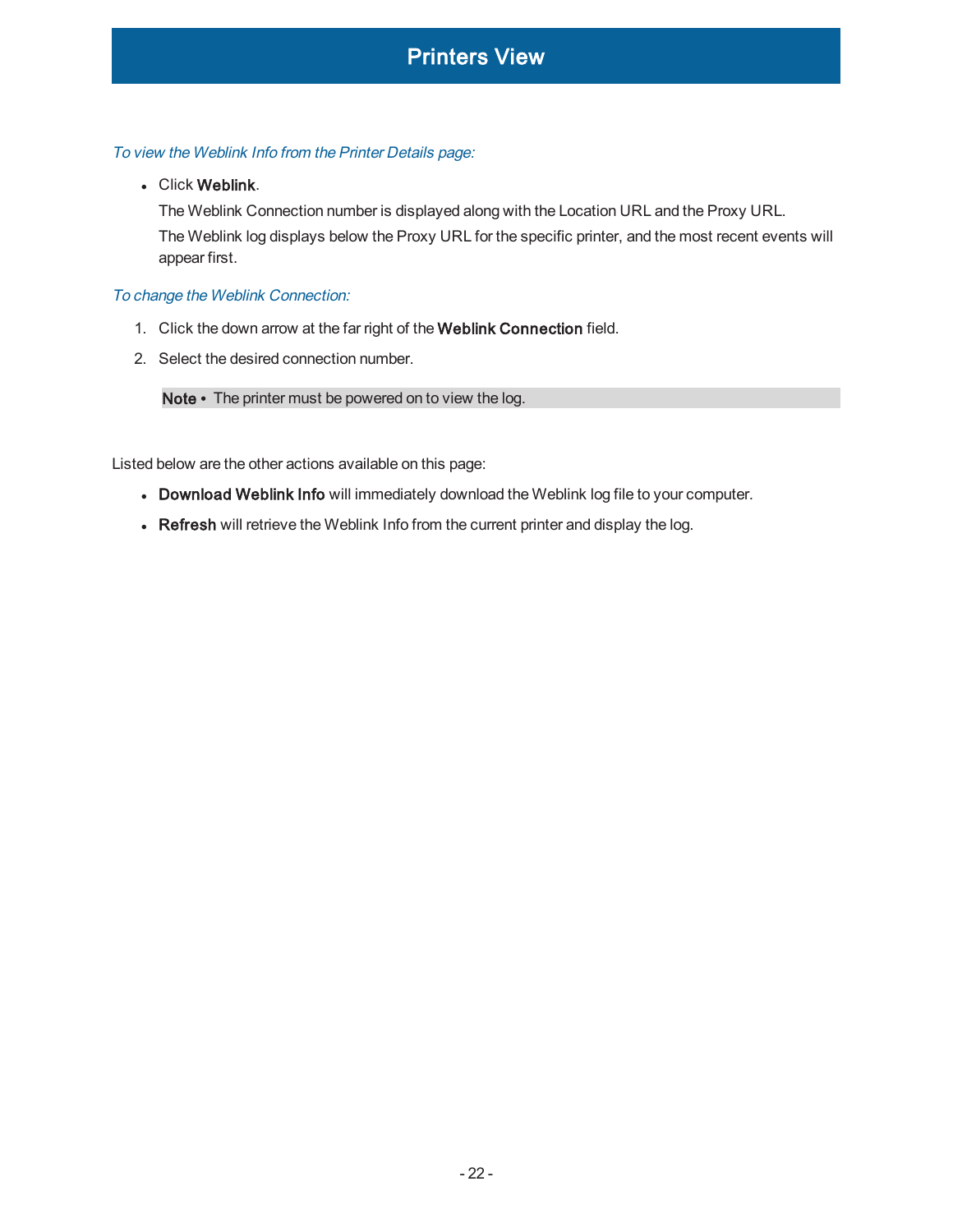# <span id="page-22-0"></span>Batteries View

The Battery Monitoring and Printer Analytics are linked together. (You must have both settings enabled to view the Batteries (Beta) tab.) See Beta [Features](#page-58-2) to enable Battery Monitoring and [Analytics](#page-57-0) and Usage Set[tings](#page-57-0) to enable printer analytics. Once both are enabled, the Batteries (Beta) tab will appear in the Navigation Bar.

Recommended System Requirements for analytics = 1TB of storage.

The columns on the Batteries tab include:

Current Charge: Offline

Health: Good, Fair, Poor

Serial Number: Printer's serial number

Battery Name: If assigned

Cycle Count: Number of times the battery has been charged

Manufacture Date: Battery manufacture date

Charge History: Graph of the battery's charging history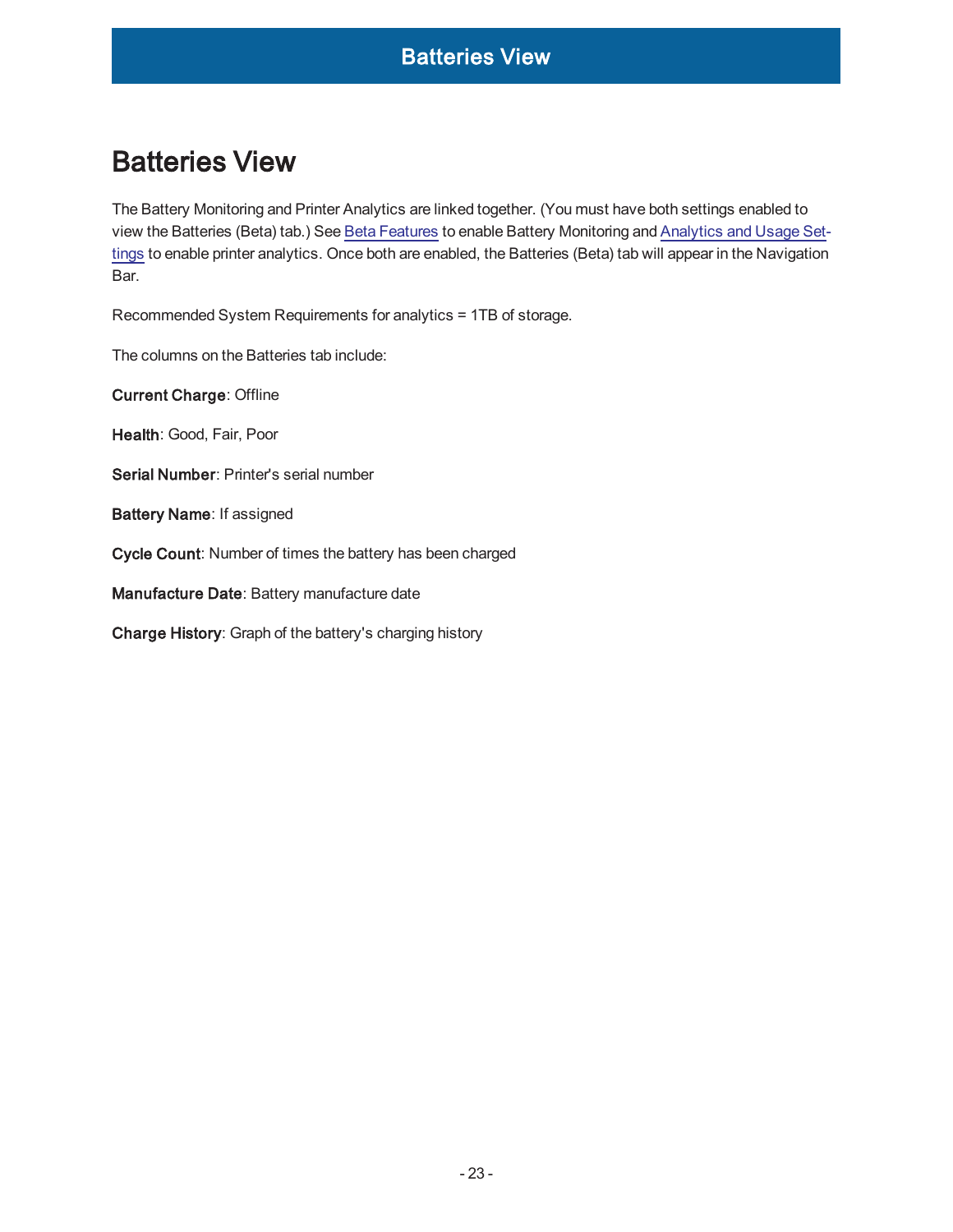<span id="page-23-0"></span>A profile is a snapshot of a printer's settings, objects, and firmware. If a particular printer has settings, objects, firmware, or any combination of the three, you can make a profile of that printer. You can then apply that profile to another printer to give that printer the same settings, objects, and firmware.

### <span id="page-23-1"></span>What Settings are available?

A printer will assume the settings within a profile after it has been applied. Settings are grouped into the following general categories:

- Base Settings—for example: Printer Darkness, Media Type, and Print Width.
- CPCL/ZPL commands—for example: Media Top of Form
- Tools—for example: Media Action after Printhead Closed and Media Action after Power On.
- Sensors—for example: Selected Sensor and Media Sense Mode.
- Base Network—for example: Primary Network, DHCP, and Option 12.
- Network Services—for example: Automatic Mirror Update, FTP, and HTTP.
- Bluetooth—for example: Bluetooth Enabled, Bluetooth Name, and Security Pin.
- Power—for example: Enable Data Terminal Ready, Power Health, Power On Cycles, Power Serial Number, Cycle Count, Date First Used, and LED Blink Rate.
- Ports—for example: Serial Baud Rates, Communication Data Bits, and Communication Parity.
- RFID—for example: RFID Enabled, Read/Write Position, and Power Reads.

# <span id="page-23-2"></span>What happens when you apply a profile?

After you apply a profile to a printer, the following operations take place (in order):

- If your profile has firmware included (and it is different than the current firmware on the printer), the firmware is updated on the printer. After the update, the printer is reset.
- All settings in the profile will be applied to the printer.
- The network configuration will be applied to the printer.
- Any objects in the profile will be saved to the printer.
- All commands in the profile will be sent to the printer.
- The printer will be reset to ensure that the settings will take effect.

Listed below are the other actions available on this page.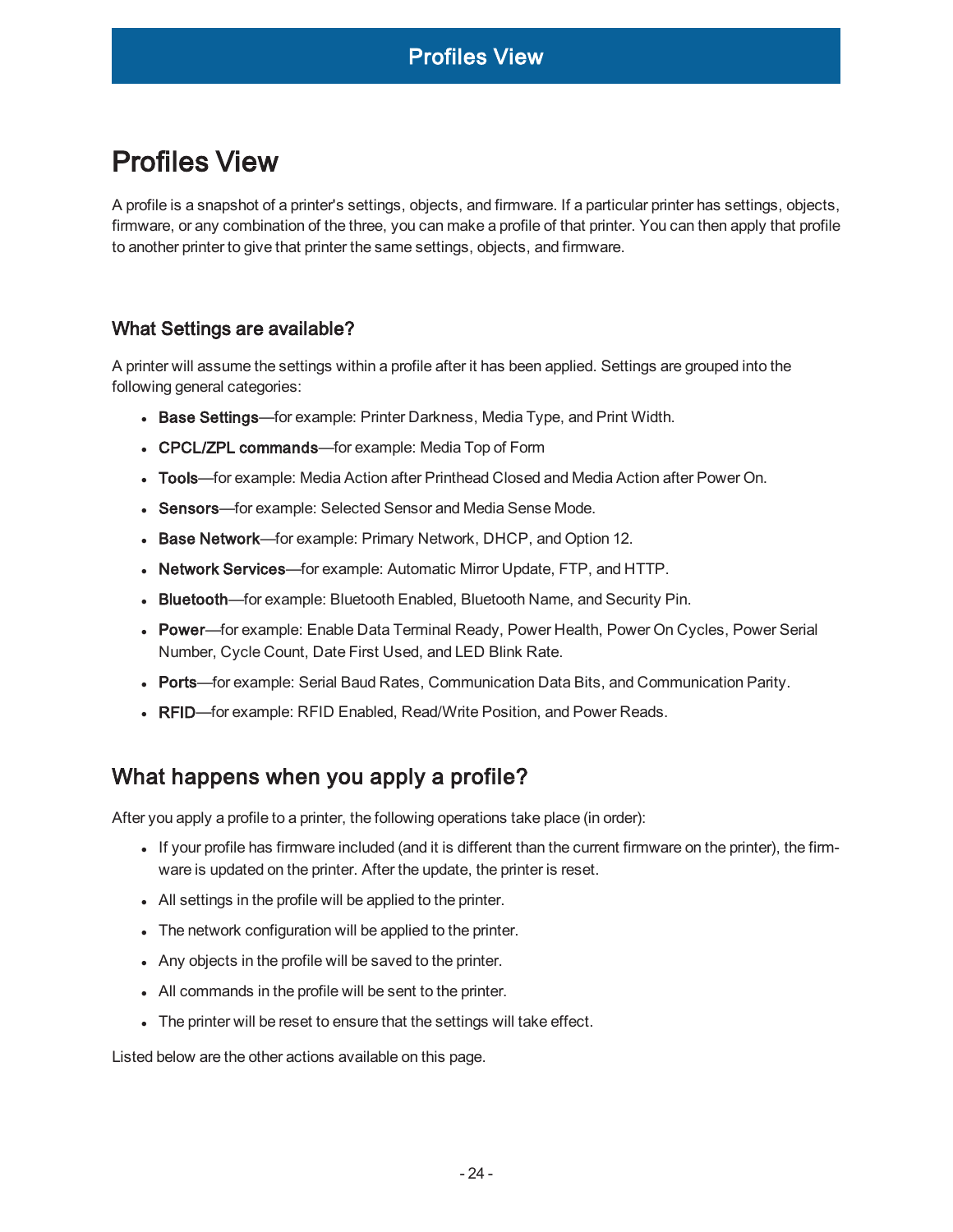- The Search box allows you to search for a specific tag by typing in the name or description.
- [Sort](#page-24-3) By will arrange the profiles based on your selection.
- $\cdot$  [+Create](#page-24-1) Profile will add a new profile to the system.

# <span id="page-24-0"></span>What can I do?

If you wish to change a profile setting, click on the specific profile to go to the Profile [Details](#page-25-0) Page.

# <span id="page-24-1"></span>Create Profile

### <span id="page-24-2"></span>To create <sup>a</sup> profile from <sup>a</sup> printer:

1. Click +Create Profile.

A list of your configured printers (online only) will be shown.

- 2. If you wish to filter the list, enter a printer name, IP address, serial number or printer description in the Search box.
- 3. Click on a printer.

You may select from "Online" and "Not Ready" printers.

4. Click Create to create the profile(s). Click Cancel to close the dialog box and return to the Profiles page. A profile will be created reflecting that printer's settings and objects.

Note • Creating profiles from Link-OS printers may take as long as 30 seconds.

# <span id="page-24-3"></span>Sort a List of Profiles

### <span id="page-24-4"></span>To sort <sup>a</sup> list of profiles:

- 1. Click on the arrowhead inside the Sort box to display the sort orders.
- 2. Click on the desired sort order.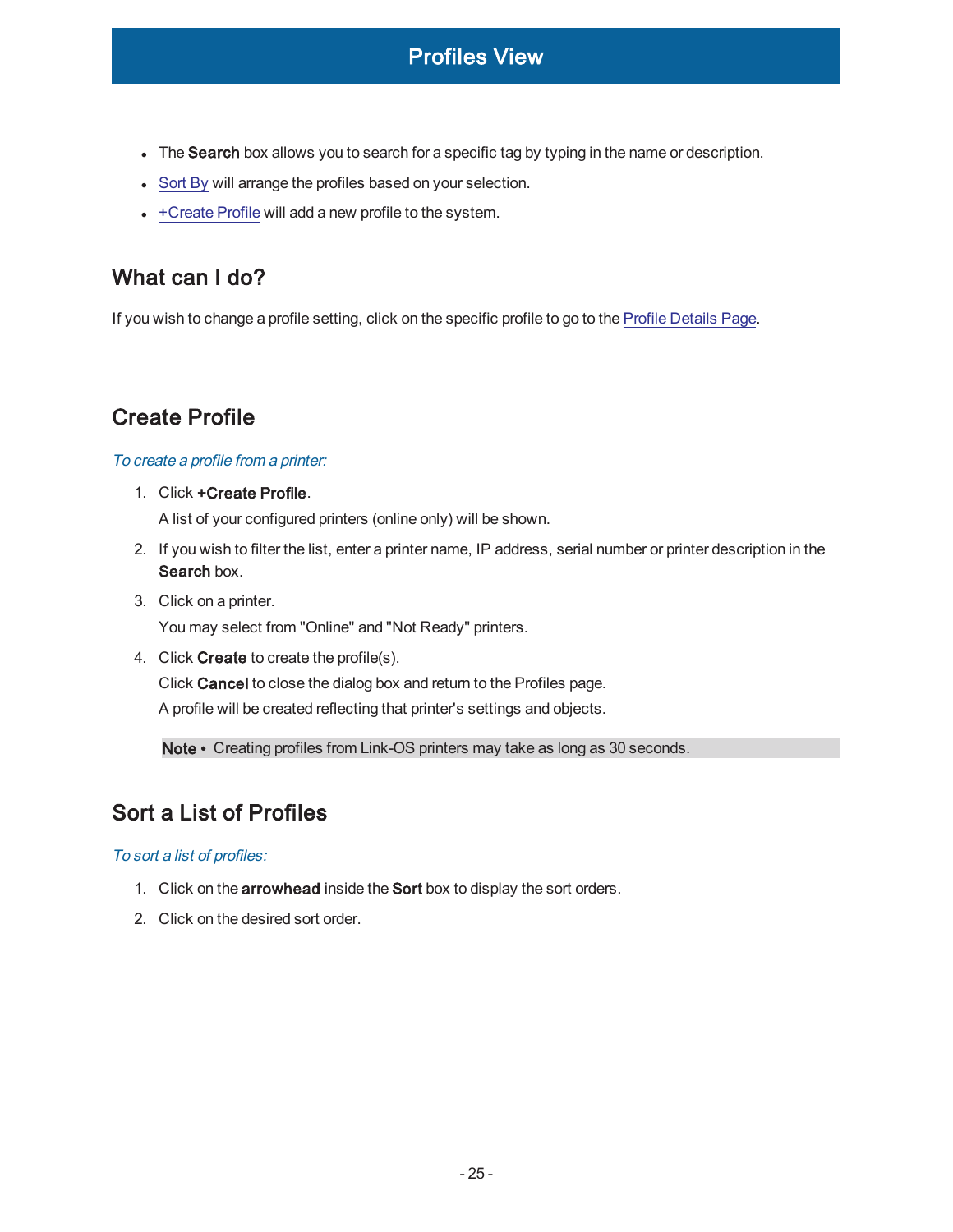# <span id="page-25-0"></span>Profile Details Page

<span id="page-25-1"></span>A profile is a snapshot of a printer's settings, objects, and firmware. If a particular printer has settings, objects, firmware, or any combination of the three, you can make a profile of that printer. You can then apply that profile to another printer to give that printer the same settings, objects, and firmware.

A resource may not be deleted when it is associated with a provisioning event or a profile. Additionally, a profile may not be deleted, when it is associated with a provisioning event.



### Best Practice

- The Profile Details page provides a greater level of control over your profiles as well as greater detail on your profiles. You may manage the files in the profile, configure printer settings, and send commands with the profile. The left pane contains a profile identification section while the right pane contains the settings view, objects view, command section, and firmware section.
- Be sure to test your profile on 1-2 printers before distributing to your whole "fleet" of printers.

## <span id="page-25-2"></span>Is Everything in my Printer Captured when Creating a Profile?

When creating a profile from a printer, the majority of printer settings and objects are captured, but not all printer settings are captured. Sensitive settings and objects are generally not included in a profile, such as:

- wireless passwords
- weblink authentication information
- $\bullet$  firmware
- font files, NRD files, text files, and CSV files stored to a profile

Note • If sensitive objects or settings are needed in a profile, it is recommended that you first create your profile from an existing printer, and then modify the profile to include these settings and objects.

### <span id="page-25-3"></span>Tabs on this page include:

- [Settings](#page-26-3)
- Network [Configurations](#page-27-1)
- [Objects](#page-27-3)
- **[Commands](#page-28-1)**
- [Firmware](#page-28-3)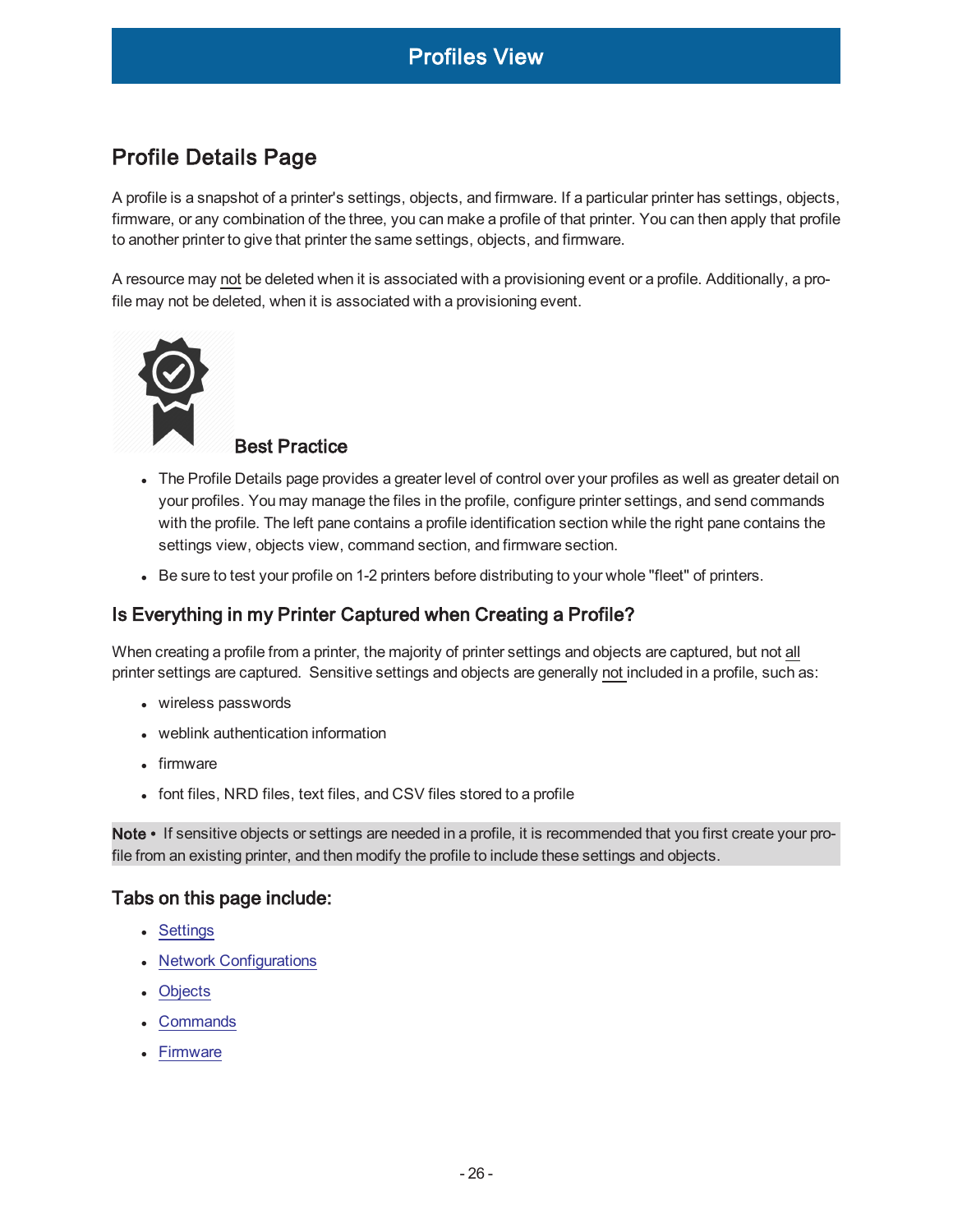## <span id="page-26-0"></span>Order of Operations

When applying a profile, the order of operations are as follows:

- 1. Firmware (Firmware downloads will trigger a printer reset.)
- 2. Settings, network configurations, and objects
- 3. Commands
- <span id="page-26-1"></span>4. Reset printer

### <span id="page-26-2"></span>View Profile and Its Information

#### View <sup>a</sup> profile listing and its information:

The profile listing contains information such as name, creation date, and description. On the left of profile listing is an image of the corresponding printer.

The **More** menu includes:

- Send to [Printer](#page-29-0)
- Enable [Settings](#page-29-2)
- Disable [Settings](#page-29-4)
- Copy [Profile](#page-29-6)
- <span id="page-26-3"></span>• [Delete](#page-30-0) Profile

#### <span id="page-26-4"></span>**Settings**

### What Settings are available?

Settings are grouped into the following general categories:

- Base Settings—for example: Printer Darkness, Media Type, and Print Width.
- CPCL/ZPL commands—printer command language configuration items
- Tools—assist with configuring various states of the printer.
- Sensors—configure sensors' specific values.
- Base Network—configures network addressing and the primary network of the printer.
- Network Services—enables/disables network services and allows for service customization.
- Bluetooth—configures Bluetooth settings and security.
- Power—configures power savings mode and alerts.
- Ports—configures physical ports on the printer.
- RFID—configures RFID settings, if RFID is present.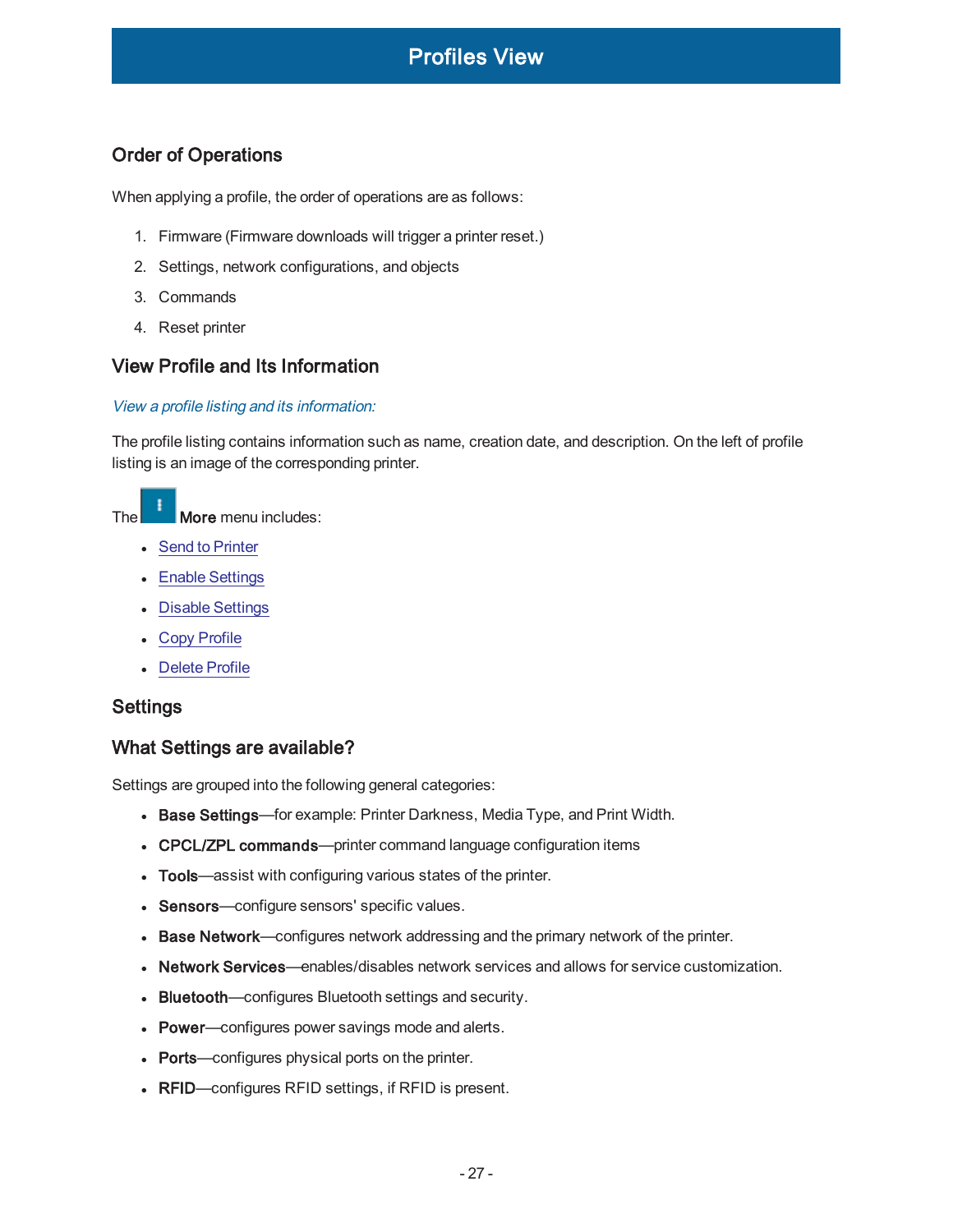#### <span id="page-27-0"></span>To configure (modify) the settings from the Profile Details page:

- 1. Click Settings.
- 2. Select the specific setting category from the dropdown menu.
- 3. Click inside the setting cell.

Note • Hover your mouse over the input field to display a tooltip with acceptable values. Radio buttons and dropdown menus do not display tooltips.

- 4. Modify the setting using any of the following:
	- Type the new number in the field.
	- Select the new setting from the field's dropdown list.
	- Click the radio button to select.
- 5. Click Apply to save the change to your profile. Click Cancel to revert to previous settings.

### <span id="page-27-2"></span><span id="page-27-1"></span>Edit a Network Configuration

To edit <sup>a</sup> network configuration from the Profile Details Page:

- 1. Click on Network Configurations.
- 2. Click on the pencil icon (on the far right of the Network Configuration cell). The Create a Network Configuration dialog appears.
- 3. Set or change the fields as desired for the network.
- 4. Click Next or Previous to move through the wizard.
- 5. Enter the network configuration name and click Finish to save name and the network configuration. Click Cancel and confirm to exit without saving.

### <span id="page-27-3"></span>**Objects**

Objects are stored on the printers. When you select a specific profile (associated with a printer), those objects will automatically appear.

#### <span id="page-27-4"></span>To view an object:

1. From the Profiles Details Page, click on Objects (on the secondary navigation bar). The list of objects will appear as well as those objects that cannot be pulled back from the printer.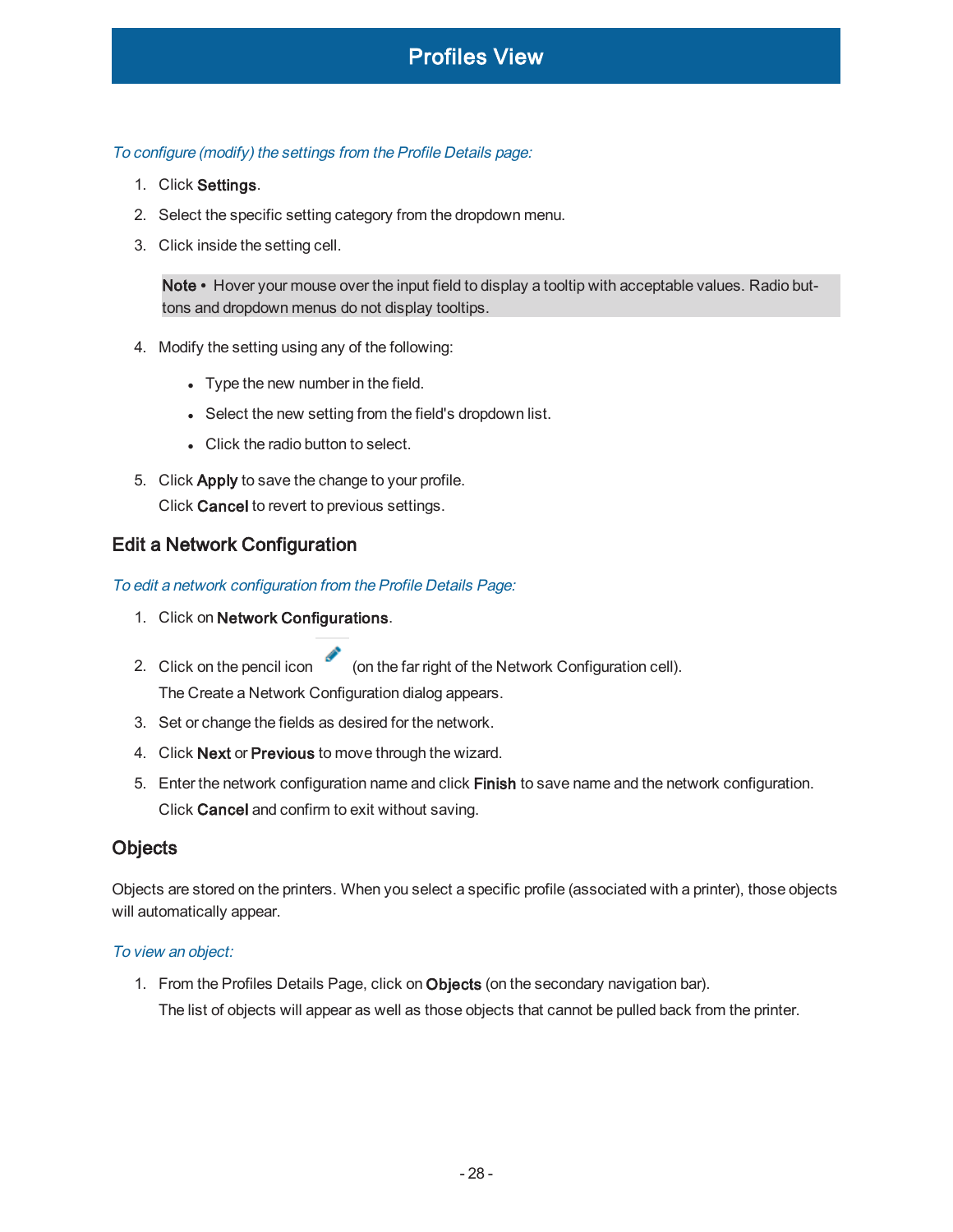#### <span id="page-28-0"></span>To manually add an object to <sup>a</sup> profile:

- 1. From the Profiles Details page, select Objects.
- 2. Click +Add Object.
- 3. Select the resource to add.

Note • If the resource is not found, you will need to add it to your resources.

4. Click Add File to add the file and display it on the Profile Details page. Click **X** to close the dialog box and return to the Profile Details page.

### <span id="page-28-1"></span>**Commands**

This page allows you to add ZPL commands to this profile.

<span id="page-28-2"></span>Note • Inserting commands that reset the printer will trigger undefined states in the application.

#### To add commands from the Profile Details Page:

- 1. Click on Commands.
- 2. Enter the ZPL commands.
- 3. Click Apply to save the commands. Click Cancel to clear the command box.

### <span id="page-28-3"></span>Add Firmware to a Profile

To keep all of your printers on the same version of firmware, the firmware file can be associated with the profile. Upon creation of the profile, if the system resources contain the same firmware file (as loaded on the printer), it will be automatically added to the profile.

#### <span id="page-28-4"></span>To manually add <sup>a</sup> firmware file to <sup>a</sup> profile:

- 1. From the Profiles Details page, select Firmware (on the secondary menu). If there is already a firmware file associated with this profile, click the **X** to remove the file.
- 2. Click the Click Here link.
- 3. Select the firmware file to add.

Note • If the firmware file is not found, you will need to add it to your resources.

4. Click Add Firmware File to add the file and display it on the Profile Details page. Click Cancel to exit without saving and return to the Profile Details page.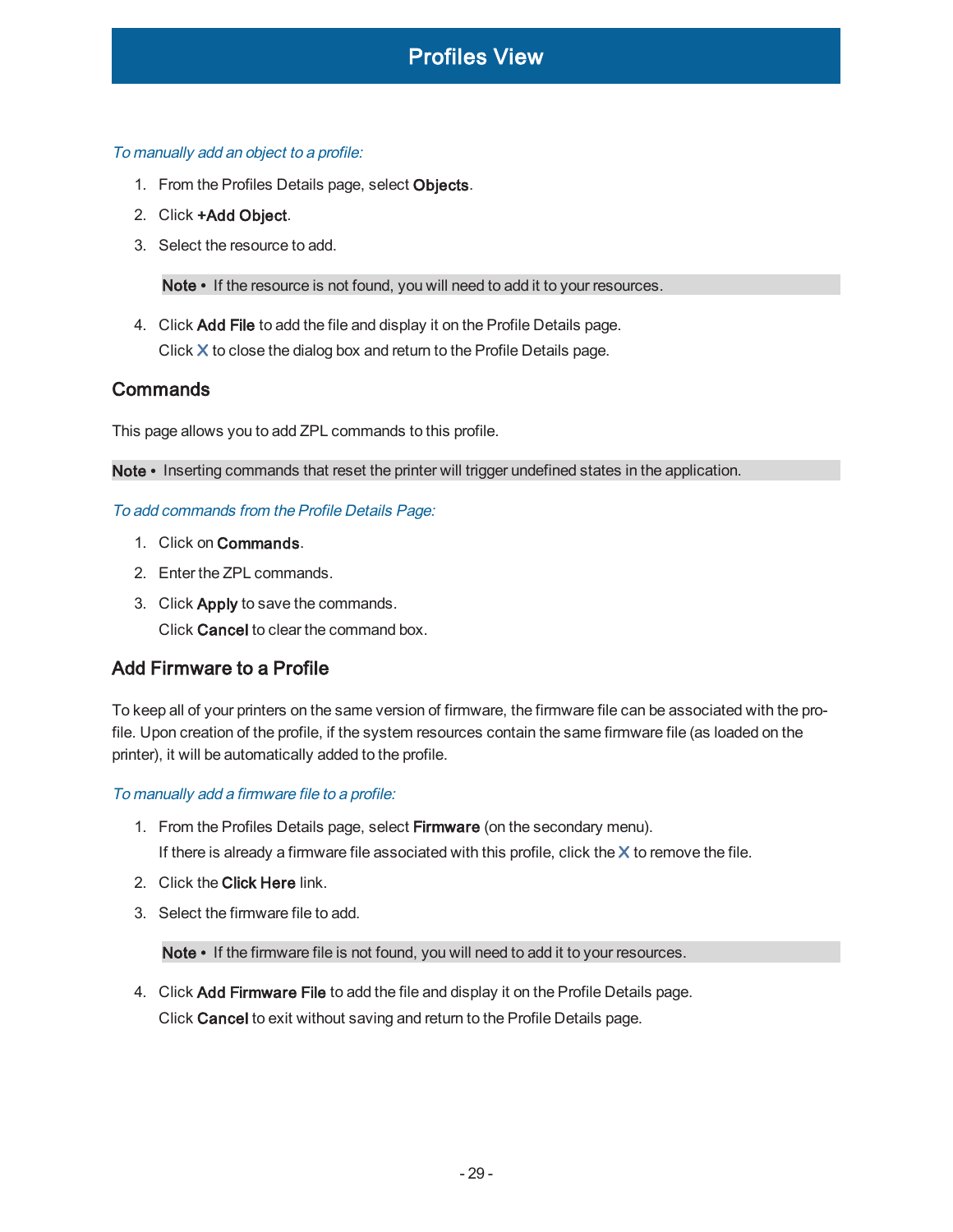### <span id="page-29-1"></span><span id="page-29-0"></span>Send a Profile to a Printer

To send <sup>a</sup> profile to <sup>a</sup> printer from the Profile Details Page:

- 1. Click the **More** menu.
- 2. From the dropdown menu, click Send to Printers.
- 3. Click on any of the printers that appear in the list. You may filter printers by name or tag. You may choose Select All or Deselect All printers in the list.
- 4. Click Send to send the profile. Click **X** to close the dialog box and return to the Profile Details page.

### <span id="page-29-3"></span><span id="page-29-2"></span>Enable Settings

#### To enable settings from the Profiles Details Page:

- 1. Click the **More** menu.
- 2. From the dropdown menu, click Enable Settings. In the dialog box that opens, the change is confirmed.

# <span id="page-29-5"></span><span id="page-29-4"></span>Disable Settings

To disable settings from the Profiles Details Page:

- 1. Click the **More** menu.
- 2. From the dropdown menu, click Disable Settings. In the dialog box that opens, the change is confirmed.

# <span id="page-29-7"></span><span id="page-29-6"></span>Copy a Profile

To copy <sup>a</sup> profile from the Profile Details Page:

- 1. Click **No. 3.**, and select Copy Profile. The New Profile Name dialog appears.
- 2. Enter the new profile name and click Create to accept the new name. The copy of the profile will appear on the Profiles Listing View. Click Cancel to exit without saving.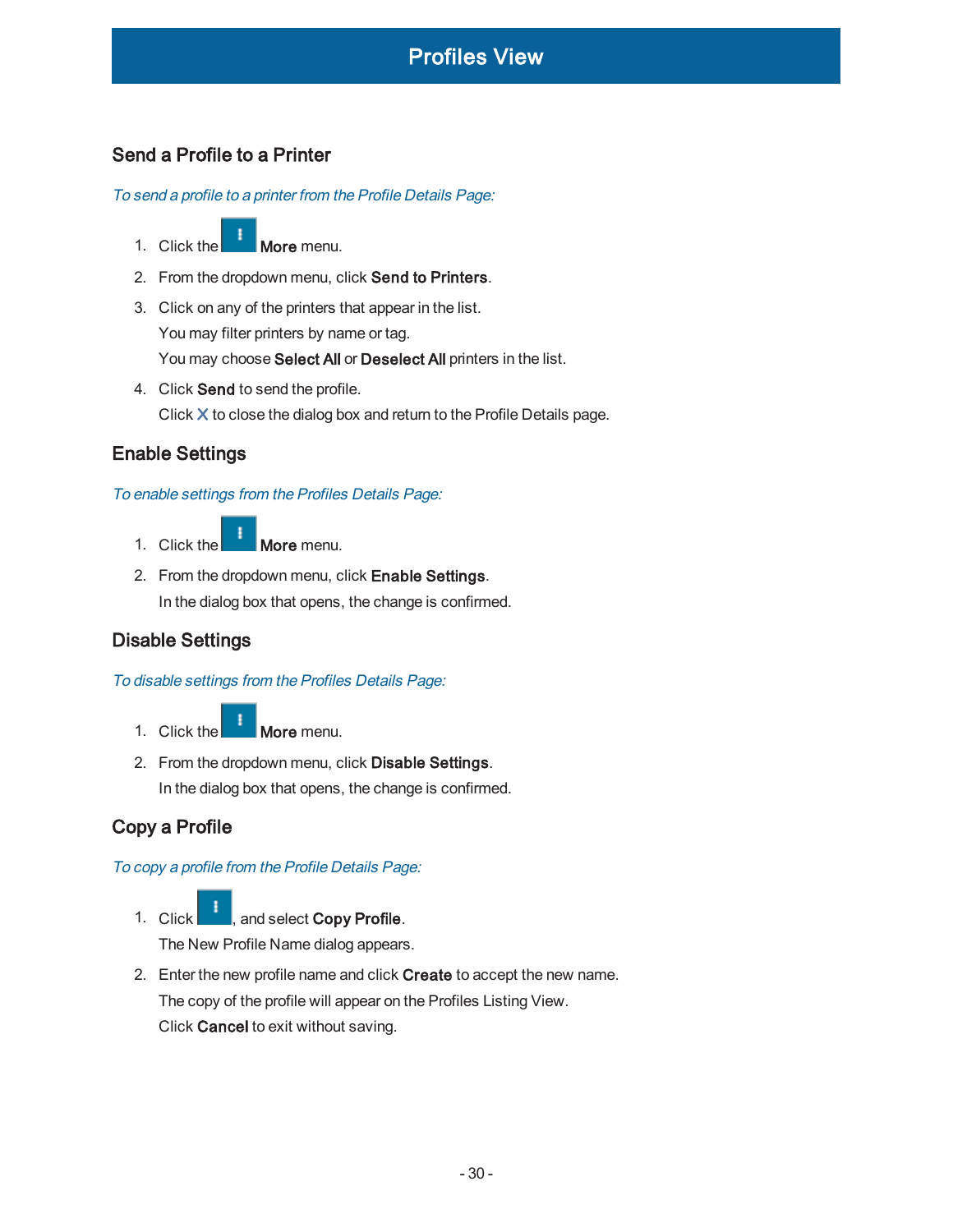### <span id="page-30-1"></span><span id="page-30-0"></span>Delete a Profile

To delete <sup>a</sup> profile from the Profile Details Page:

- 1. Click the **More** menu.
- 2. From the dropdown menu, click Delete Profile. In the dialog box that opens, you are asked Do you really want to delete <profile name>?
- 3. Click Delete to remove the profile.

Note • If the profile is a part of a provisioning event, the profile cannot be deleted.

Click Cancel to return to the Profile Details page.

# <span id="page-30-3"></span><span id="page-30-2"></span>Add a Network Configuration to a Profile

To add <sup>a</sup> network configuration to <sup>a</sup> profile from the Profiles Detail Page:

- 1. Click Network Configurations from the secondary navigation bar.
- 2. If a list of network configurations is not shown, click on the Click here link.
- 3. Click on a network configuration.

The network config is immediately added to the profile.

Note • While there is no acknowledgment of the addition, the list collapses and will only display the selected configuration. (The pencil icon (to edit) and X icon (to remove) will appear on the right side of the network configuration cell.)

### <span id="page-30-5"></span><span id="page-30-4"></span>Remove a Network Configuration from a Profile

To remove <sup>a</sup> network configuration from <sup>a</sup> profile from the Profiles Detail Page:

Note • You must select a profile that already has a network configuration.

- 1. Click Network Configurations from the secondary navigation bar.
- 2. Click the small X in the upper right corner of the config cell.

Note • There is no acknowledgment of the action.

The network config is removed from the list and returns to the Profiles Detail Page.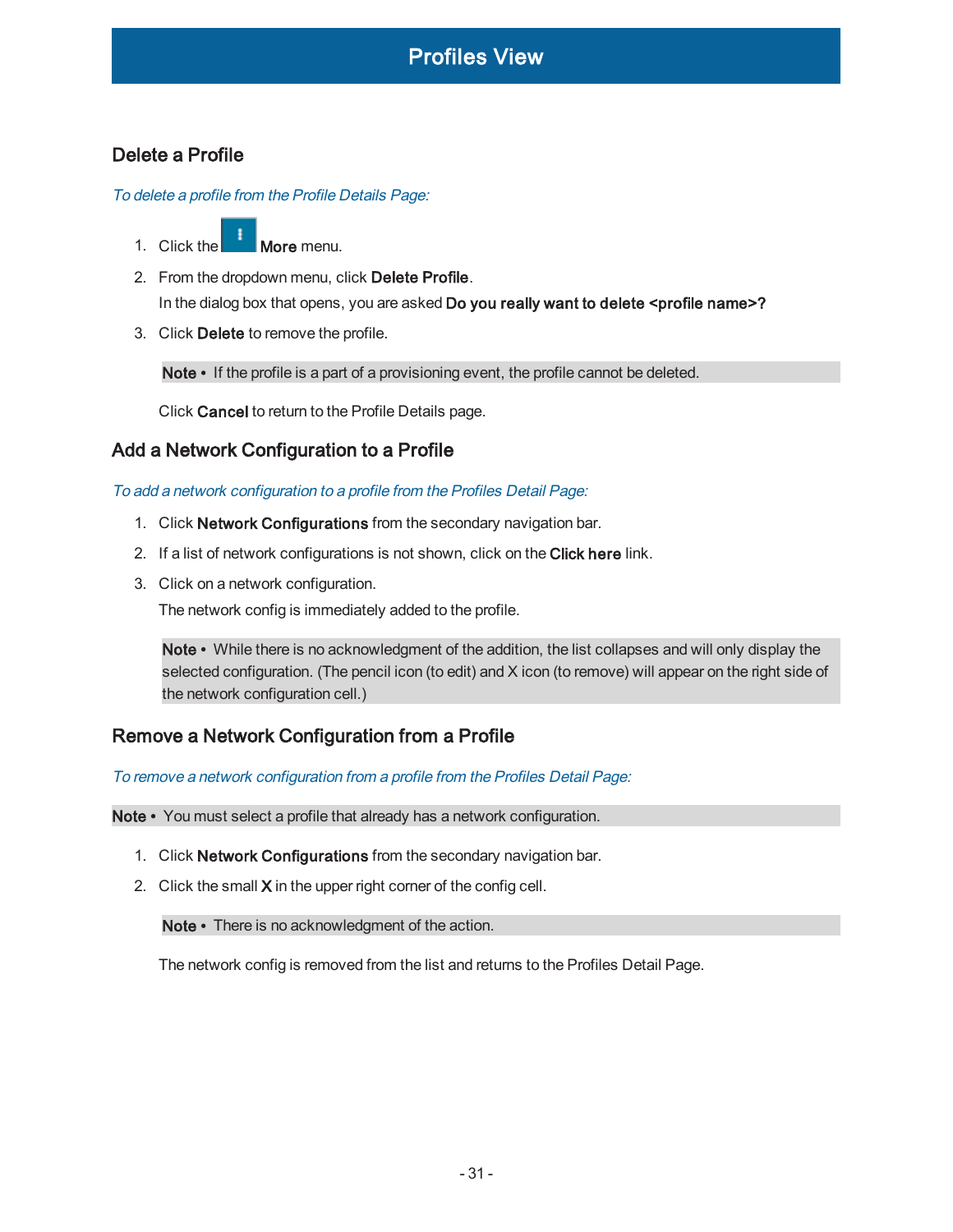### <span id="page-31-1"></span><span id="page-31-0"></span>Create a New Network Configuration from a Profile

To add <sup>a</sup> network configuration to <sup>a</sup> profile from the Profiles Detail Page:

- 1. Click Network Configurations from the secondary navigation bar.
- 2. If a list of network configurations is not shown, click on the Click here link. If a network configuration is associated with the selected profile, the current configuration must be deleted to create a new network configuration.
- 3. Click on Create New Configuration.
- 4. Select the desired type of network connection (wired, wireless, or both).

Note • This wizard will dynamically change the fields that must be selected or filled in based on your connection type.

- 5. Click Next to move to the next screen. (Or, click Previous to move back to the previous screen.)
- 6. Select the method of assigning IP addresses.

Note • If configuring your printer for a static IP address, the DNS information on that page must be filled in for your printer to find the server and reconnect.

- 7. Click Next to move to the next screen. (Or, click Previous to move back to the previous screen.)
- 8. Continue to fill-in the required details.
- 9. Click Next to move to the next screen. (Or, click Previous to move back to the previous screen.)
- 10. Assign a network configuration name.
- 11. Click Finish to save the configuration and exit the network wizard.
- 12. Click Send to apply the network configuration to the printer (or tag). Click Cancel (and confirm) to exit without saving and return to the Networks Listing View.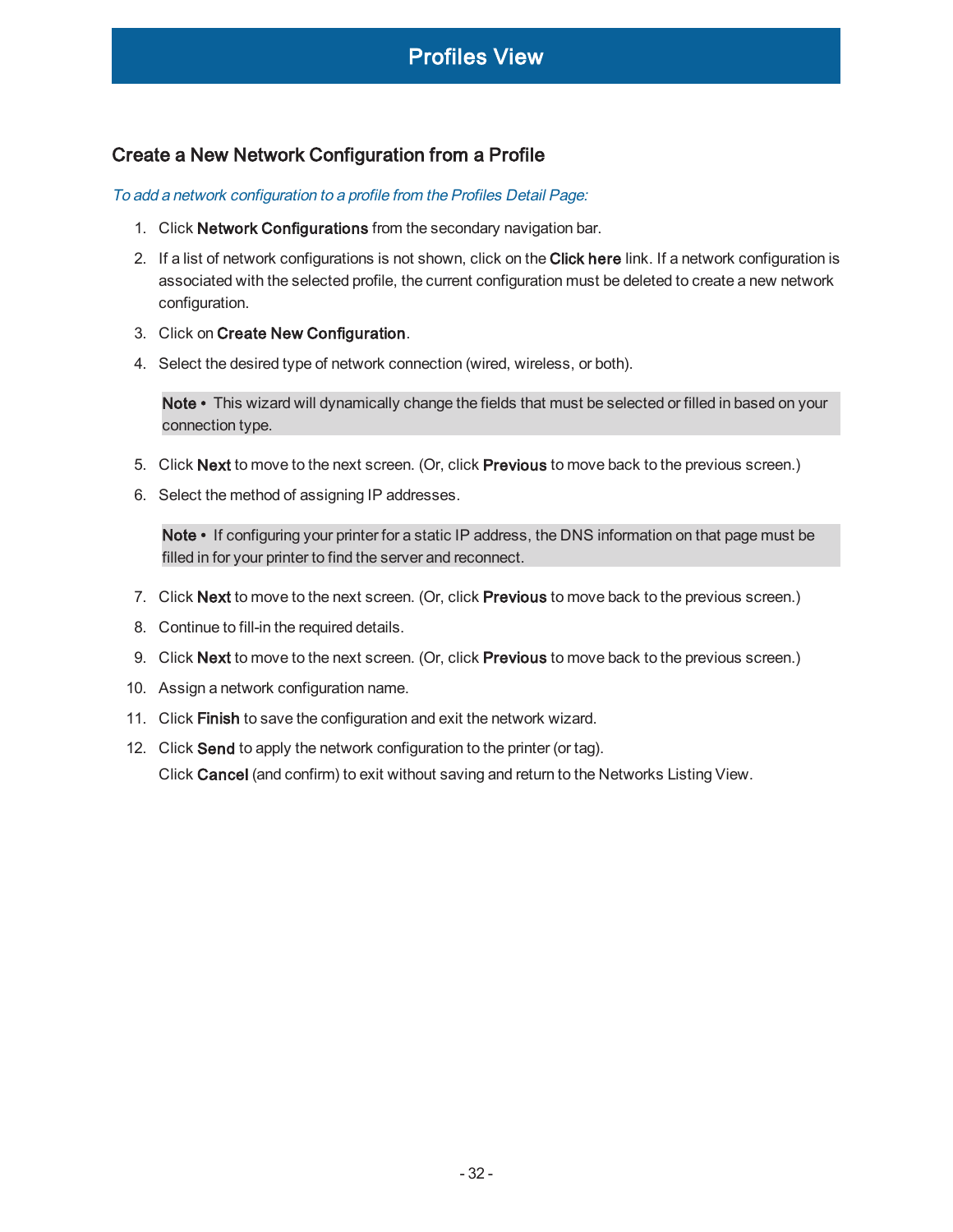# <span id="page-32-0"></span>Networks View

Network configurations (configs) are types of connections to printers. There are two basic types: wired and wireless. Printer Profile Manager Enterprise permits one more configuration, which is a combination of both types of connections.

The Network View shows a list of network configurations pointing to this server. On this page, you can manage all of your configurations, and see the connection type, IP addressing method, security mode, and certificates. Additionally, you may filter, search or sort on the listed configurations.

Note • If you encounter an issue connecting to one of your printers, check the printer's "Whitelist" settings. The PPME server should appear on your Whitelist so that your printer can connect. (To check or change the printer's whitelist settings, refer to the Zebra PrintSecure Administration Guide.

# <span id="page-32-1"></span>**Certificates**

Certificates are part of the wireless configuration process for certain wireless securities. If your security requires a certificate, you will be prompted to upload the certificate directly.

<span id="page-32-2"></span>Supported certificate types:

### EAP-TLS, WPA/WPA2 EAP-TLS:

<sup>l</sup> .CER, .CRT, .DER, .P12, .PFX, .PEM, .KEY, or .NRD

#### <span id="page-32-3"></span>EAP-FAST,WPA/WPA2 EAP-FAST:

 $\cdot$  . PAC

#### <span id="page-32-4"></span>EAP-TTLS, PEAP, WPA/WPA2 EAP-TTLS, WPA/WPA2 PEAP:

<sup>l</sup> .CER, .CRT, .DER, .P12, .PFX, or .NRD

The network configuration wizard will convert the raw certificates into certificates that are compatible with the printer.

# <span id="page-32-5"></span>What can I do?

If you wish to change a network setting, click on the specific network configuration to go to the [Network](#page-33-2) [Details](#page-33-2) Page.

Listed below are the other actions available on this page.

 $\cdot$  [+Create](#page-33-0) Config will add a new config to the system.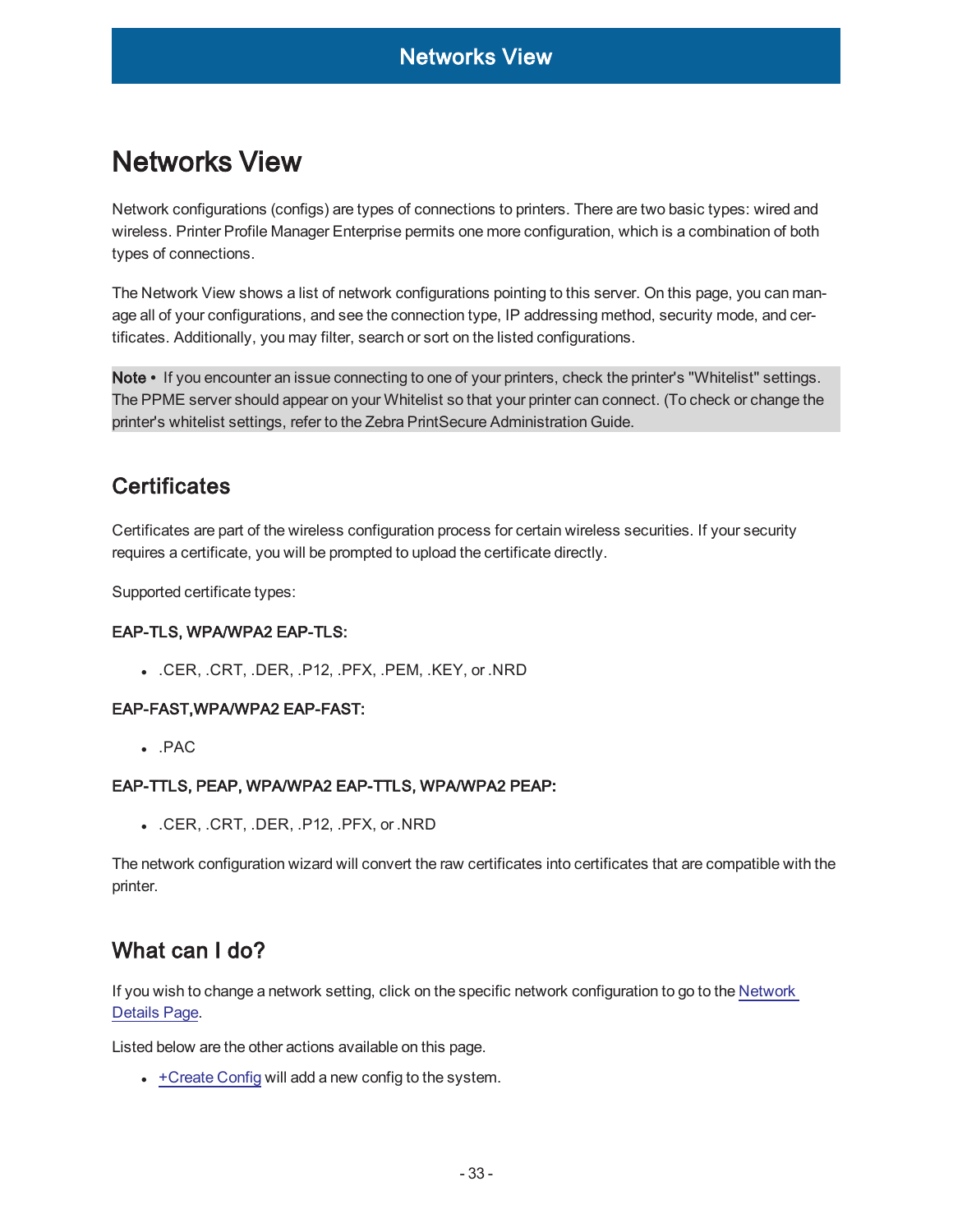- The Search box allows you to search for a specific network config by typing in the name or description.
- Sort By will arrange the configs based on your selection.

# <span id="page-33-0"></span>Create a Network Configuration

<span id="page-33-1"></span>To create <sup>a</sup> network configuration from the Networks Listing View:

- 1. Click +Create Config.
- 2. Select the desired type of network connection (wired, wireless, or both).

Note • This wizard will dynamically change the fields that must be selected or filled in based on your connection type.

- 3. Click Next to move to the next screen. (Or, click Previous to move back to the previous screen.)
- 4. Select the method of assigning IP addresses.

Note • If configuring your printer for a static IP address, the DNS information on that page must be filled in for your printer to find the server and reconnect.

- 5. Click Next to move to the next screen. (Or, click Previous to move back to the previous screen.)
- 6. Continue to fill-in the required details.
- 7. Click Next to move to the next screen. (Or, click Previous to move back to the previous screen.)
- 8. Assign a network configuration name.
- 9. Click Finish to save the configuration and exit the network wizard.
- 10. Click Send to apply the network configuration to the printer (or tag). Click Cancel (and confirm) to exit without saving and return to the Networks Listing View.

# <span id="page-33-2"></span>Network Details Page

The Network Configuration item allows you to quickly create a network configuration that can be used across multiple profiles. This allows network admins to configure network connection settings with no knowledge on the individual printer settings.

Note • The Network Configuration Page controls the base connection settings and certificates. The printer and profile detail pages permit additional network settings to be configured.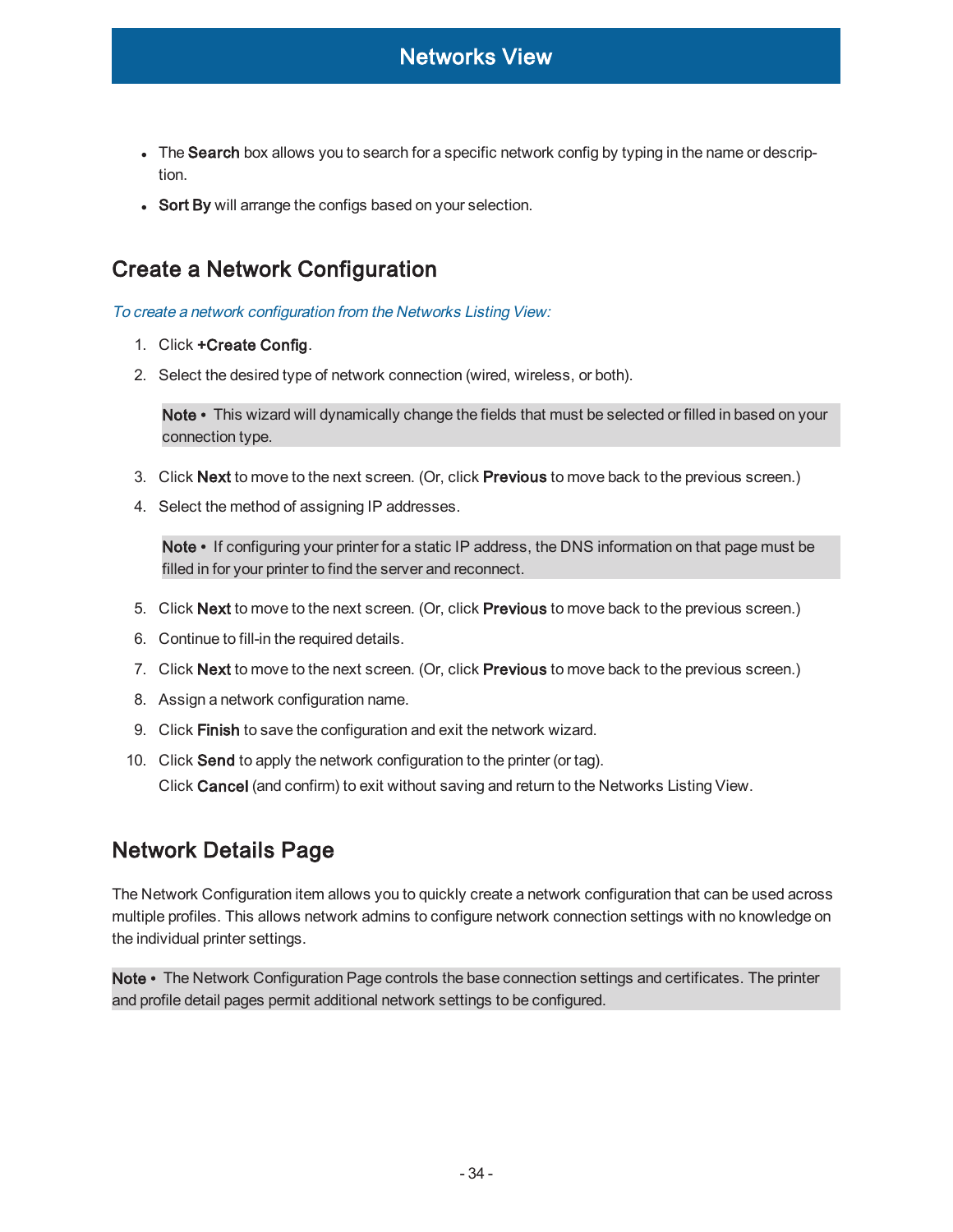<span id="page-34-0"></span>

It is helpful to keep your network configurations isolated from your printers, profiles, and tags. This is because you may use the same network config with a given printer or its replacement (in the future). Additionally, once created, the network config may be associated with multiple printers, profiles, and tags rather than editing each of those items separately.

### <span id="page-34-1"></span>View a network configuration listing and its information

The network configuration listing contains information such as name, connection type, and IP addresses assignment method.

• From the Network Listing View, click on a specific network configuration to go to the Network Details page.

### <span id="page-34-2"></span>Tabs on this page include:

• Configuration: displays the current network configuration

The **More menu includes:** 

- Apply To [Printers](#page-34-3)
- **[Edit](#page-35-0)**
- <span id="page-34-3"></span>• [Remove](#page-35-2)

# <span id="page-34-4"></span>Apply To Printers

To apply <sup>a</sup> network configuration to <sup>a</sup> printer from the Networks Details Page:

- 1. Click the **More** menu.
- 2. From the dropdown menu, select Apply to Printers.

A list of printers (and tags) appear.

3. Select the printers (or tags) to which to send the network configuration.

Note • Uncheck the "Reset Printer(s) after sending" box if you do not want to reset the printer after sending the configuration.

4. Click Send to apply the network configuration to the printer (or tag). Click Cancel (and confirm) to return to the Networks Details Page.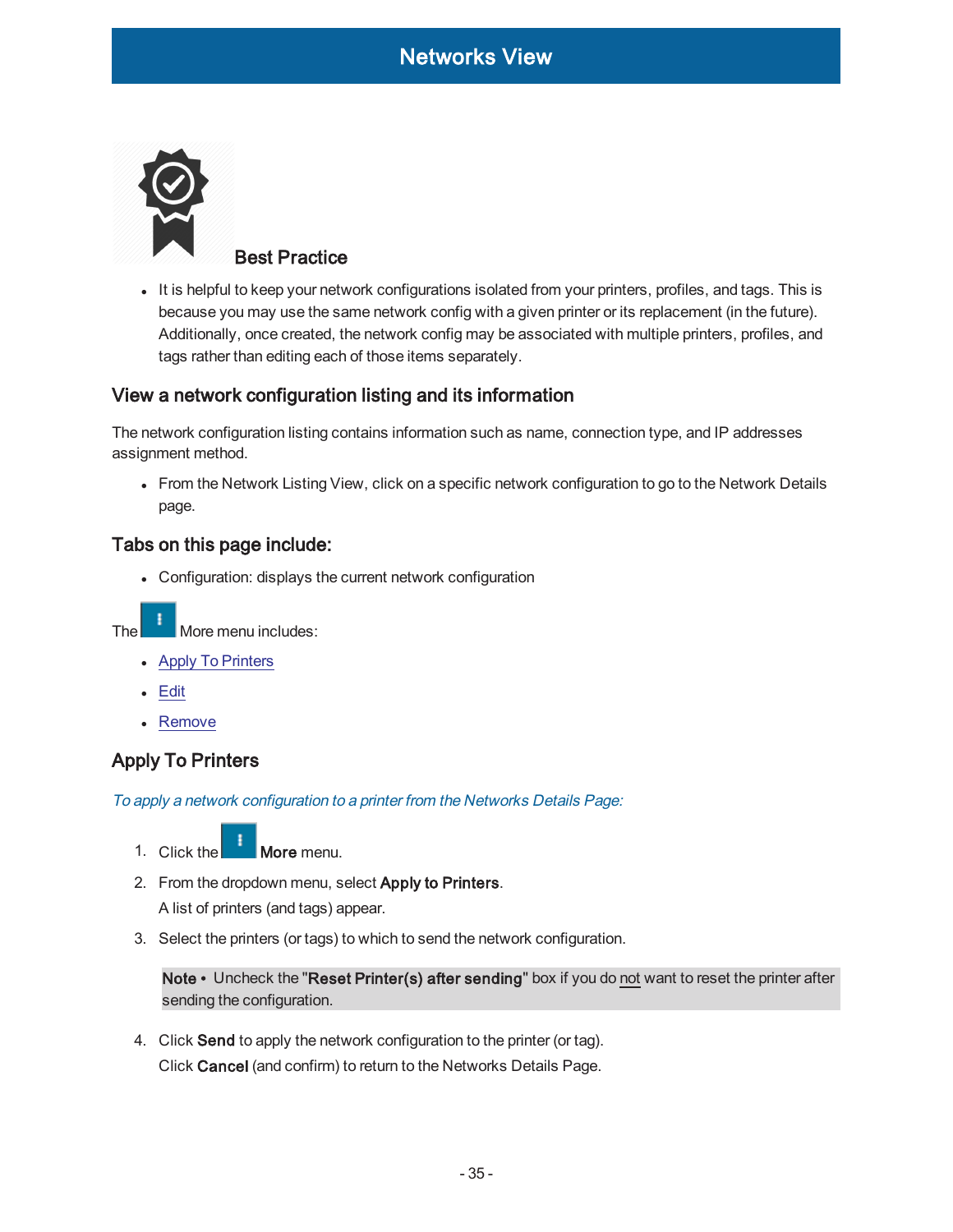# <span id="page-35-1"></span><span id="page-35-0"></span>Edit a Network Configuration

To edit <sup>a</sup> network configuration from the Network Details Page:

- 1. Click the **More** menu.
- 2. From the dropdown menu, select Edit.

Note • This action will take you back through Network wizard to make your changes.

- 3. Click Next to move to the next screen. (Or, click Previous to move back to the previous screen.)
- 4. Change the required details.
- 5. Click Next to move through any remaining screens, and click Finish to save your changes. Click Cancel (and confirm) to cancel your changes and exit the wizard.

### <span id="page-35-3"></span><span id="page-35-2"></span>Remove a Network Configuration

To remove <sup>a</sup> network Configuration from the Network Details Page:

- 1. Click the  $\blacksquare$  More menu.
- 2. From the dropdown menu, select Remove.
- 3. Click Delete to delete the network configuration.

Click Cancel the deletion and to return to the Network Details page.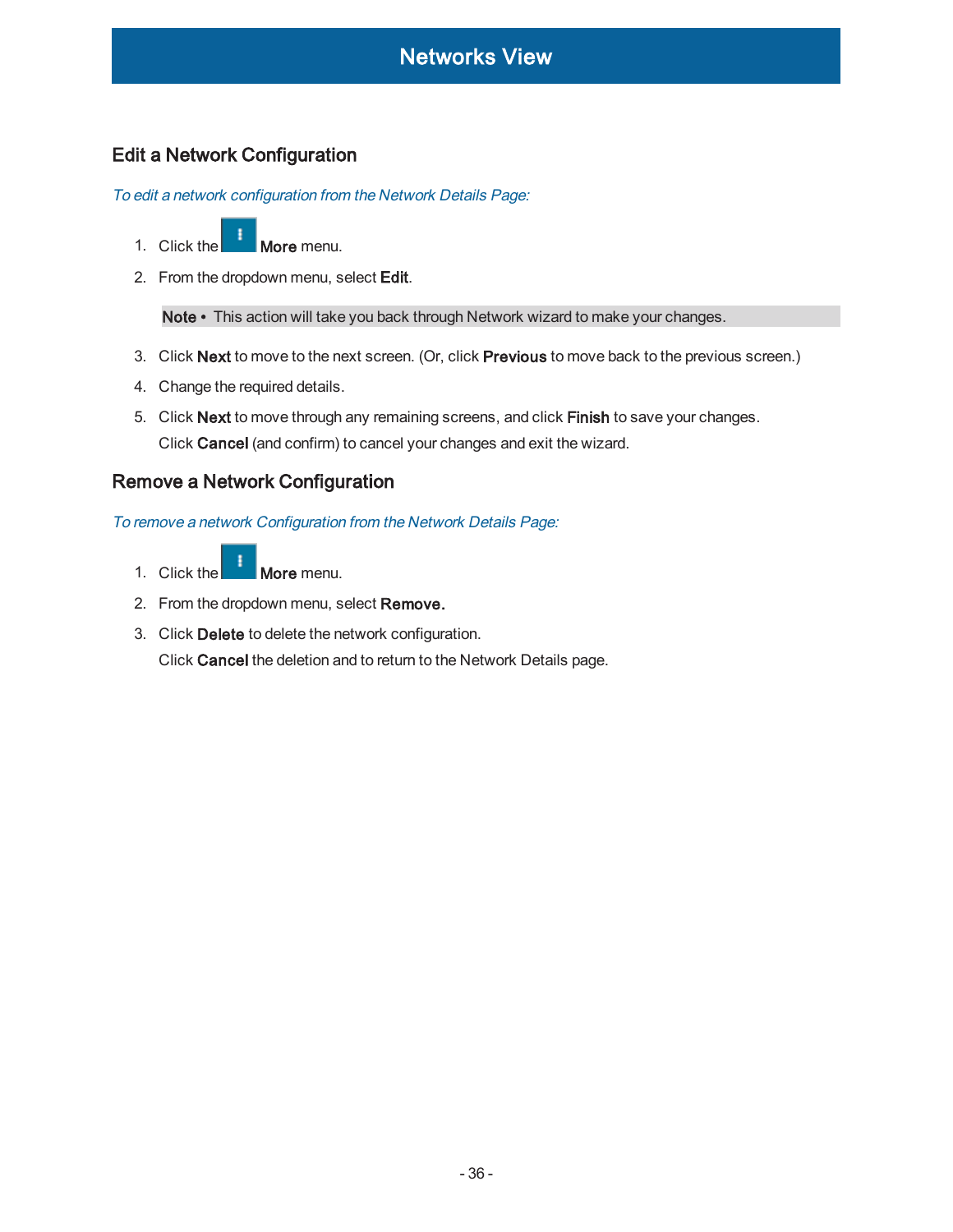# <span id="page-36-0"></span>Provisioning View

A provisioning item is a scheduled application of a profile or a resource used to update your printer settings, files, and behavior. They can be executed immediately, on the next reconnect of your printer, or on a customizable schedule.

Listed below are the other actions available on this page.

- The Search box allows you to search for a specific tag by typing in the name or description.
- Sort By will arrange the provisioning items based on your selection.
- $\cdot$  [+Create](#page-37-4) Item will add a provisioning item to the system.
- [Suspend](#page-38-0) All will suspend all provisioning items.
- [Resume](#page-38-2) All will resume all provisioning items.

# <span id="page-36-1"></span>What can I do?

If you wish to change a provisioning item, click on the specific provisioning item to go to the [Provisioning](#page-36-2) [Details](#page-36-2) Page.

# <span id="page-36-2"></span>Provisioning Details Page

You may edit, delete, or suspend your provisioning event on this page.

Additionally, view the Operations Log to see whether your events have started, are pending, or have been completed.

Note • When a provisioning item is resumed, it will begin to track the time or power ups as if it has been running all along. However, any events missed while suspended are not retroactively executed.

- A resource may not be deleted when it is associated with a provisioning event or a profile.
- The provisioning feature relies on the server's clock to ensure that provisioning events occur at the correct time. Therefore, the administrator should verify that the clock on the server is set to the correct time and time zone.
- If you are shortening or removing the operation log, do not use "On Power Up" provisioning events.
- <span id="page-36-3"></span>• For Provisioning events set to "On Power Up", do not apply more than one event to a printer.

### Tabs on this page include:

- [Operation](#page-17-2) Log
- Profile/Resource: Each tab displays a list of items (profiles or resources)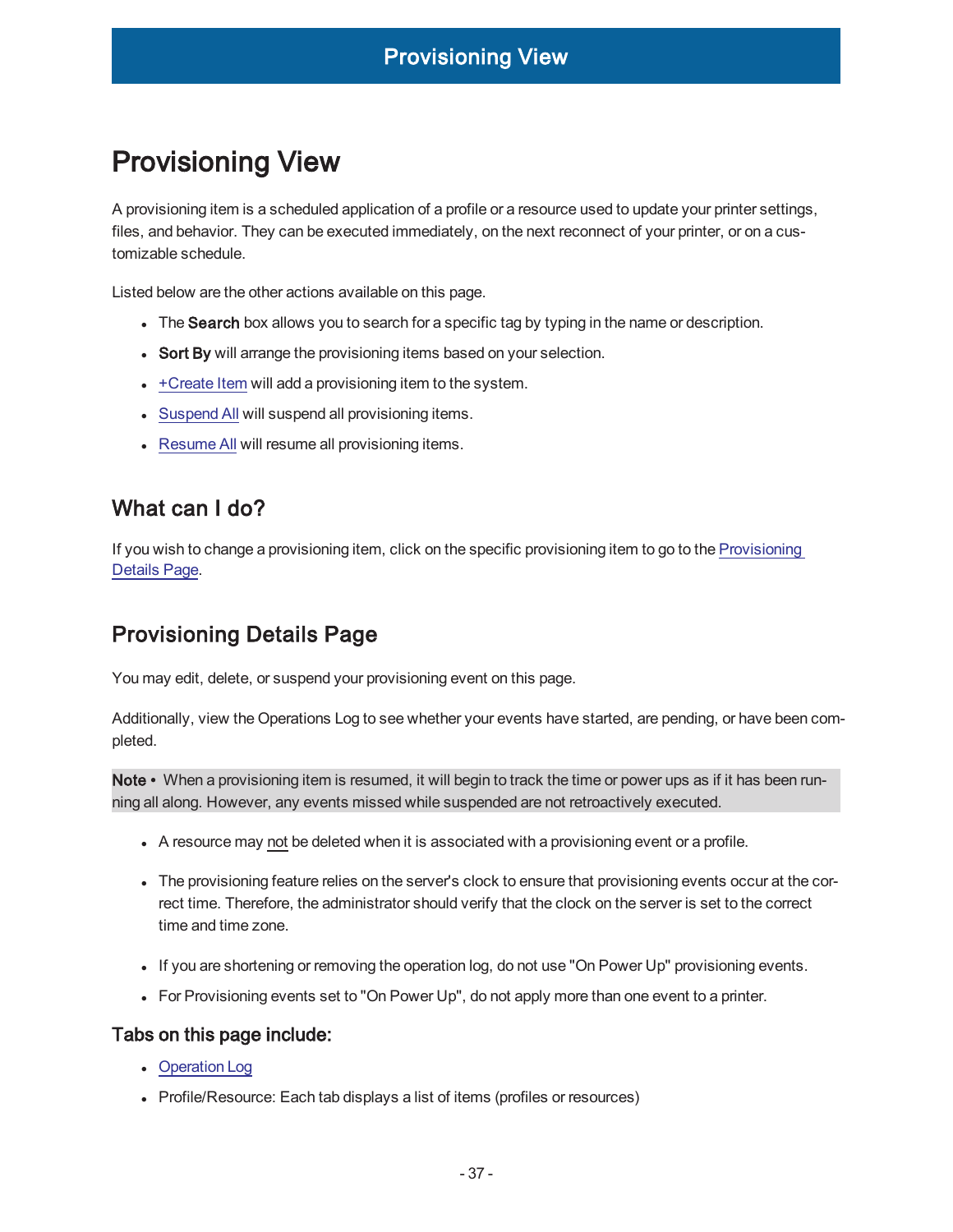- Tags: displays a list of tags
- Schedule: displays when the provisioning event will apply the profile to the printer or tag.

# <span id="page-37-0"></span>Provisioning Types

- Power Up
- Scheduled
- Schedule Recurring

Each one allows you to link a profile or a single resource to one or more tags in the system. All three types behave the same in terms of application of the profile or resource, but they differ on when it is applied.

# <span id="page-37-1"></span>Power Up Provisioning

Power Up Provisioning is a provisioning item that will apply a resource or a profile to a printer when it is reset or powered on. It will only apply the item being provisioned once per printer for that provisioning item.

# <span id="page-37-2"></span>Scheduled Provisioning

Scheduled Provisioning items will execute at a certain time and apply the resource or profile to all the printers in the tag at that moment.

# <span id="page-37-3"></span>Scheduled Recurring Provisioning

Scheduled Recurring Provisioning items are similar to Schedule Provisioning except that they will execute more than once, on some user-defined frequency.

# <span id="page-37-5"></span><span id="page-37-4"></span>Create an Item

To create <sup>a</sup> provisioning item from the Provisioning Page:

1. Click +Create Item.

The Create a Provisioning Item dialog opens.

- 2. Select a profile or a resource.
- 3. Click Next.

The Tags dialog opens.

4. Select a tag.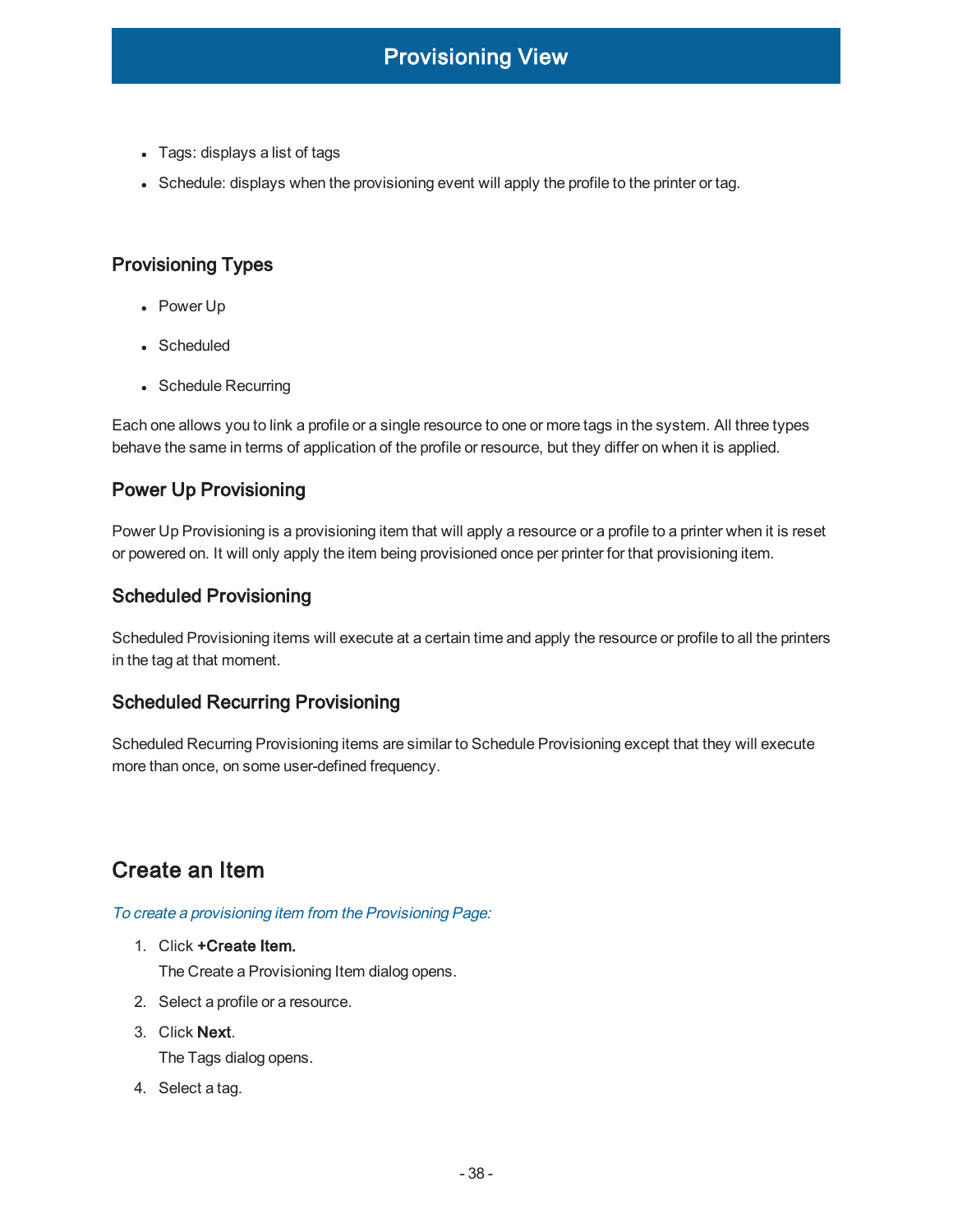- 5. Click on the desired Selected Tags radio button. With any of these tags filters the tags using OR logic. With all of these tags filters the tags using AND logic.
- 6. Click Next. The Configure when to apply the profile dialog opens.
- 7. Click Next.

The Confirmation dialog opens.

- 8. From the dropdown menu, select when to apply the profile to the printers. Choose one of the following:
	- On Power Up
	- $\bullet$  On a Schedule
	- On a Schedule (Repeating)
- 9. Click Finish and confirm.

Click Cancel to return to the Provisioning Listing page. Click Previous to go back to the previous screen.

# <span id="page-38-1"></span><span id="page-38-0"></span>Suspend All

To suspend all provisioning events from the Provisioning Page:

• Click Suspend All.

Note • No acknowledgment appears.

# <span id="page-38-3"></span><span id="page-38-2"></span>Resume All

To resume all provisioning events from the Provisioning Page:

**.** Click Resume All.

Note • No acknowledgment appears.

# <span id="page-38-5"></span><span id="page-38-4"></span>Delete Provisioning Item

To delete <sup>a</sup> provisioning item from the Provisioning Details Page:

- 1. Click the  $\blacksquare$  More menu.
- 2. From the dropdown menu, click Delete Provisioning Item.

The confirmation dialog appears.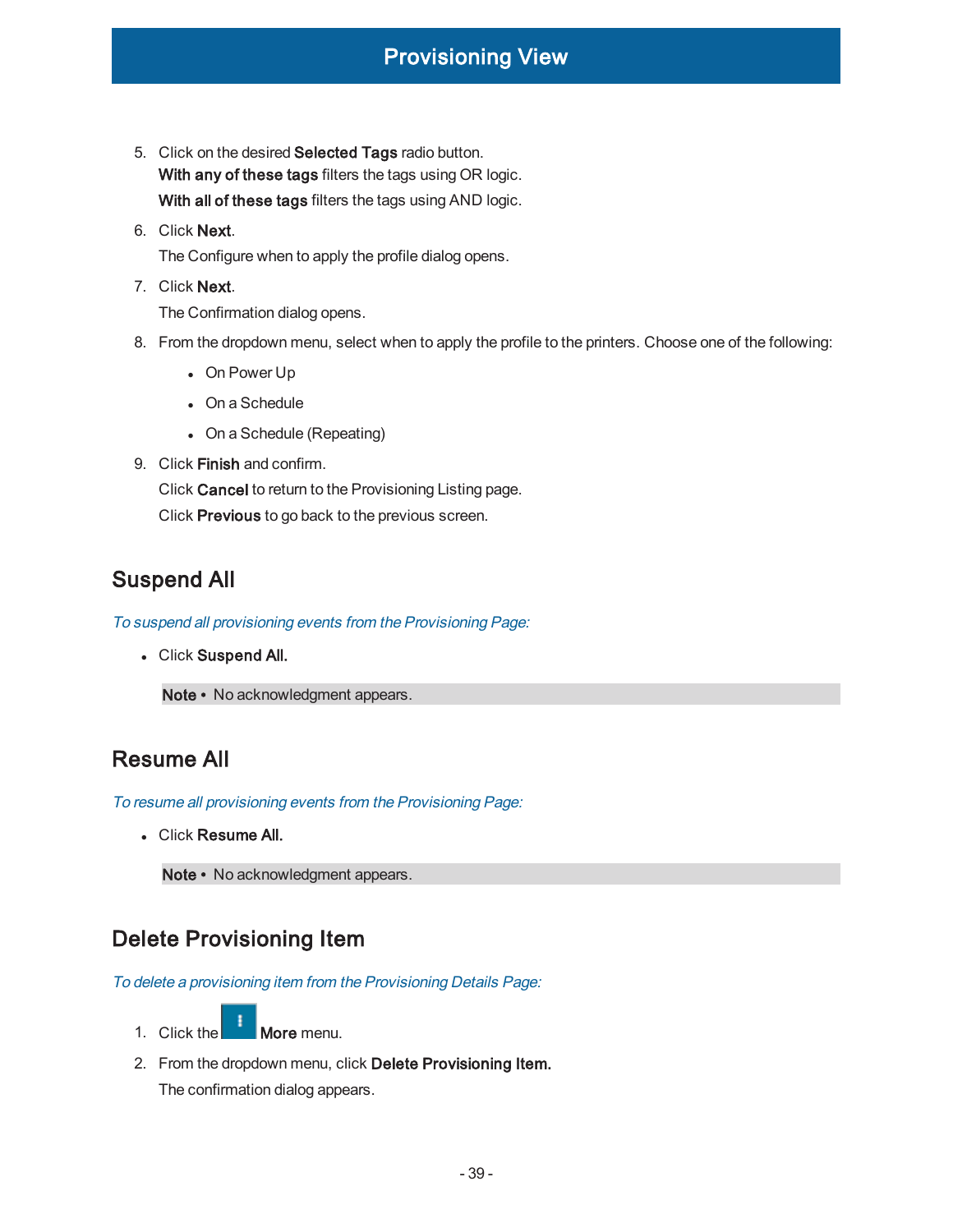3. Click Yes to confirm and delete the provisioning item. Click Cancel to return to the Provisioning Details page.

# <span id="page-39-0"></span>Suspend Provisioning Item

<span id="page-39-1"></span>To suspend <sup>a</sup> provisioning item from the Provisioning Details Page:

- 1. Click the **More** menu.
- 2. From the dropdown menu, click Suspend Provisioning Item. The confirmation dialog appears.

# <span id="page-39-3"></span><span id="page-39-2"></span>Resume Provisioning Item

To resume <sup>a</sup> provisioning item from the Provisioning Details Page:

1. Click the **More** menu.

Note • The Resume Provisioning Item will only appear when a suspended provisioning item is selected.

2. From the dropdown menu, click Resume Provisioning Item.

The confirmation dialog appears.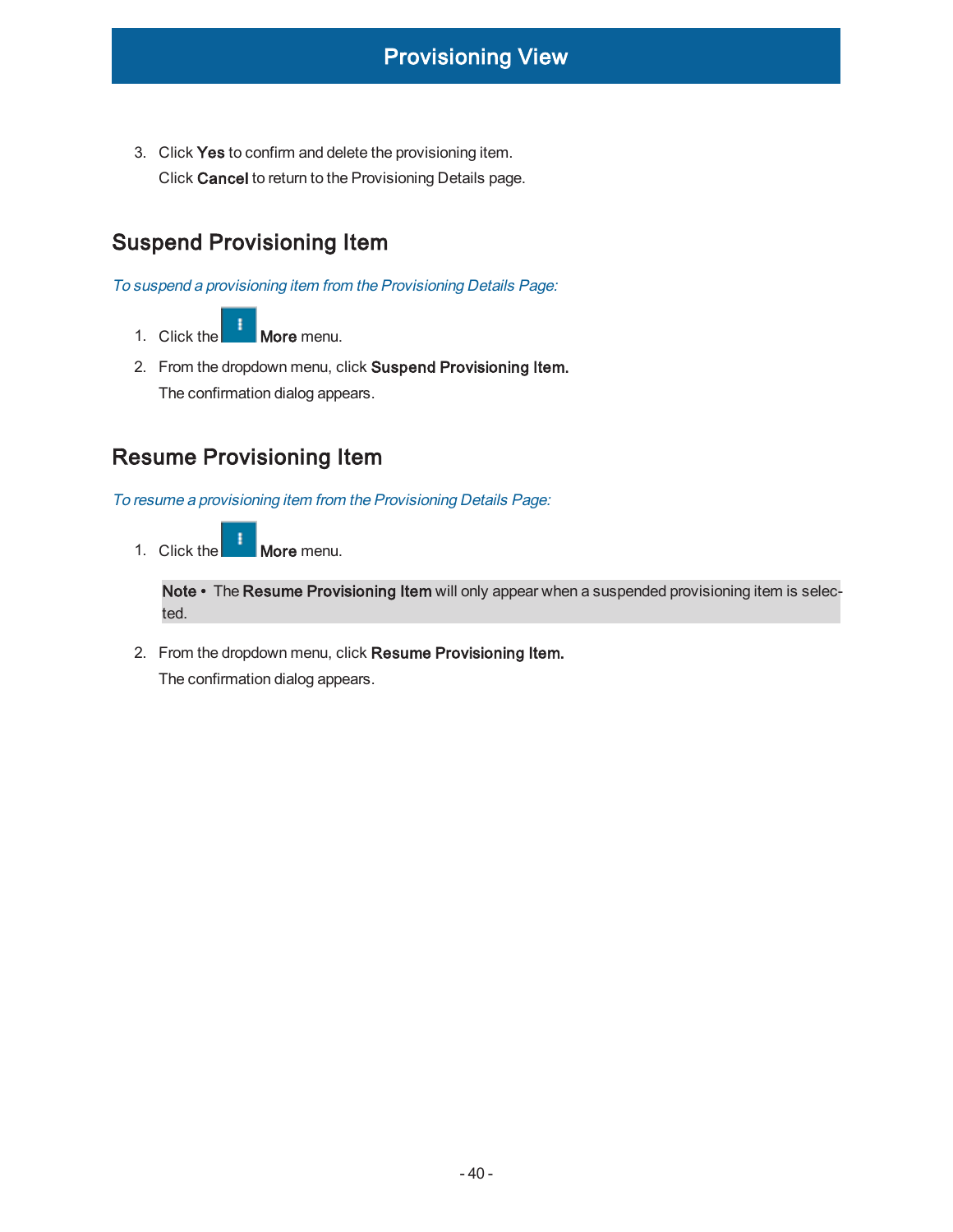<span id="page-40-0"></span>This page shows all of the tags that exist in the system. Tags are a method of grouping your printers. The application uses tags to permit you to perform a single action on groups of printers rather than multiple actions on a series of individual printers. Selecting a tag will display the printers associated with the tag on a new page.

Listed below are the other actions available on this page.

- The Search box allows you to search for a specific tag by typing in the name or description.
- $\cdot$  [+Add](#page-40-2) Tag will add a new tag to the system.

Note • Tag names may not include the hash (#) or percent (%) characters.

The **More** menu includes the following actions:

- Reorder by Name
- Reorder by Description
- Reorder by Creation Date
- Reorder by Number of Printers

<span id="page-40-1"></span>Note • The new order affects the order shown for all users across the system.

# What can I do?

<span id="page-40-2"></span>If you wish to change a tag, click on the specific tag to go to the Tag [Details](#page-41-0) Page.

# <span id="page-40-3"></span>Add a Tag

From the Tags tab, to add <sup>a</sup> tag:

1. Click +Add Tag.

The Create Tag dialog box appears.

- 2. Enter a Tag Name (required) and a Tag Description (optional).
- 3. Click Create to create the tag.

Click Cancel to close the dialog box and return to the Tags page.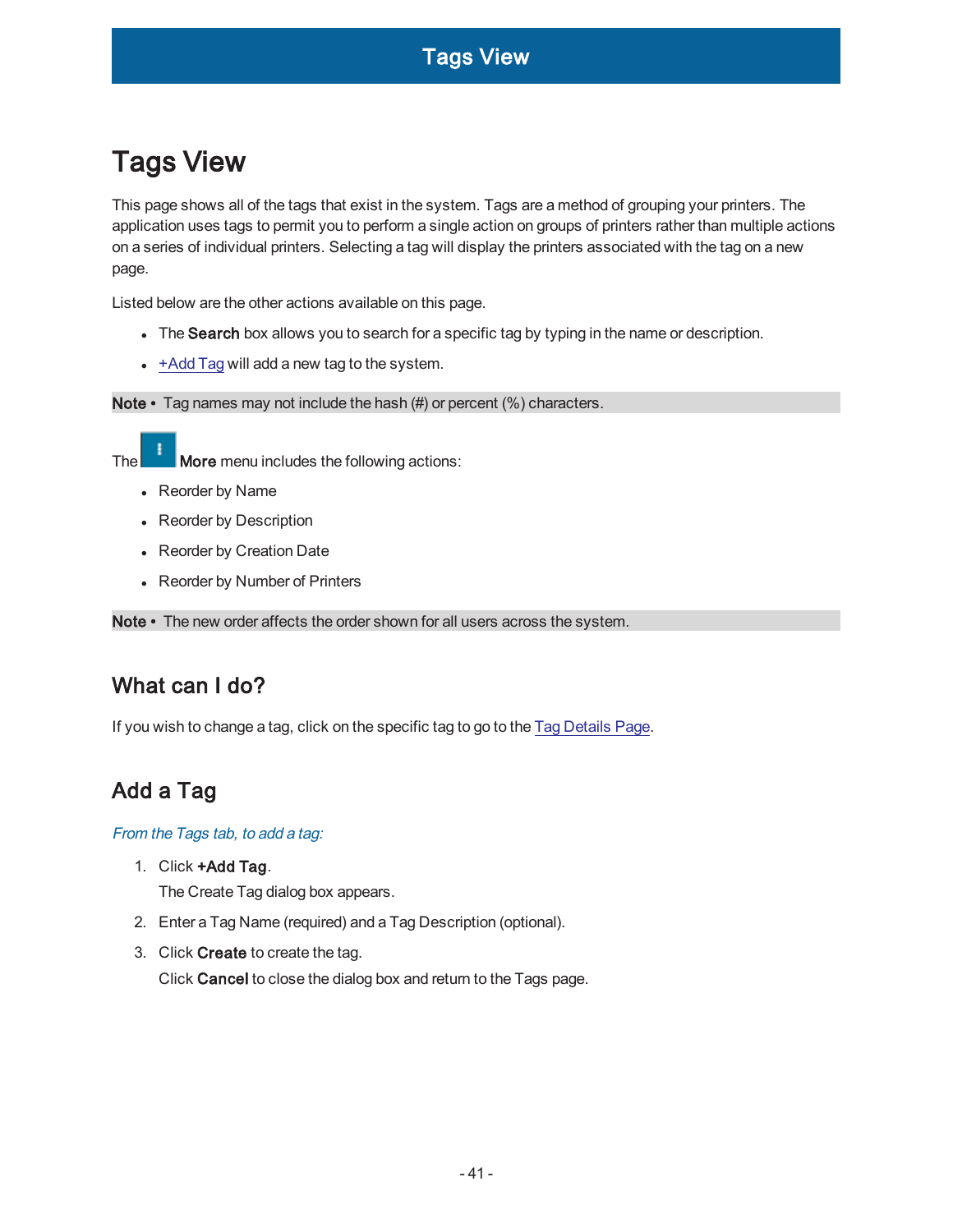# <span id="page-41-1"></span><span id="page-41-0"></span>Tag Details Page

The tag cell contains the tag name, description, and a list of printers associated with that tag.

 $\bullet$  Click on a tag.



# Best Practice

You may want to group printers based on the function they perform within your business and based on geographic location. Groups allow you to apply universal settings to all of your printers tagged to a specific function (i.e., shipping department), and then control the timing of the update based on location (i.e., United Kingdom).

Potential attributes for tagging might include:

- $\cdot$  function
- geographic location
- building location or floor
- $\bullet$  network type
- year printer was purchased
- printer model
- printer options (cutter, rewind, peel, tear-off)

Simply create a tag and apply it to all the printers you wish to have associated with this tag. You may edit tags at any time, so it's easy to add or remove them from printers whenever you want.

# <span id="page-41-2"></span>Tabs on this page include:

• Associated Printers: displays the number of printers, names of the printers, and tags.

Listed below are the other actions available on this page.

- The Search box allows you to search for a specific printer by typing in the name or description.
- Select All will select all of the printers shown.
- Deselect All will deselect all of the printers shown.
- [Remove](#page-43-2) Printers will remove the tag from the selected printer, and remove the printer from the associated printers list.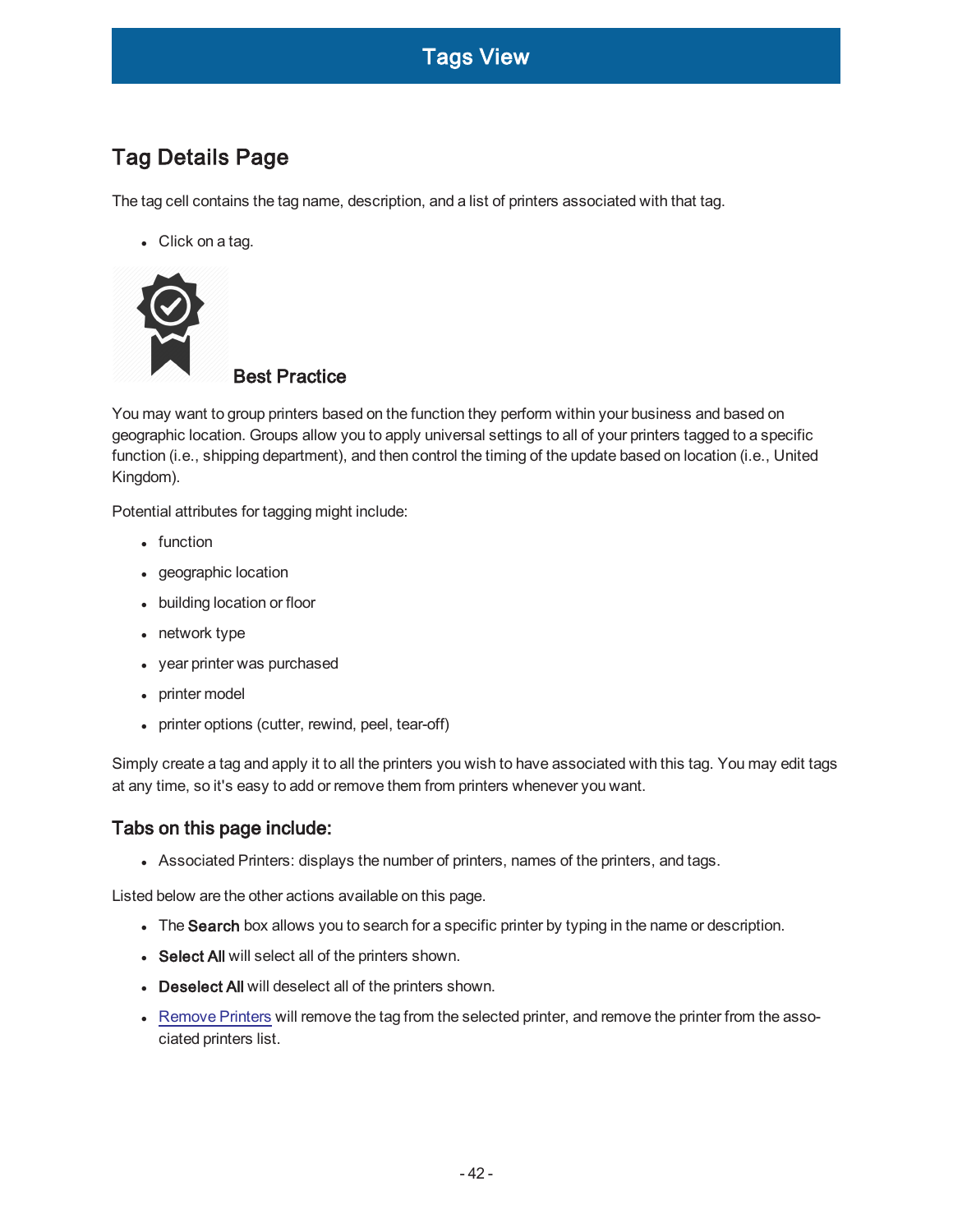Note • This action is only available when a printer is selected.

- $\cdot$  +Add [Printers](#page-42-0) will apply printers to the selected tag.
- [Remove](#page-42-2) Tag (under the  $\blacksquare$  More menu) will remove the tag, associated printers and provisioning events.
- [Edit](#page-43-0) a Tag: You may type the tag name and description in the fields that appear below the tag icon.

# <span id="page-42-1"></span><span id="page-42-0"></span>Apply a Printer to a Tag

#### To apply <sup>a</sup> printer to <sup>a</sup> tag from the Tags tab:

- 1. Click on a tag.
- 2. Click +Add Printers.

The Apply Printers to Tag <name> dialog appears.

3. Click on the printer name to select it.

Note • The printer names listed will be those printers that are not already associated with this tag.

4. Click Apply to save your printer and tag. Click Cancel (and confirm) to return to the selected tag and associated printers.

# <span id="page-42-2"></span>Remove a Tag

Once a tag is removed from the system, the tag is no longer associated with any printers or provisioning items, and the provisioning event is paused.

#### <span id="page-42-3"></span>To remove <sup>a</sup> tag (in the system) from the Tags tab:

- 1. Click on a tag.
- 2. Click the  $\blacksquare$  More menu.
- 3. From the dropdown menu, select Remove Tag.
- 4. Click Delete to confirm and remove the tag.

Note • If the tag is a part of a provisioning event, the tag cannot be deleted.

Click Cancel to return to the specific Tag page.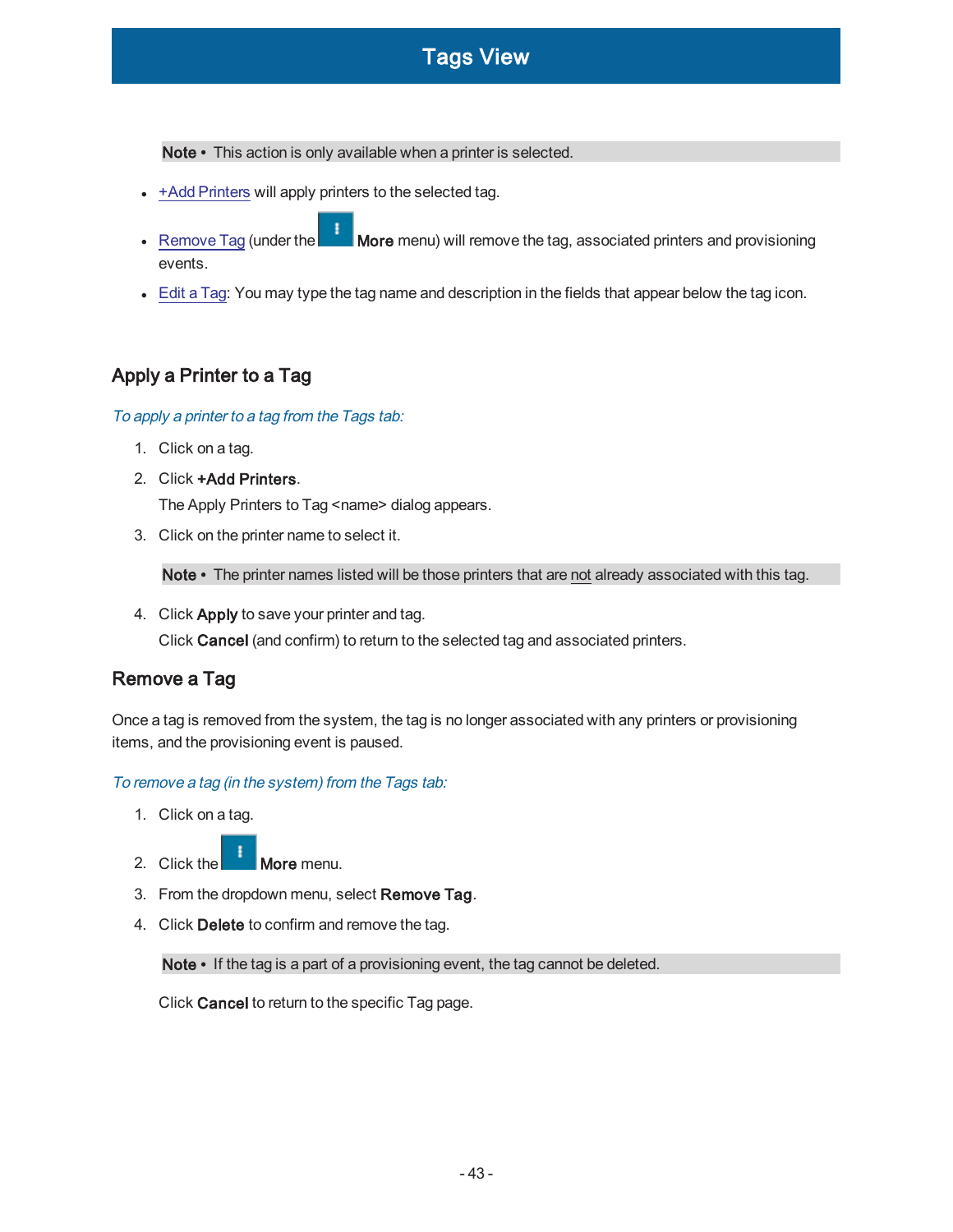# <span id="page-43-1"></span><span id="page-43-0"></span>Edit a Tag

### To edit <sup>a</sup> tag from the Tags tab:

- 1. Click on a tag.
- 2. In the left pane, edit the desired name and/or description.
- 3. Press Enter or click outside of the edit fields to apply your changes. (The field will appear with a yellow background for several seconds to acknowledge the change.)

### <span id="page-43-3"></span><span id="page-43-2"></span>Remove Printers

### To remove printers from the Tags tab:

- 1. Click on a tag to go to the Tag Details page.
- 2. Select the printer you wish to delete.
- 3. Click Remove Printers.

Note • There is no confirmation or undo.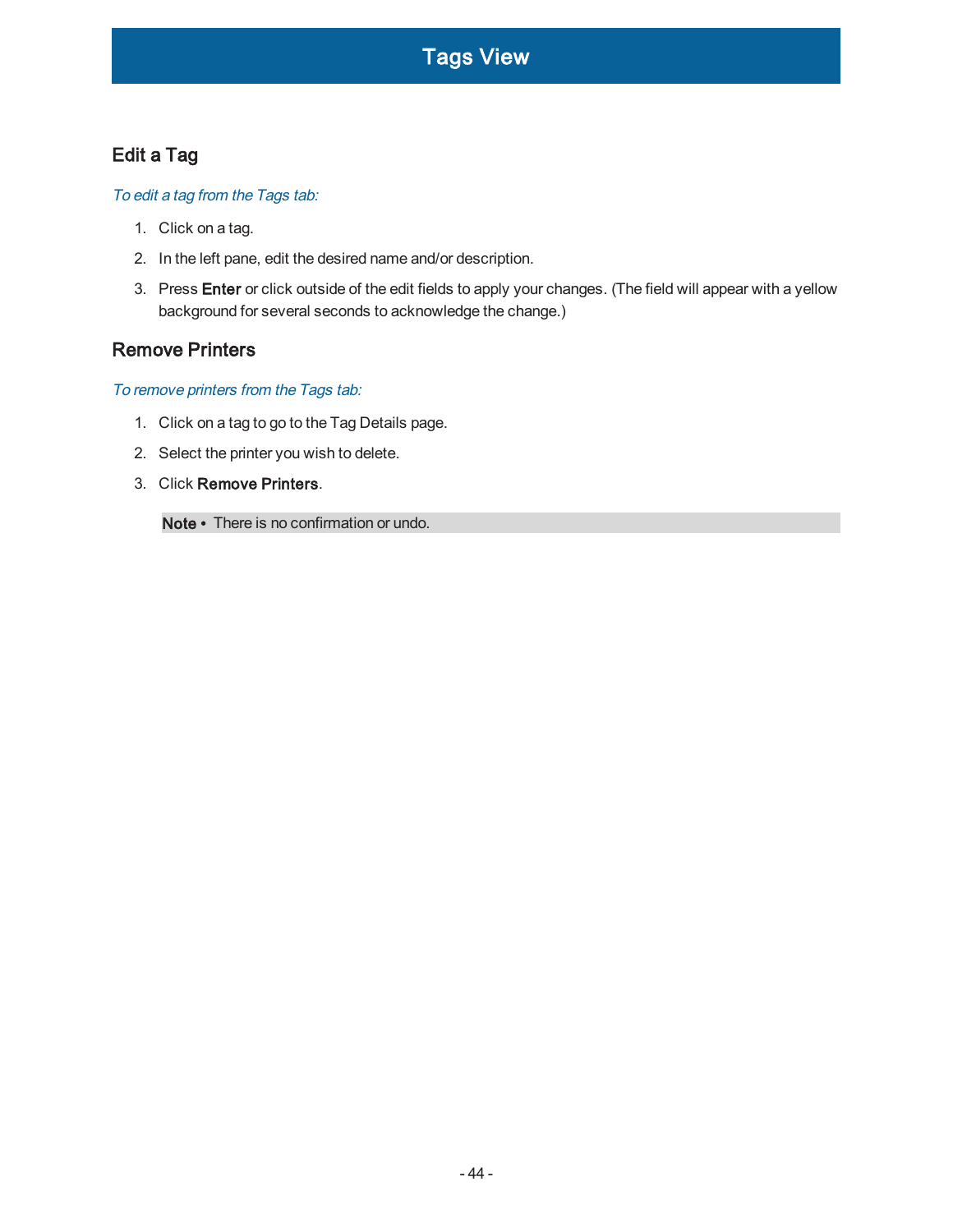# <span id="page-44-0"></span>Resources View

Resources are graphics, firmware, formats, security, other files or fonts that can be stored in the system, sent to a printer, or downloaded to your local computer. Uploaded resources will be available to all the users logged into Printer Profile Manager Enterprise.

#### <span id="page-44-1"></span>To view a resource and its information:

The resource line item contains information such as name, upload date, description, and size.

• Click anywhere in the white area of the resource cell.

Note • If you click on the resource name, a dithered version of the image is displayed.

The Search box allows you to search for a specific resource by typing in the name or description. You may use an asterisk (\*) as a wildcard in the Search box.

Listed below are the other actions available on this page.

- The Search box allows you to search for a specific tag by typing in the name or description.
- Sort By will arrange the tags based on your selection.
- Add a [Resource](#page-44-3) will allow you to add a resource from your computer.

# <span id="page-44-2"></span>What can I do?

<span id="page-44-3"></span>If you wish to change a resource, click on the specific resource to go to the [Resource](#page-45-2) Details Page.

# <span id="page-44-4"></span>Add a Resource

To add <sup>a</sup> resource using the + Add Resource button from the Resources page:

1. Click +Add Resource.

The Open dialog box appears.

2. Click on a file (or several files) and press Open.

Note • The maximum file size that may be uploaded is 200MB.

Click Cancel to close the dialog box and return to the Resources page.

#### <span id="page-44-5"></span>To Drag and Drop <sup>a</sup> Resource:

<sup>l</sup> Drag and drop a file (from your computer) inside of the dashed box on the Resources page.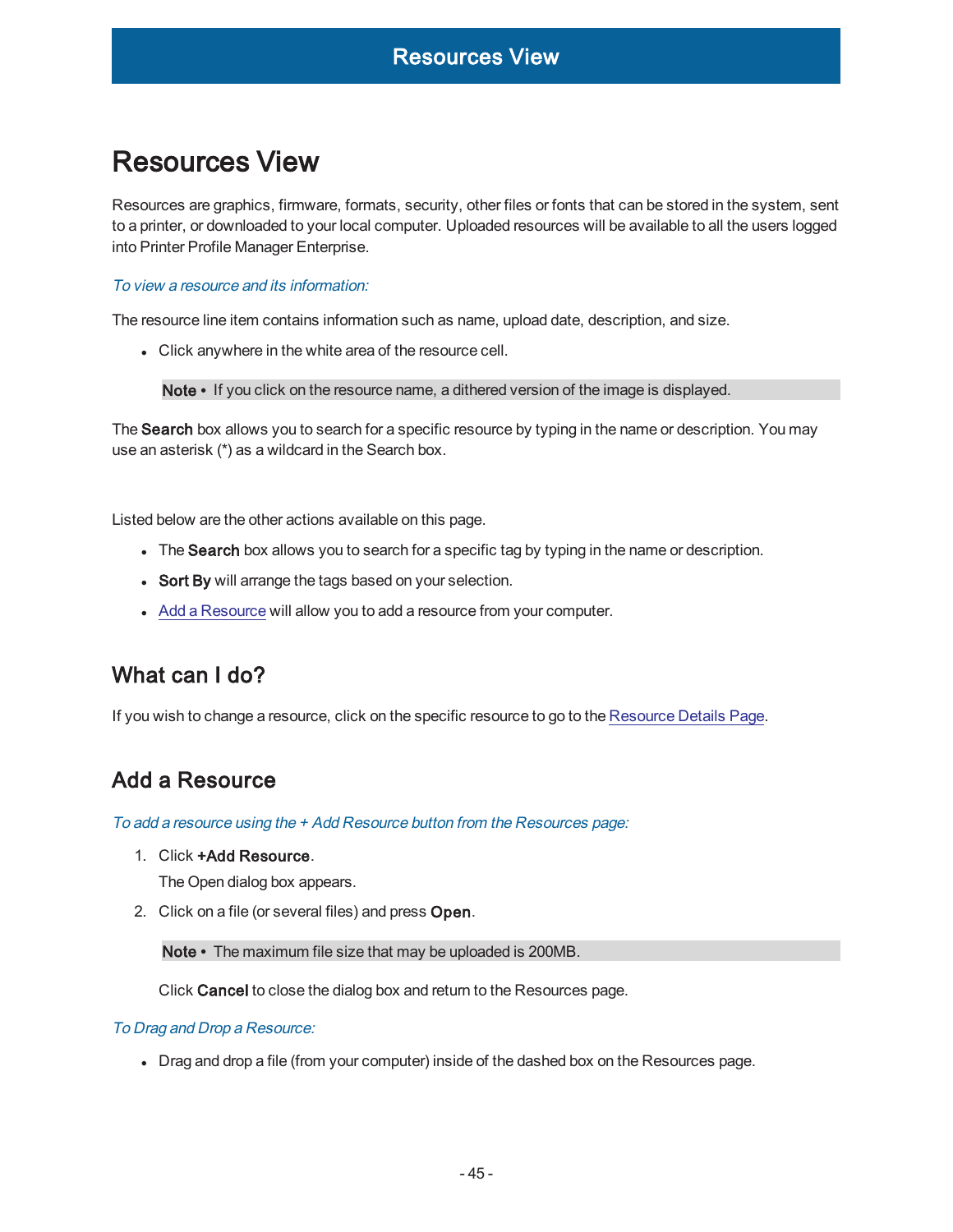# <span id="page-45-1"></span><span id="page-45-0"></span>Sort a List of Resources

#### To sort a list of resources:

- 1. Click on the arrowhead inside the Sort by box to display the sort orders.
- 2. Select the desired sort order.

# <span id="page-45-2"></span>Resource Details Page

Let's you apply actions to a resource depending on the resource type.

<span id="page-45-3"></span>• A resource may not be deleted when it is associated with a provisioning event or a profile.

### Resource Types:

- $\cdot$  FIRMWARE
- FONT
- **.** GRAPHIC

Note • All image files are converted to .png files.

- FORMAT
- **.** SECURITY
- OTHER
- . TEXT
- **.** CERTIFICATE
- <span id="page-45-4"></span> $\cdot$  KEY

### Available Actions for Specific Resources

- Send Resource: send the resource content byte for byte to a printer
	- FORMAT
	- $\cdot$  FIRMWARE
- Store Resource: store the resource to a printer
	- <sup>l</sup> FONT
	- **.** GRAPHIC
	- TEXT
	- **.** CERTIFICATE
	- $\cdot$  KEY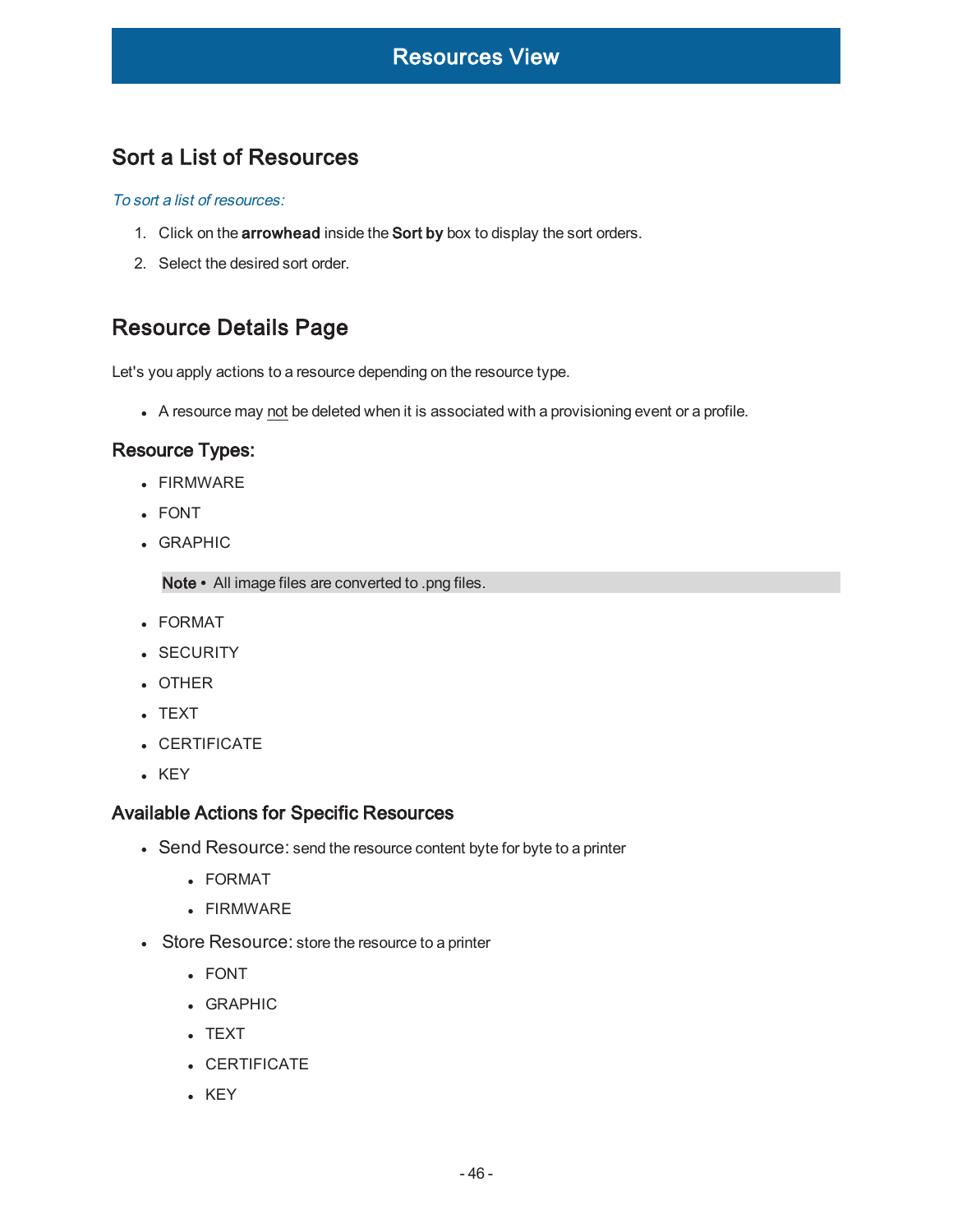- Download Original: download originally uploaded resource
	- All types
- Download Dithered: view the dithered image
	- GRAPHIC
- Download Prepared: download ZPL command to store the resource
	- All types
- Delete Resource: delete the resource from database
	- All types

### <span id="page-46-1"></span><span id="page-46-0"></span>Edit a Resource

#### To edit <sup>a</sup> resource from the Resources Details Page:

- 1. In the left pane, edit the desired name and/or description.
- 2. Enter the desired name and description.
- 3. Press Enter or click anywhere outside of the field to apply your changes.

#### <span id="page-46-3"></span><span id="page-46-2"></span>Send a Resource

#### To send <sup>a</sup> resource to <sup>a</sup> printer from the Printer Listing Page:

1. Select the printer(s) by clicking the checkbox beside the printer name or using the Select All or Deselect All buttons.

Note • If the printer is in an error state, the file will be placed in queue. Some files will not be processed until the error is cleared. The system will not provide any acknowledgment that the action is in queue.

- 2. Click Send to send the resource to the selected printer(s).
- 3. Click **X** to close the dialog box and return to the Resources Details page.

#### <span id="page-46-5"></span><span id="page-46-4"></span>Store a Resource

#### To store <sup>a</sup> resource to <sup>a</sup> printer from the Printer Listing Page:

1. Select the printer(s) by clicking the checkbox beside the printer name or using the Select All or Deselect All buttons.

From the Search box, you may filter printers by IP address, serial number, model, or location.

2. Click Store to store the resource in the selected printer(s) or tag(s).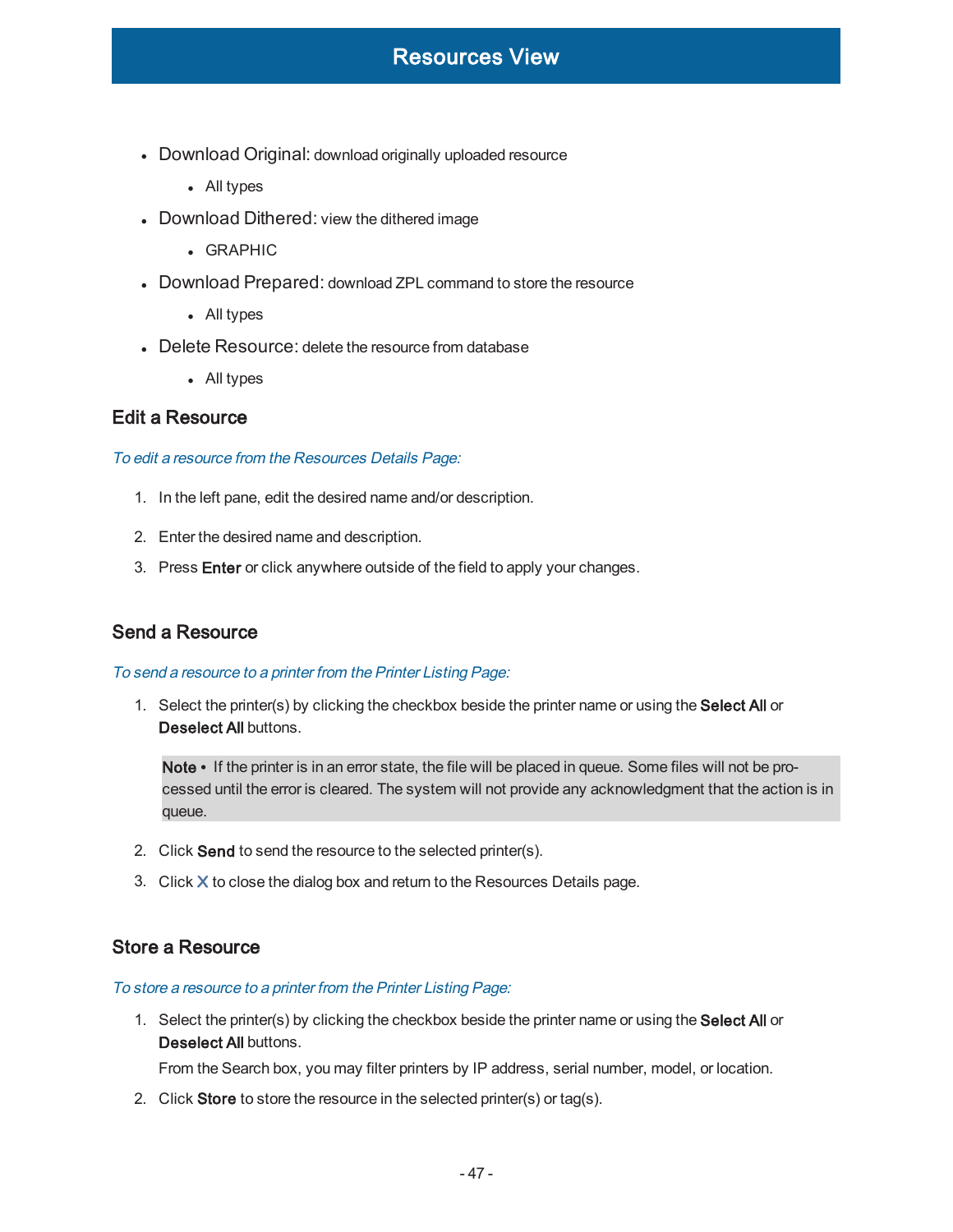Note • If the printer is in an error state, the file will be placed in queue. Some files will not be processed until the error is cleared. The system will not provide any acknowledgment that the action is in queue.

Click **X** to close the dialog box and return to the Resources Details page.

Note • Graphic types, when stored to the printer, will be converted to PNG file or saved as a GRF file. (A GRF file is not converted, simply saved as the same file type.)

### <span id="page-47-1"></span><span id="page-47-0"></span>Delete a Resource

#### To delete <sup>a</sup> resource from the Resources Details Page:

1. Click anywhere in the resource cell.

Note • Clicking on the name of the resource file will display a dithered preview. Clicking anywhere (not on the name of the file) will display the original file alongside of a dithered file.

- 2. Click the  $\blacksquare$  More menu.
- 3. From the dropdown menu, select Delete Resource.
- 4. Click Delete to confirm and remove the resource file.

Note • If the resource is a part of a profile or provisioning event, the resource cannot be deleted.

Click Cancel to remain on the Resource Details page.

### <span id="page-47-3"></span><span id="page-47-2"></span>Apply and Remove a Filter

#### To apply/remove <sup>a</sup> filter:

- All items listed under "Selected" are initially selected.
- To remove a filter, click on the name under **Selections** at the top of the left pane.
	- The filter will move down to the File Type list in the left pane.
- To reapply a filter, click on the name of the filter in the File Type list.
	- The filter will move up to the Selections list.

#### <span id="page-47-4"></span>Available Filters on the Resources View

- Firmware
- Fonts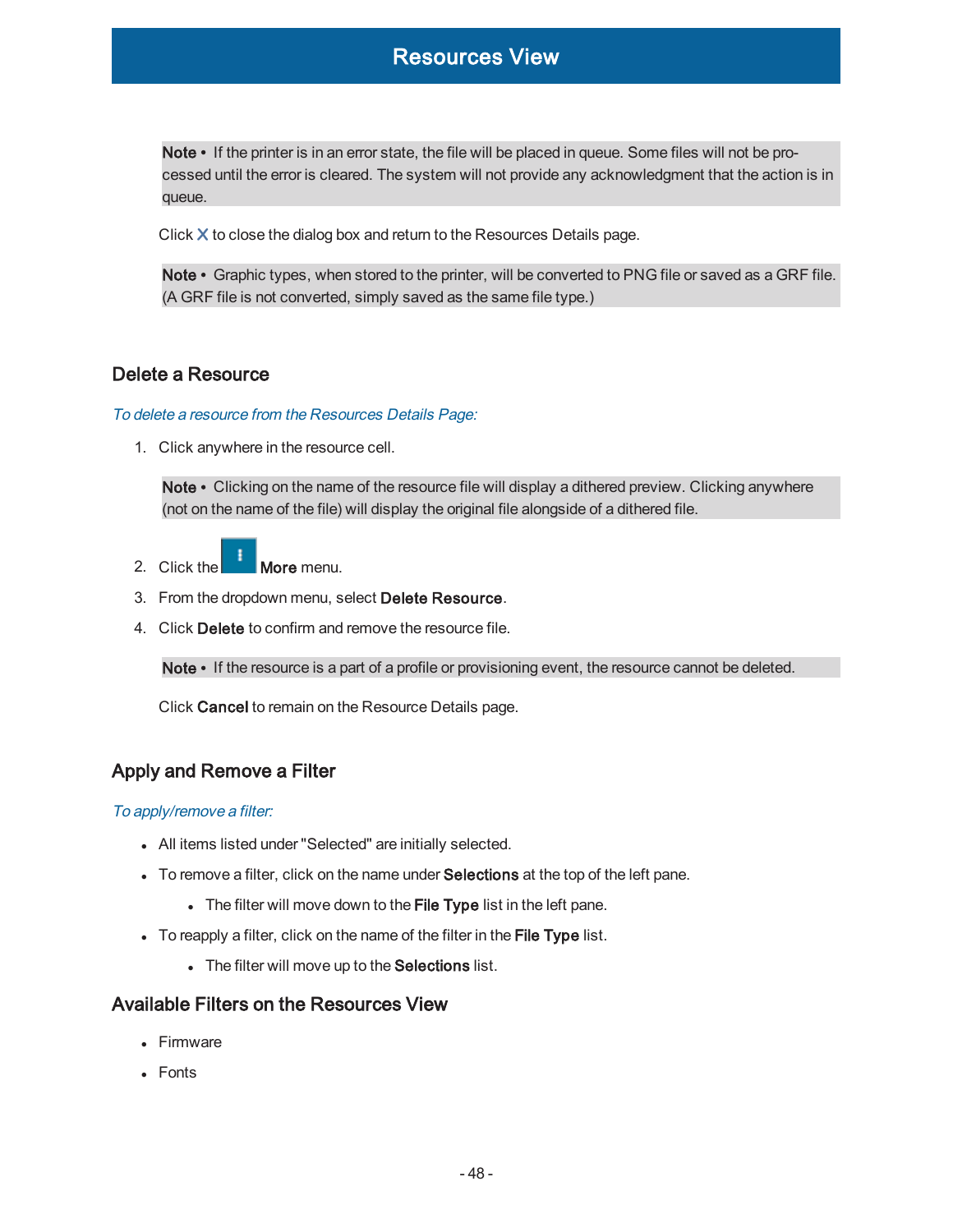- Graphics
- Formats
- Security
- Other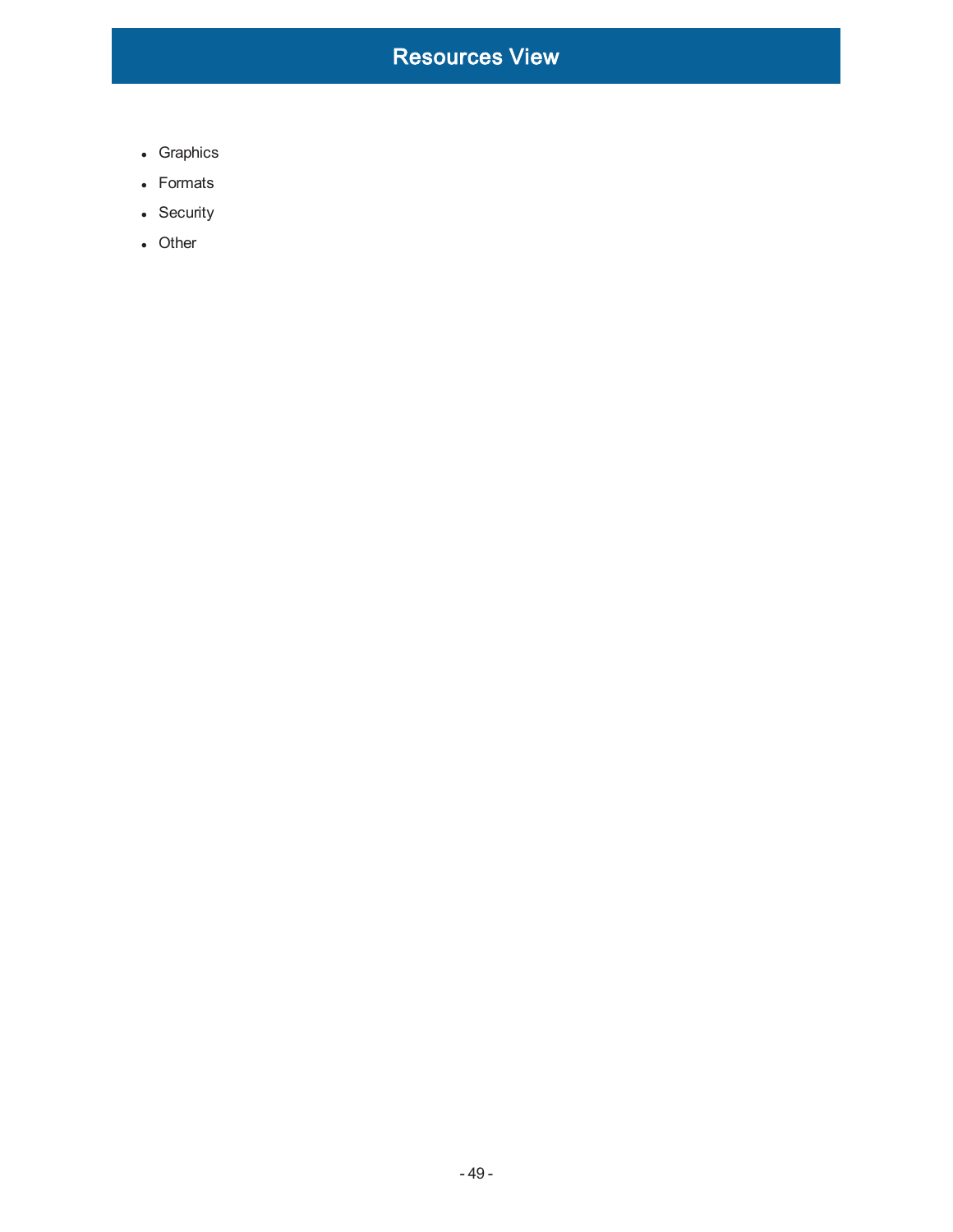# <span id="page-49-0"></span>User Menu

This page (accessed from  $\bigcirc$  admin  $\bigcirc$  ) allows the administrator to change password, manage users, configure Weblink, SSL, SMTP settings, and set the Operations Log retention period.

Listed below are the other actions available in this menu.

- Change [Password](#page-49-1)
- [Manage](#page-49-3) Users View
- [Configuration](#page-56-1)
- Static IP [Addresses](#page-59-2)
- [System](#page-60-0) Log
- **[License](#page-60-4)**
- [About](#page-63-0)
- Logout

# <span id="page-49-2"></span><span id="page-49-1"></span>Change Password

#### To change the password from the User menu:

# 1. Click User menu  $\circledcirc$  admin  $\bullet$

2. From the dropdown menu, select Change Password.

The Change Password dialog box appears.

- 3. Enter the current password, new password, and new password a second time.
- 4. Press Change Password to accept the change. Press Cancel to exit.

# <span id="page-49-3"></span>Manage Users View

<span id="page-49-4"></span>This page allows the administrator to view users, invite users, and configure directories.

To manage users and directories from the User menu:

- 1. Click User menu  $\bullet$  admin  $\bullet$
- 2. From the dropdown menu, select Manage Users. The users are listed.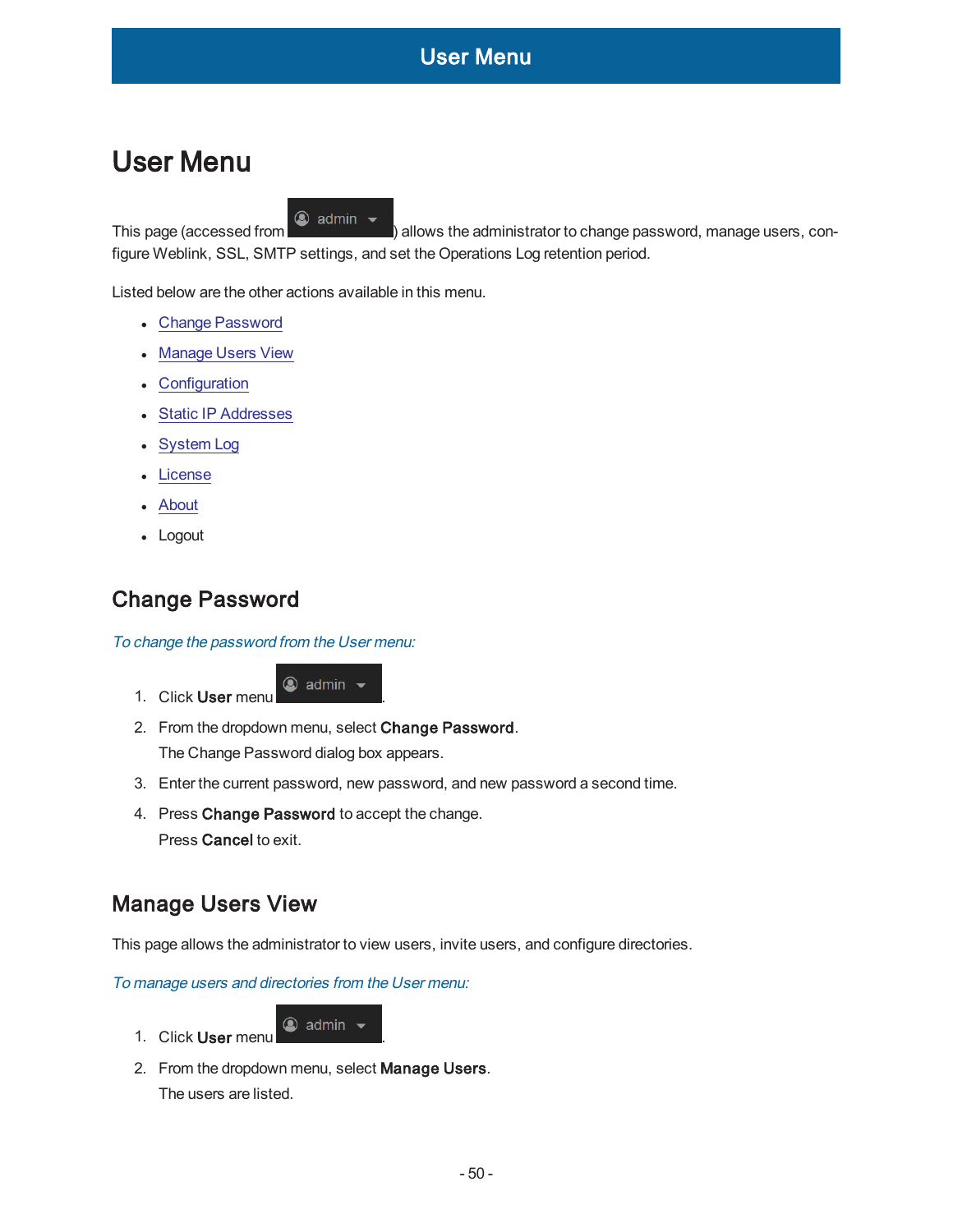Listed below are the other actions available on this page.

- $\bullet$  [+Invite](#page-51-4) Users will permit you to send an invite to new users and assign a user role.
- <span id="page-50-0"></span>• + Configure Directories will add a new tag to the LDAP User directory.

### <span id="page-50-2"></span>What can I do?

<span id="page-50-1"></span>If you wish to change a user setting, click on the specific user to go to the User [Details](#page-52-0) Page.

### Configure LDAP Directories

This page allows the administrator to configure LDAP directories.



### Best Practice

- If no groups have been configured for the management of the server, create a new directory with no group selection and set the defaults permission level to user. When a new user logs into the system, they will be automatically added to the list of users. The admin can now select the user and set the appropriate permissions level.
- Another option is to create an active directory group for each permission level and add users to that group via the active directory system. Permission levels can still be individually adjusted (by an admin) after a user logs in.

Note • If your LDAP server is configured for anonymous login, leave the password field blank.

#### <span id="page-50-3"></span>Server Settings

- Name: Enter a meaningful name to help you identify the LDAP directory server.
- Hostname: The host name of your directory server.
- Port: The port on which your directory server is listening.
- Use SSL: Check this box if the connection to the directory server is an SSL (Secure Sockets Layer) connection. Note that you will need to configure an SSL certificate in order to use this setting.
- Username: The distinguished name of the user that the application will use when connecting to the directory server.
- Password: The password of the user specified above.
- CA Certificate: The certificate authority is added here. Click +Add CA Certificate to browse for your file.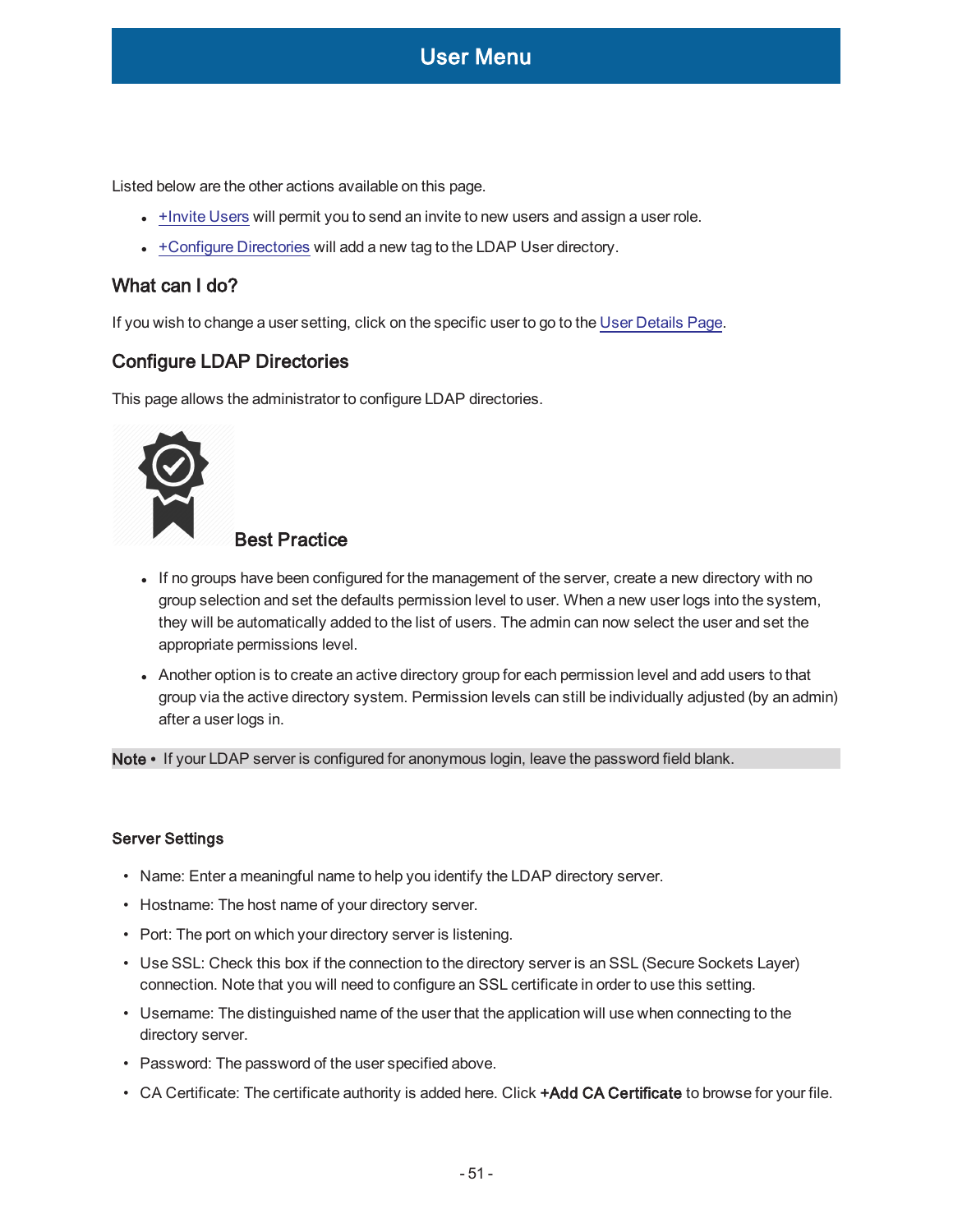### <span id="page-51-0"></span>LDAP Schema Settings

- Base DN: The root distinguished name (DN) to use when running queries against the directory server.
- Additional User DN: This value is used in addition to the base DN when searching and loading users. If no value is supplied, the subtree search will start from the base DN.
- Additional Group DN: This value is used in addition to the base DN when searching and loading groups. If no value is supplied, the subtree search will start from the base DN.

#### <span id="page-51-1"></span>User Schema Settings

- User Name Attribute: The attribute field to use when loading the username.
- User Full Name Attribute: The attribute field to use when loading the user's full name.
- <span id="page-51-2"></span>• User Email Attribute: The attribute field to use when loading the user's email address.

### Printer Profile Manager Enterprise Settings

• Default User Role: The role assigned to new users by default. Possible options include: User, Technician, or Administrator.

#### <span id="page-51-3"></span>To configure LDAP directories:

- 1. Click User menu <sup>3</sup> admin v
- 2. From the dropdown menu, select Manage Users.
- 3. Select Configure Directories.
- 4. Click Add Directory.

The Configure LDAP User Directory dialog appears.

- 5. Fill in the required fields to connect to your system. Refer to the settings (above) for descriptions of the fields.
- 6. Click Save and Test.

Or, click Cancel to return to the Configure Directories page.

### <span id="page-51-5"></span><span id="page-51-4"></span>Invite Users

#### To invite users from the User Listing page:

- 1. Click User menu admin
- 2. From the dropdown menu, select Manage Users.
- 3. Click +Invite Users.

The Invite Users dialog box appears.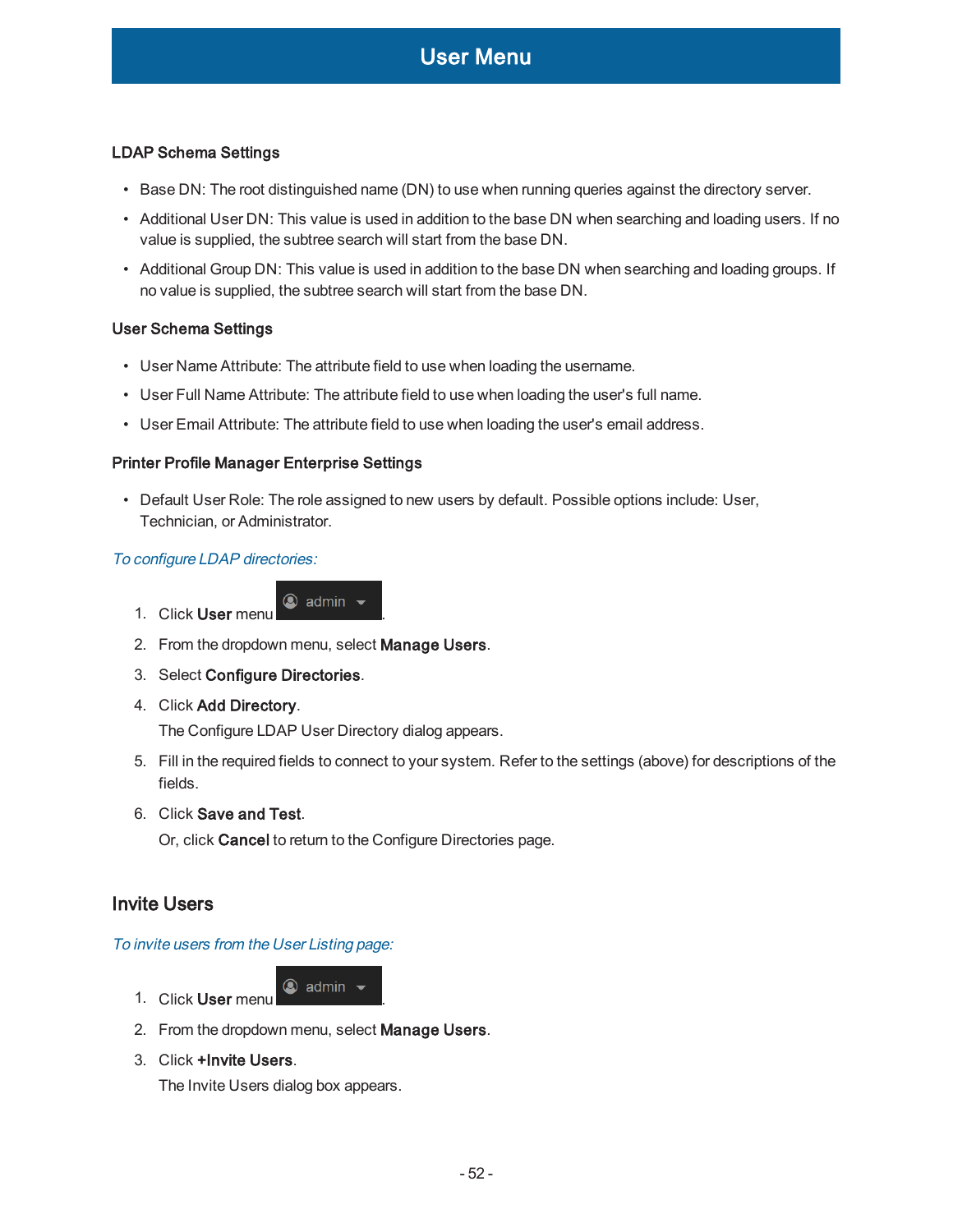- 4. Fill-in the Username, Full Name, and E-mail Address.
- 5. From the User Role dropdown box, select the account role (Administrator, Technician, User).
- 6. Click Send Invites to invite the user.

Or, click + Add Another to invite another user.

Note • The SMTP server must be configured in order to send out invites.

### <span id="page-52-0"></span>User Details Page

The administrator has access to additional controls and functions to add and delete users, roles, passwords, licenses, and IP addresses.

#### <span id="page-52-1"></span>To navigate to the User Details page:

- 1. Click User menu  $\bullet$  admin  $\bullet$
- 2. From the dropdown menu, select Manage Users.
- 3. Select a single user and click anywhere in the cell. The User Details Page appears.

Listed below are the other actions available in this menu.

- [Change](#page-52-2) User Role
- [Invalidate](#page-53-1) Active Sessions
- [Change](#page-54-0) User Email (local users only)
- Reset [Password](#page-54-4) (local users only)
- [Deactivate](#page-55-1) User (local users only)
- [Activate](#page-55-3) User (only appears when a deactivated user is selected)
- [Resend](#page-54-2) Invite will permit you to send an invite to a deactivated user. (only appears when user has not accepted an invitation)
- Remove User will allow user to be removed from the system (only appears when user has not accepted an invitation).

### <span id="page-52-2"></span>Change User Role

This page allows the administrator to change the user's role from the User Details Page.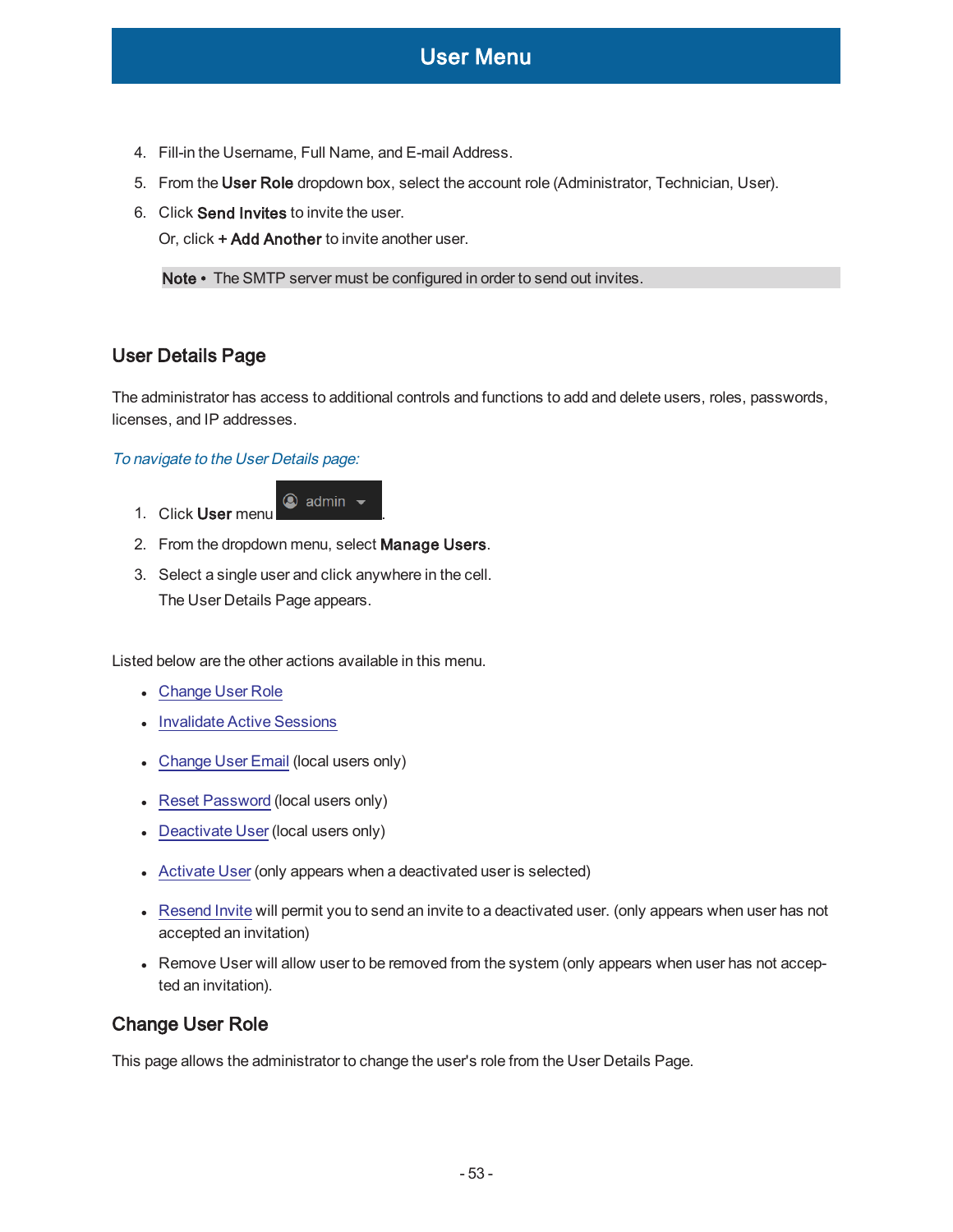

<span id="page-53-0"></span>To change the user role:

- 
- 1. Click User menu  $\bullet$  admin  $\bullet$
- 2. From the dropdown menu, select Manage Users.
- 3. From the **More** menu, click Change User Role. The New Role dialog appears.
- 4. From the User Role dropdown menu, select the new role.
- 5. Click Accept.

Or, click Cancel to return to the User page.

### <span id="page-53-1"></span>Invalidate Active Sessions

This allows the administrator to close out all of the active browser sessions for a specified user. If the user is logged into multiple machines, this command will close all sessions regardless of machine, browser, location.

#### <span id="page-53-2"></span>To invalidate active sessions:

- 1. Click User menu <sup>●</sup> admin ▼
- 2. From the dropdown menu, select Manage Users.
- 3. Select user to invalidate.



5. Click Invalidate Active Sessions.

The Invalidate Sessions dialog appears.

6. Click Confirm.

Or, click Cancel to return to the User Details page.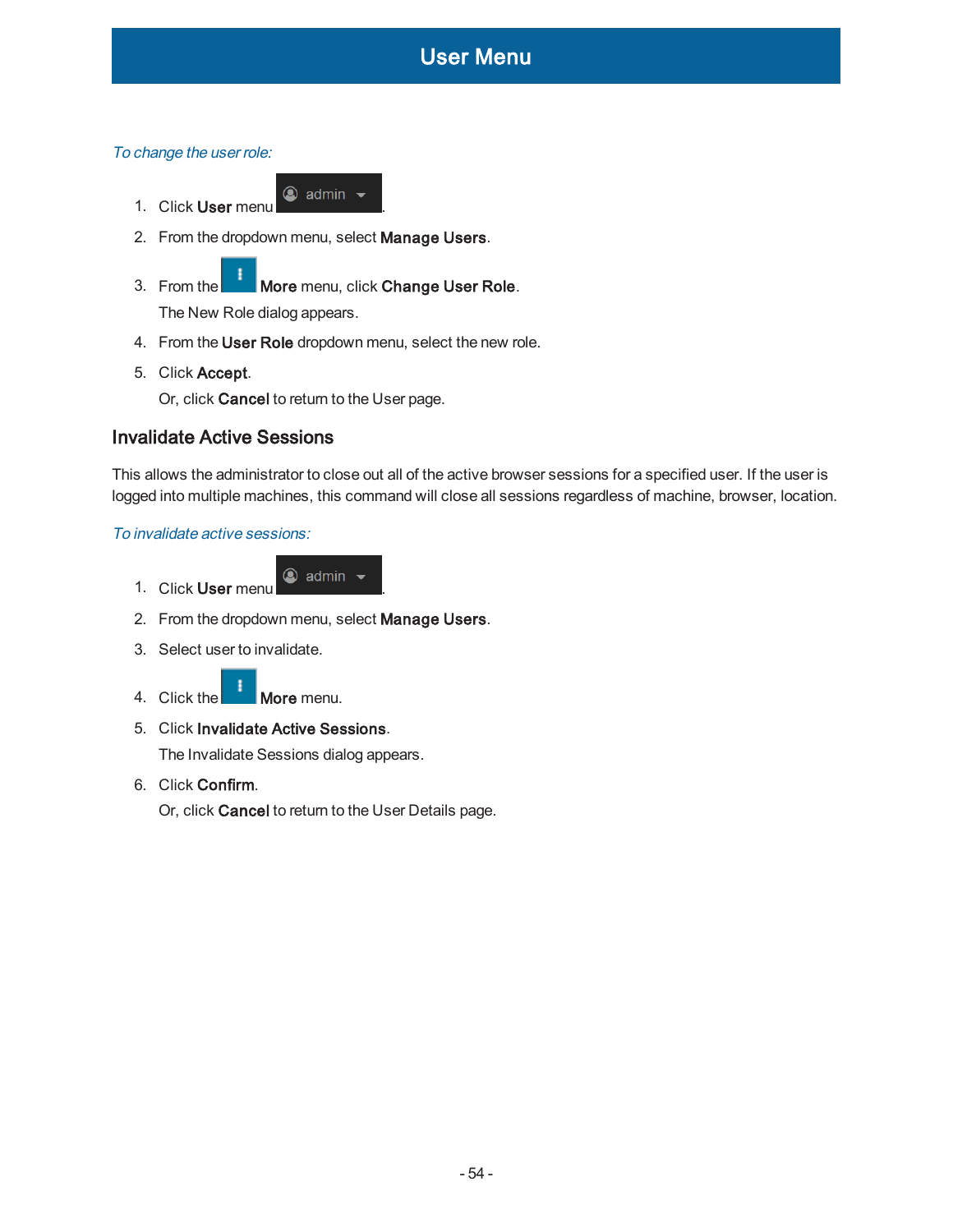# <span id="page-54-0"></span>Change User Email

This page allows the administrator to change a user's email address from the User Details Page.

<span id="page-54-1"></span>Note • The user's old email address will receive an email from the administrator notifying him of the change.

To change the user email:

- 1. Click User menu  $\bullet$  admin  $\bullet$
- 2. From the dropdown menu, select Manage Users.
- 3. Select the user (that you want to change the email).
- 4. From the **More** menu, click Change User Email. The New Email Address dialog appears.
- 5. Fill in the new email address.
- 6. Click Accept.

Or, click Cancel to return to the User Details page.

### <span id="page-54-2"></span>Resend Invitation

<span id="page-54-3"></span>The Resend Invitation option only appears if a user has not accepted an invitation.

To invite users from the Users Details page:

1. Click User menu a admin .

- 2. From the dropdown menu, select Manage Users.
- 3. Select the desired user.
- 4. From the dropdown menu, select Resend Invitation.

Note • The SMTP server must be configured in order to send out invites.

The Operation Log (upon refresh) will display the status of the resent invitation.

### <span id="page-54-4"></span>Reset Password

This page allows the administrator to reset the user's password from the User Details Page.

Note • The user will receive an email from the administrator with a link to change his password.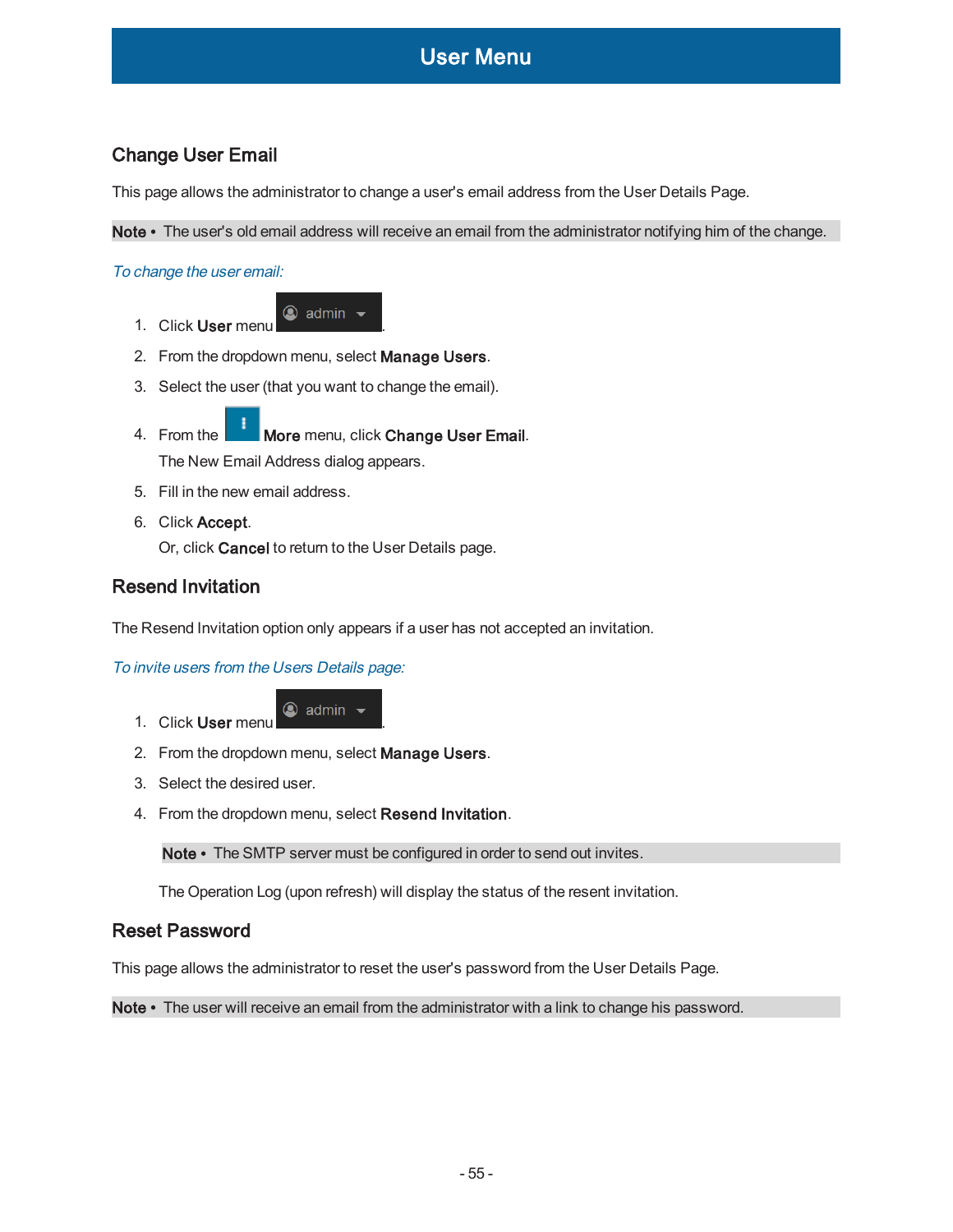#### <span id="page-55-0"></span>To reset the user password from the User Details Page:

- 1. Click User menu admin .
- 2. From the dropdown menu, select Manage Users.
- 3. Select a single user and click anywhere in the cell. The User Details Page appears.
- 4. From the **More** menu, click Reset Password. The Reset password dialog appears.

Note • Resetting the password will also invalidate all active sessions

5. Click Reset Password.

Or, click Cancel to return to the User Details page.

### <span id="page-55-1"></span>Deactivate User

<span id="page-55-2"></span>This allows the administrator to disable Local users from the User Details Page.

#### To deactivate a user:

- 1. Click User menu
- 2. From the dropdown menu, select Manage Users.
- 3. Select user to deactivate.
- 4. Click the  $\begin{array}{|c|c|c|c|c|c|} \hline \end{array}$  More menu.
- 5. Select Deactivate User.

The Deactivate User dialog appears.

6. Click Deactivate to disable the selected user. Or, click Cancel to return to the User Details page.

### <span id="page-55-3"></span>Activate User

This allows the administrator to reinstate the user.

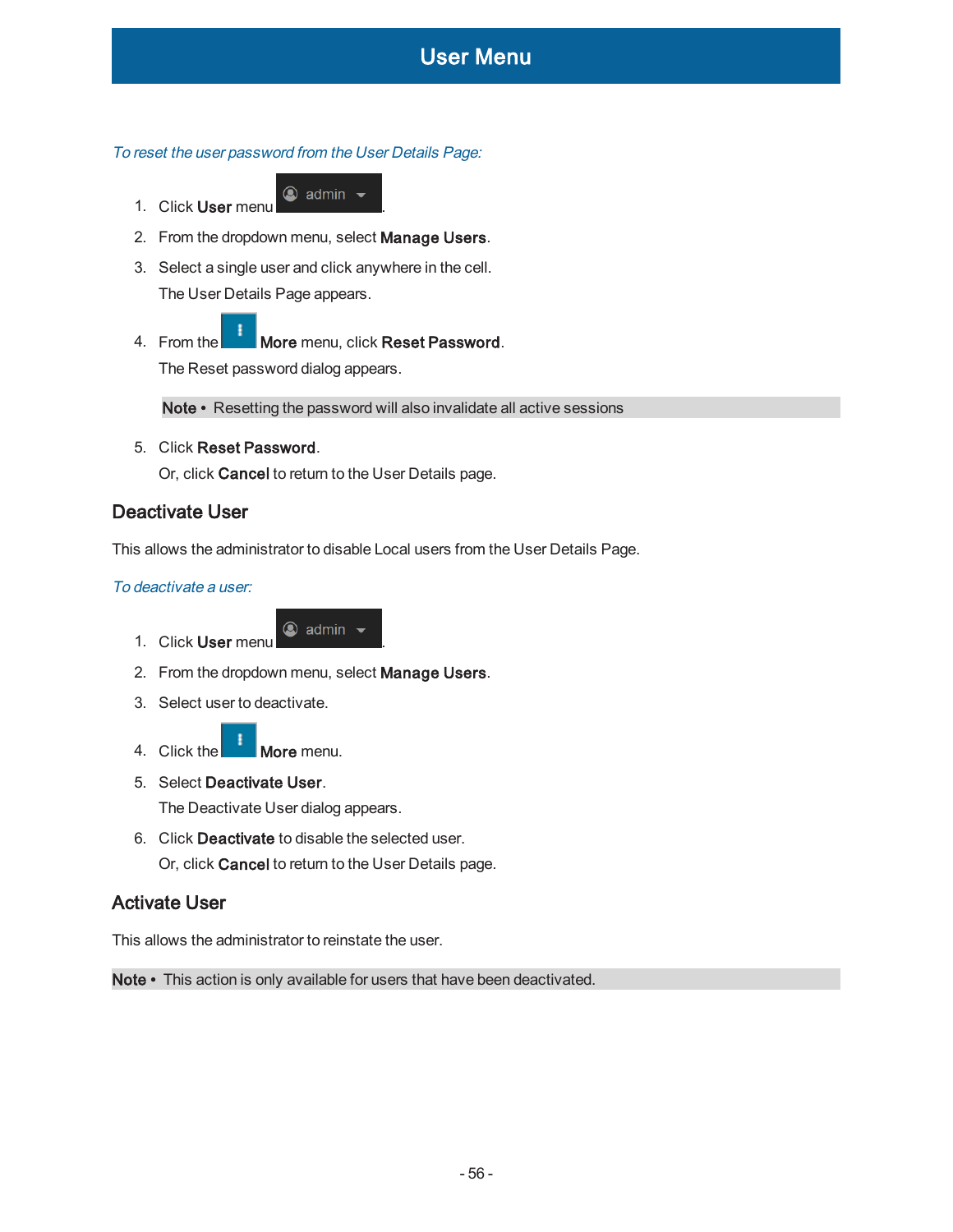<span id="page-56-0"></span>To activate a user:

- 1. Click User menu a admin .
- 2. From the dropdown menu, select Manage Users.
- 3. Select user to be activated.
- 4. From the More menu, select Activate User. The Activate User dialog appears.
- 5. Click Activate to reinstate the selected user.

Note • The user will receive an email from the administrator with a link to change his password and be reactivated.

Or, click Cancel to return to the User Details page.

# <span id="page-56-1"></span>**Configuration**

This page allows the administrator to configure Weblink settings for printers, SSL settings, SMTP settings, and the Operation Log retention policy.

Note • If the server SSL certificate is upgraded to a SHA-256 based certificate, the printer firmware must be Vxx.20.1Z or newer.

<span id="page-56-2"></span>To configure settings from the User menu:

- 1. Click User menu a admin .
- 2. From the dropdown menu, select Configuration.

The Configuration dialog page appears.

- 3. Fill in all of the desired fields.
- 4. Click Save in each of the sections to keep your settings. Or, click Cancel.

# <span id="page-56-3"></span>What can I do?

Listed below are the other actions available on this page.

- [Analytics](#page-57-0) and Usage Settings will enable or disable the gathering and sharing of PPME application and printer analytics with Zebra.
- Beta [Features](#page-58-2) will enable or disable Battery Monitoring. The Give Feedback button allows you to provide feedback and send an email to Zebra.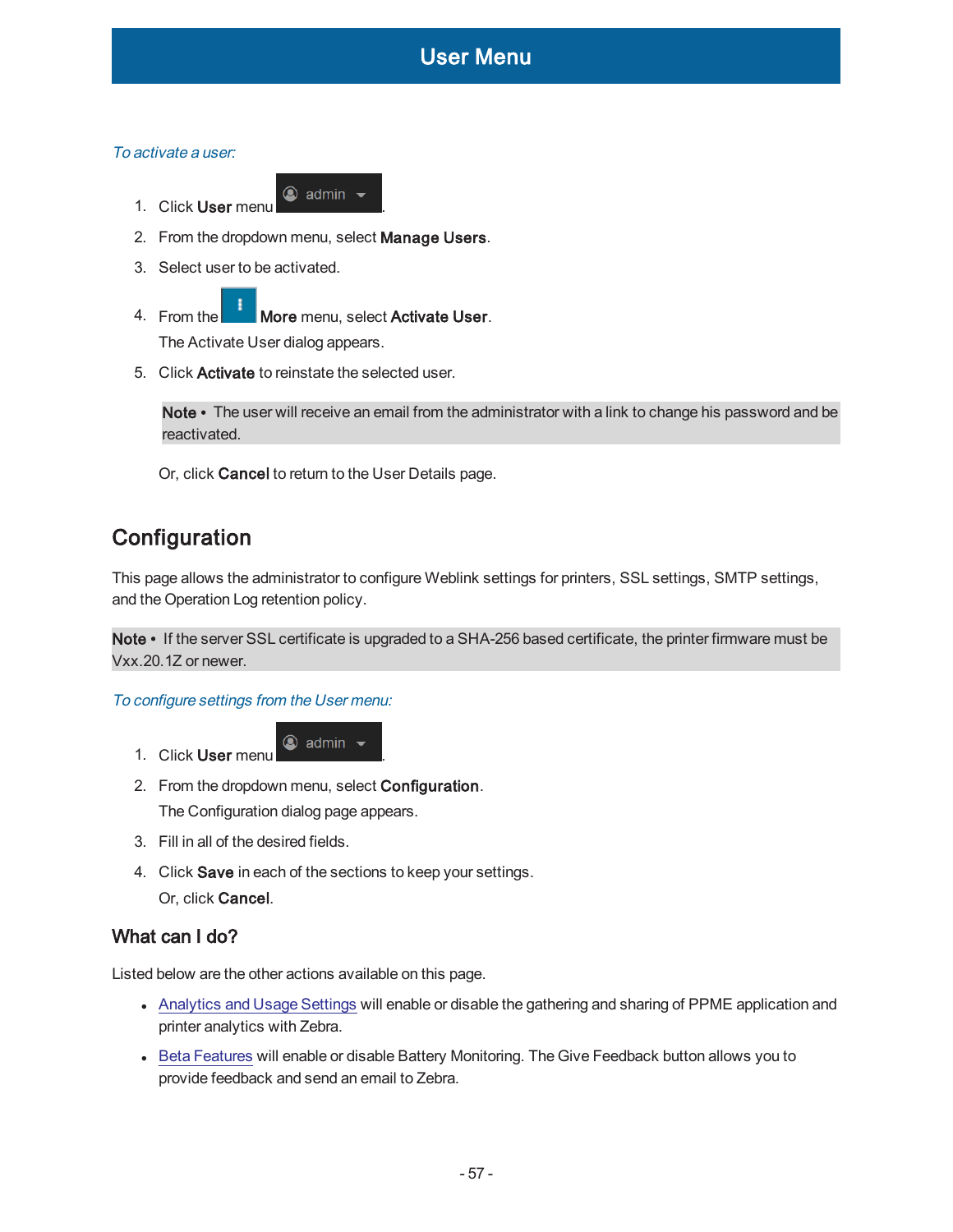# <span id="page-57-0"></span>Analytics and Usage Settings

PPME allows application and printer analytics to be collected. This data gathering may be enabled or disabled.

# <span id="page-57-1"></span>Application Analytics

Application Analytics are application event and settings data, which are gathered and shared with Zebra, on your use of the PPME application. This information helps Zebra improve the PPME application.

Application Analytics are enabled by default.

Application Analytics collected include:

- PPME Version and Build Number
- Operating system
- RAM
- CPU
- Geographic location of server (country)
- Number of application starts
- Application analytics status (enabled/disabled)
- Application Feature Usage (only tracks if the feature is being used; no values or settings collected)
	- Tags
	- Tag ranking
	- Profiles
	- Provisioning
	- Resources
	- Network configuration
	- Printer analytics status (enabled/disabled)
	- Battery Management
	- Odometer columns display
	- LDAP
	- System logs
	- Help system
	- Printer Discovery
	- Export CSV Printer Data
	- Weblink Information (sent to printer)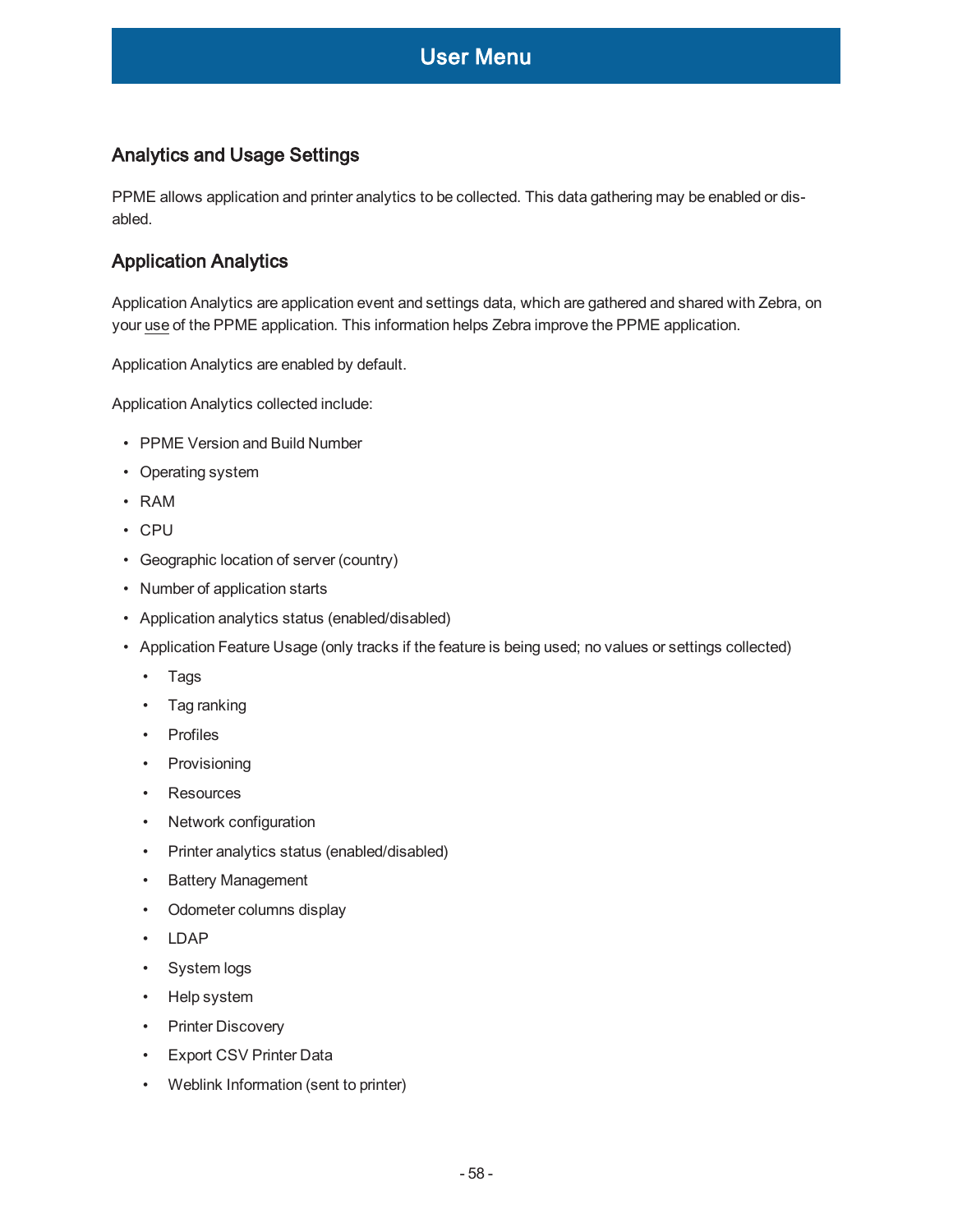• Total count of Download Troubleshooting Information

You must manually disable the analytics, if you do not wish to share them.

<span id="page-58-0"></span>See To change the [Analytics](#page-58-1) and Usage Settings to opt out of the Application Analytics.

### Printer Analytics

Printer analytics are printer event and settings data, which are gathered and shared with Zebra, on your printer usage. Sharing printer event and settings data with Zebra may help improve future printer design.

The information gathered is the same information that can be retrieved using the allconfig command. The syntax for the allconfig command:  $\{\right\}$ "allconfig":null $\}$ . The allconfig report provides the current printer settings. (See the Programming Guide for additional details about the command.)

Note • To enable Battery Monitoring under Beta Features, you must first enable Printer Analytics.

Recommended System Requirements for printer analytics = 1 TB of storage.

Printer Analytics are disabled by default.

You must manually enable the analytics, if you wish to share them.

<span id="page-58-1"></span>See To change the [Analytics](#page-58-1) and Usage Settings to opt in to the printer analytics.

To change the Analytics and Usage Settings

- 1. Click User menu a admin .
- 2. From the dropdown menu, select Configuration. The Configuration dialog page appears.
- 3. Scroll down to Analytics and Usage Settings.
- 4. Click on the desired radio button to enable or disable the appropriate analytics.
- 5. Click Save to keep your settings. Or, click Cancel.

### <span id="page-58-2"></span>Beta Features

Beta Features test new, experimental functionality. PPME version 2.1 provides the ability to monitor your printer's battery.

Recommended System Requirements for analytics = 1 TB of storage.

Note • To enable Battery Monitoring under Beta Features, you must first enable Printer Analytics. See [Ana](#page-57-0)lytics and Usage [Settings](#page-57-0) to change the Printer Analytics setting.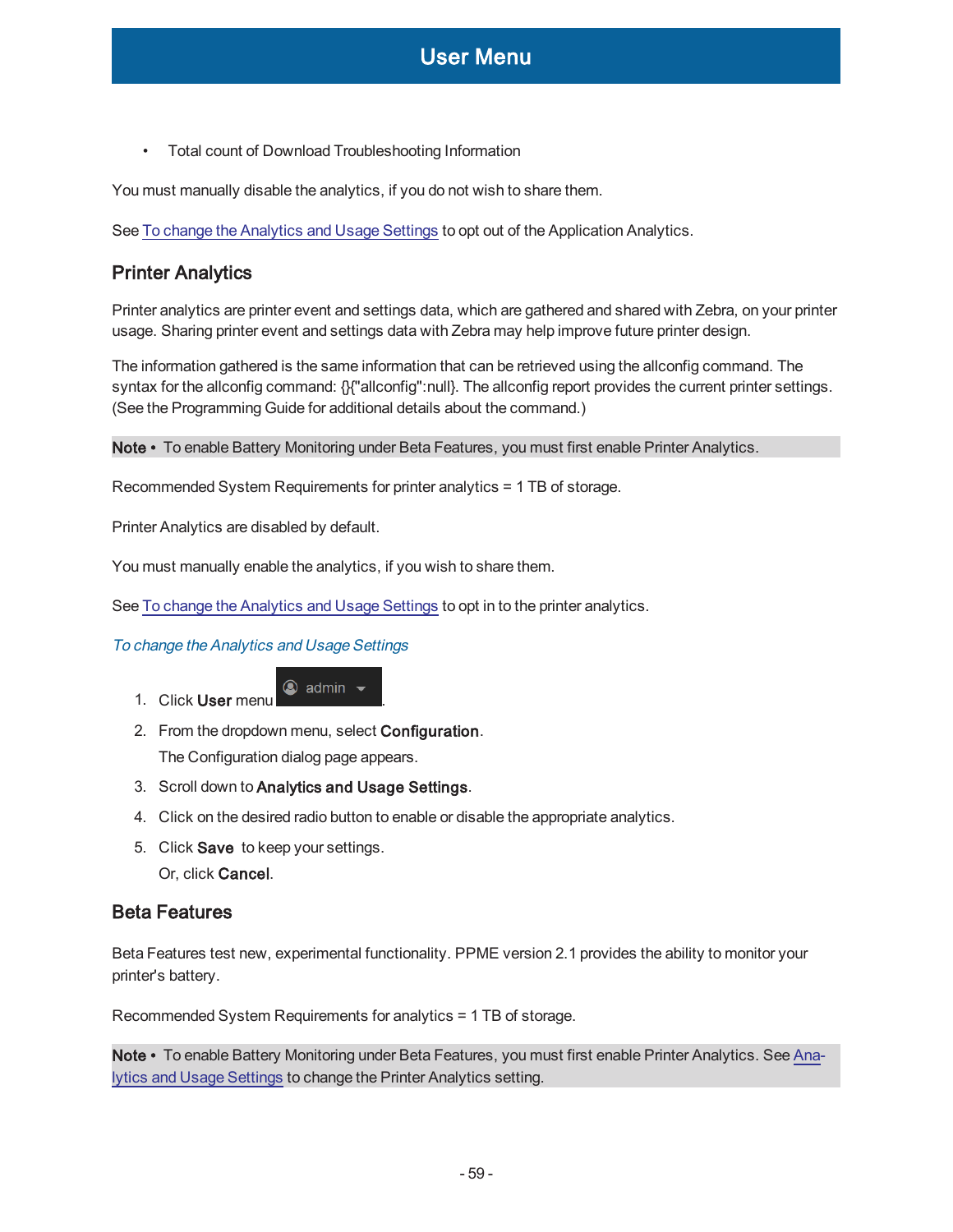<span id="page-59-0"></span>To see the battery monitoring tab and statistics:

- 
- 1. Click User menu admin .
- 2. From the dropdown menu, select Configuration. The Configuration dialog page appears.
- 3. Scroll down to Beta Features.
- 4. Click on the desired radio button to enable or disable the Battery Monitoring.
- 5. Click Save to keep your settings. Or, click Cancel.

### <span id="page-59-1"></span>To provide feedback:

- 1. Click User menu admin .
- 2. From the dropdown menu, select Configuration. The Configuration dialog page appears.
- 3. Scroll down to Beta Features.
- 4. Click Give Feedback to open an email to Zebra.

**S** Give Feedback

5. Answer the questions provided and press Send.

# <span id="page-59-2"></span>Static IP Addresses

When using Static IP addresses in your network configurations, the printers must have a pre-defined IP address.

<span id="page-59-3"></span>To assign, view, and delete static IP addresses:

- 1. Click User menu  $\bullet$  admin  $\bullet$
- 2. From the dropdown menu, select Static IP Addresses. The Assign Static IP Addresses to Printers dialog opens.
- 3. Enter a static IP address for a printer or search for the printer.
- 4. Press Enter to assign the IP address to the printer. Click the trash can to clear the IP address field.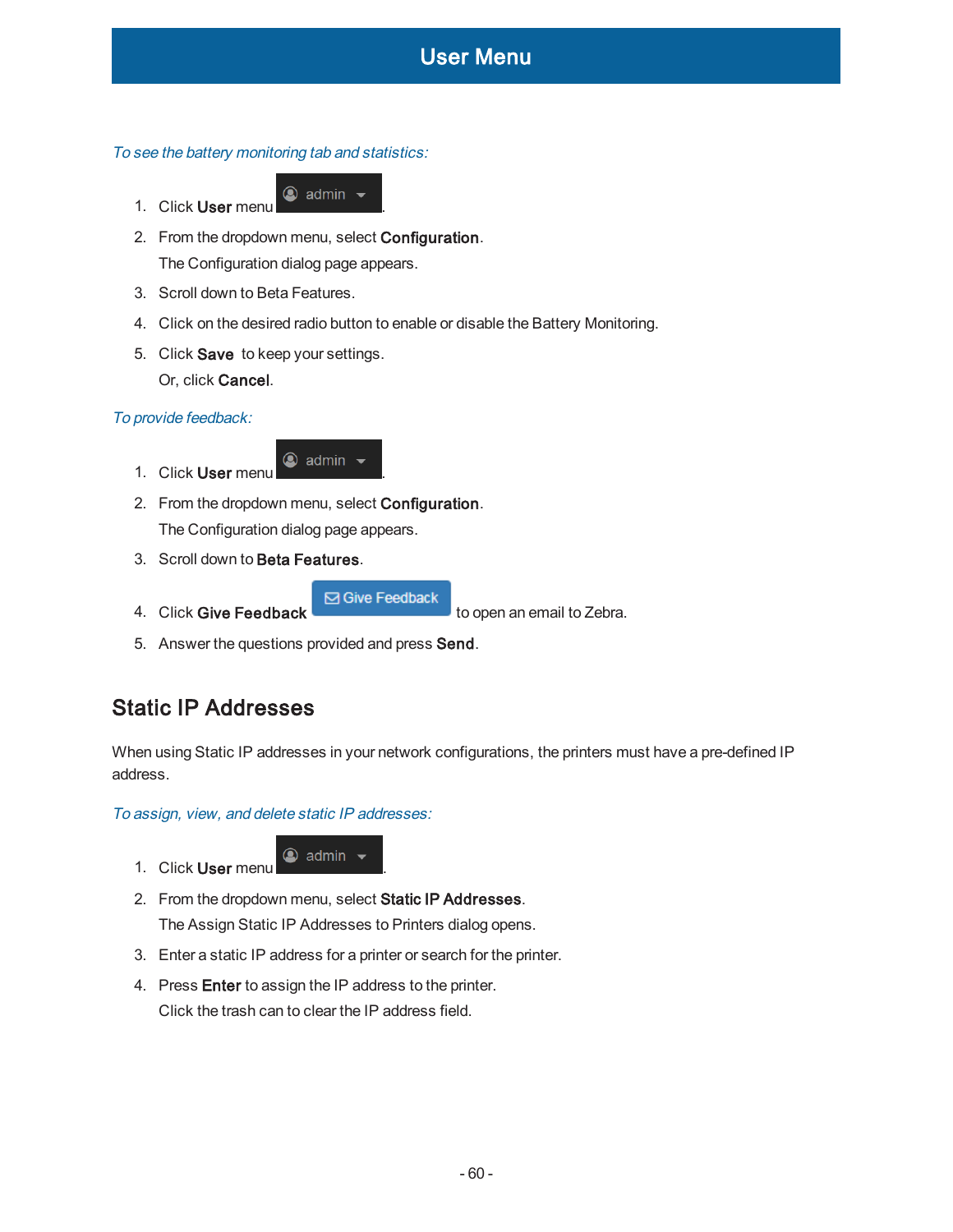It is a table of IP addresses. If you apply a network configuration with static addressing, it will look here to see if the current printer is in the table and will use the IP address it is assigned to when configuring.

# <span id="page-60-0"></span>System Log

<span id="page-60-1"></span>This page allows the administrator to view the system log.

### To view the system log:

- 1. Click User menu a admin .
- 2. From the dropdown menu, select System Log. The system operation log is listed.

### <span id="page-60-2"></span>Clear Pending Operations

<span id="page-60-3"></span>This link will clear all pending operations on the system log.

#### To clear pending operations:

- 1. Click User menu <br>
<sup>1</sup> Click User menu
- 2. From the dropdown menu, select System Log.
- 3. Click Clear Pending Operations link.

# <span id="page-60-4"></span>License

<span id="page-60-5"></span>This page allows the administrator to set up, change, and move the license, and view its status.

# Standard Configuration

The standard PPME license currently has the following limits:

- License check interval: 24 hours
- Maximum printer count: Dependent on license purchased

Note • You may add more printers than the license count limit, however, only the number of printers specified by your license (maximum printer count) can connect at a time.

For perpetual licenses (those that never expire), your login screen will read, "N/A" rather than the standard line, "License expires in N days".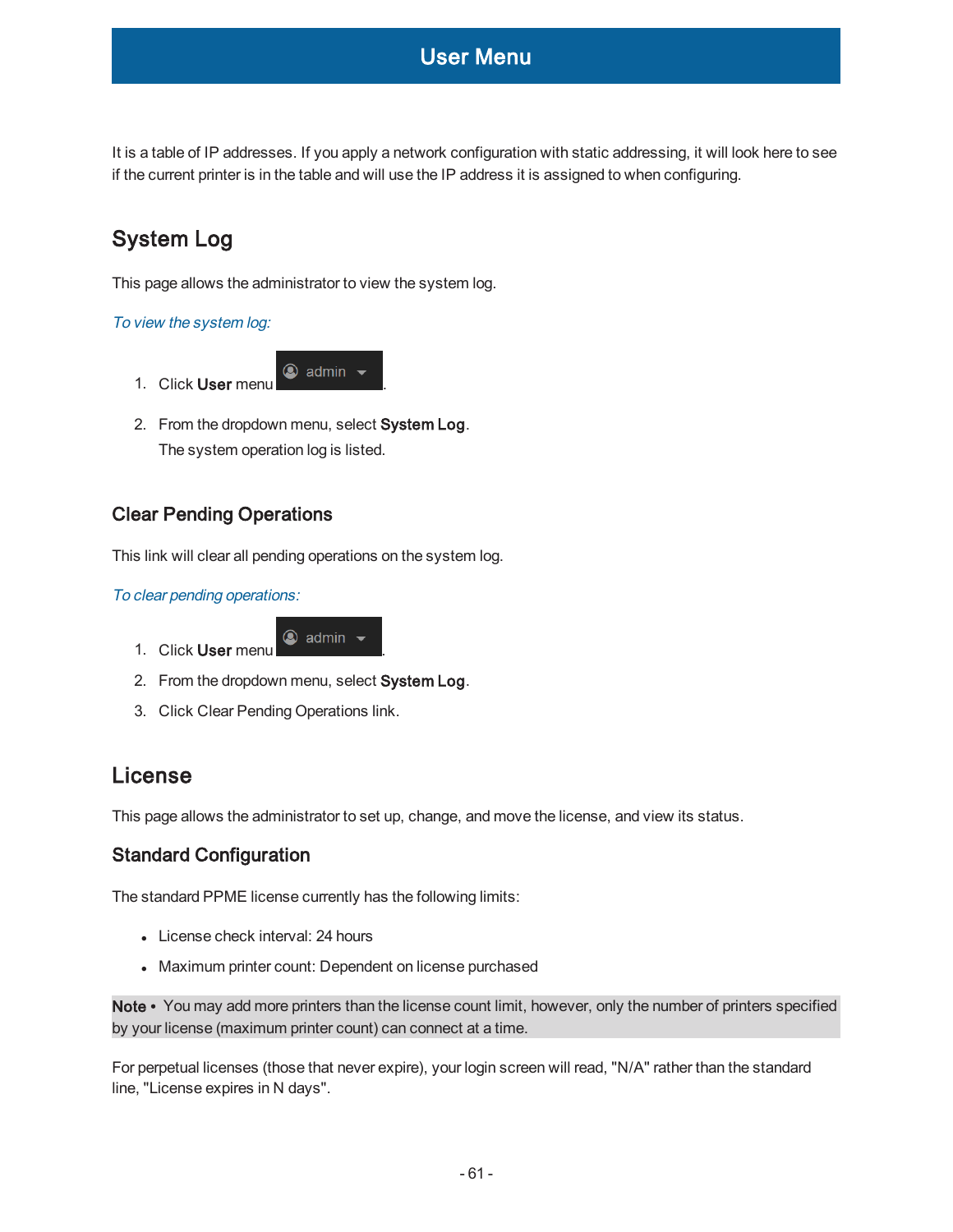<span id="page-61-0"></span>

It is recommended that the PPME server should not have any other licensed software installed on it. Specifically, this license should be the only Nalpeiron license installed.

# <span id="page-61-1"></span>Setup

For the PPME licensing system to work, the server must have outgoing ports 80 and 443 open to the Internet, and must be able to reach my.nalpeiron.com and zebra.com.

<span id="page-61-2"></span>Note • If the server is unable to access the above web site, the server will revert to an unlicensed status.

#### To Enter a New License Code:

If a customer wants to enter a new license code before it expires for whatever reason, this can be done from the main license page.

- 1. Click User menu a admin .
- 2. From the dropdown menu, select License.
- 3. Locate the License Code field with the lock icon.
- 4. Click the lock icon to allow editing, and enter the new code there.
- <span id="page-61-3"></span>5. Click the lock icon once again to save and activate the new license code.

### Viewing a License

All relevant license information can be viewed on the main license page, which can be accessed from the User menu.

- 1. Click User menu
- <span id="page-61-4"></span>2. From the dropdown menu, select License.

### Effects of License Limits

License Check Interval - If the licensing server is not contacted within the license check interval, the license will be considered expired. This means PPME will continue to require access to the my.nalpeiron.com even after installation.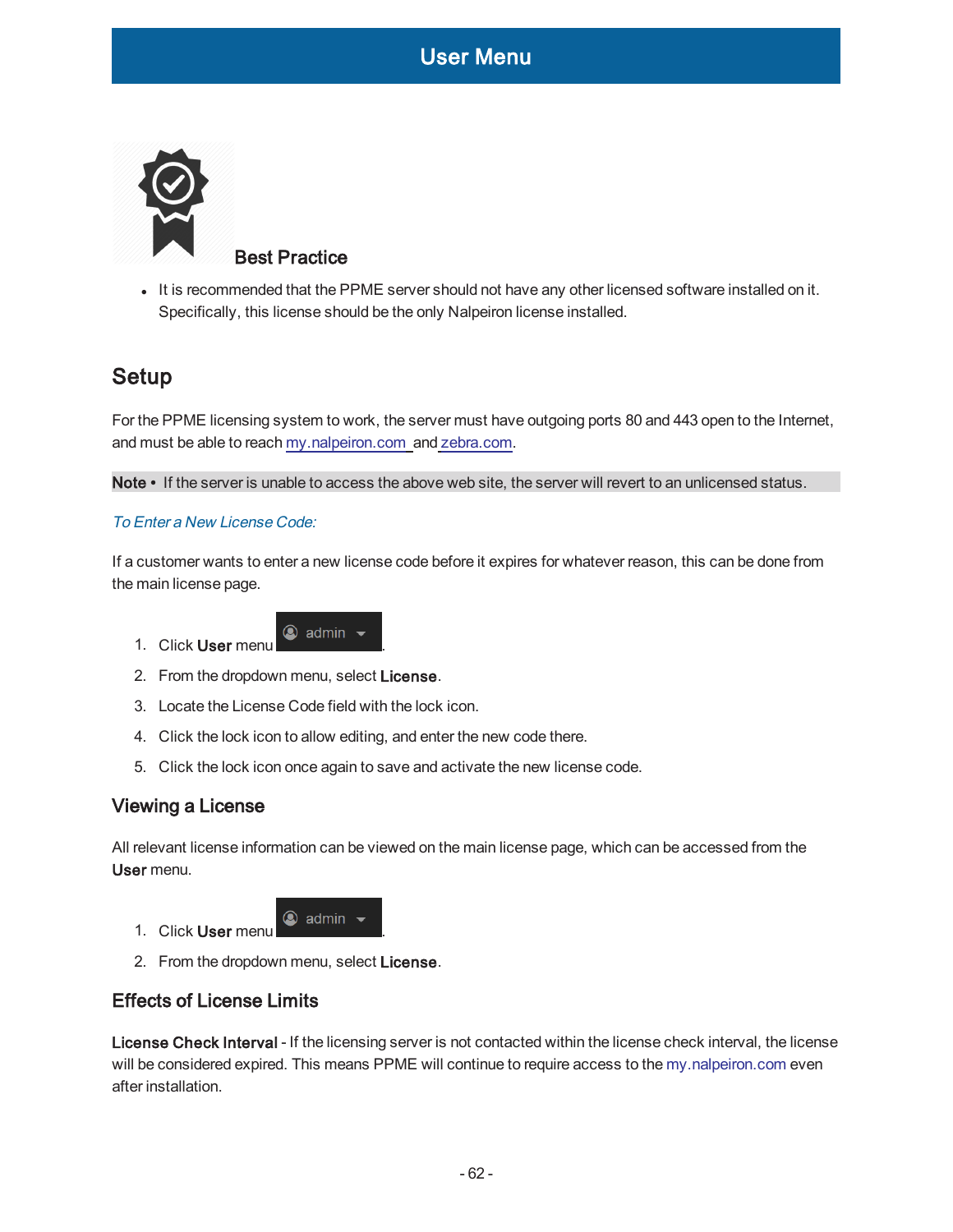Printer Count - When the maximum printer count is reached, further connection attempts from printers will be denied. All PPME admins will receive an e-mail notification.

License Period - Upon license expiration, the following will occur:

- All user sessions will be closed (users will be logged out).
- All provisioning items will be suspended.
- All pending user invites will be reset. (Admin may resend new invitations.)
- Admins will receive a notification e-mail.

<span id="page-62-0"></span>Note • If your license expires, you must activate a new one. Don't forget to Resume All provisioning items.

#### To Move an Installation of PPME:

If a customer is moving an installation of PPME to a new server, they may want to reuse the same license code.

- 1. Navigate to the main licensing page from the User menu .
- 2. Choose Release (beside License Code) and confirm.

Caution: This will log the user out of the application and make it unusable until a valid license is entered.

The license code will be returned to the server and allow it to be used on another server without going over the activation limit.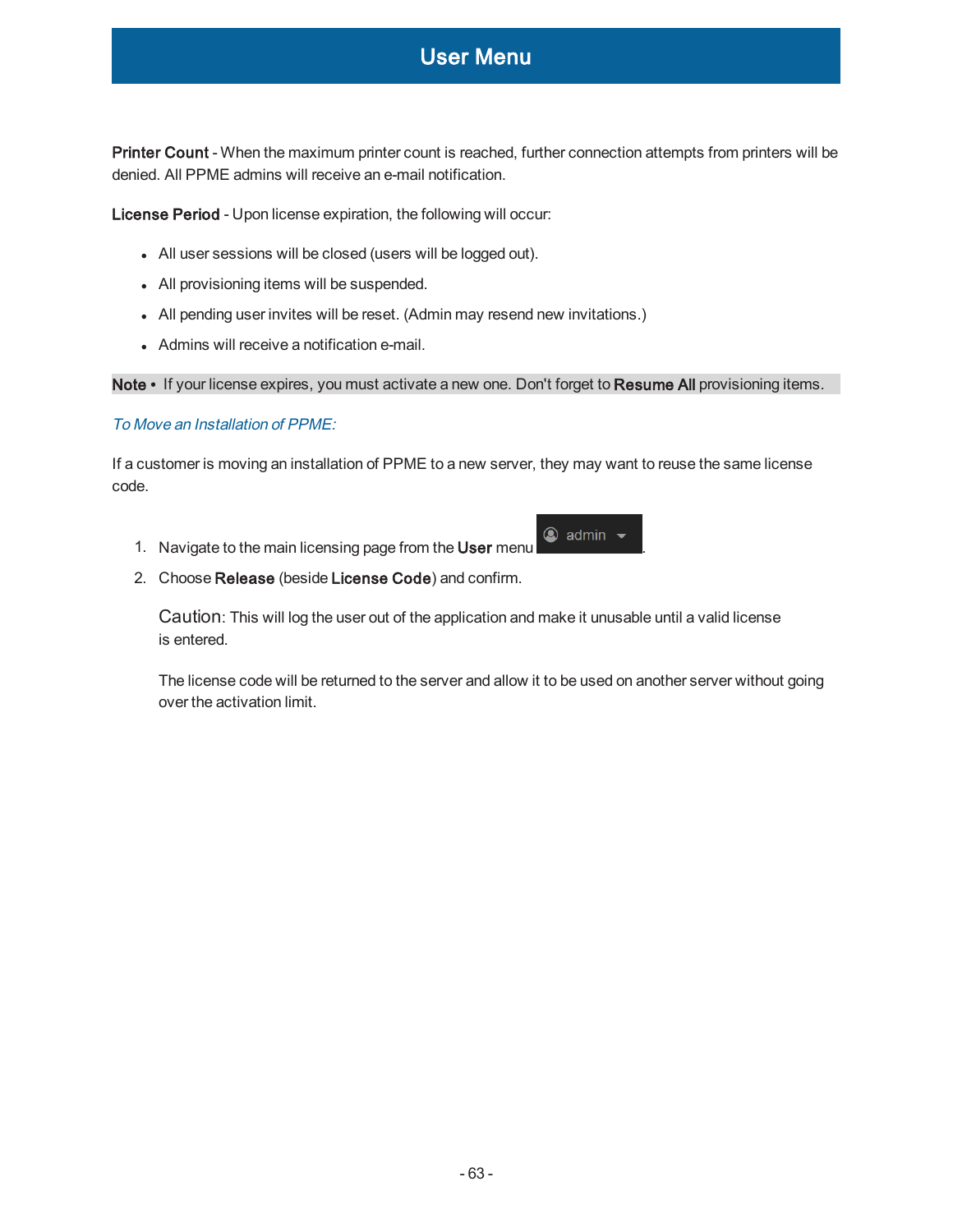# <span id="page-63-0"></span>About

The page contains an About section displaying the Link-OS Printer Profile Manager Enterprise version, the date and time of when the server was started, Zebra copyright, and links to zebra.com as well as the associated Open Source Usage legal notice.

<span id="page-63-1"></span>To view the About page:



2. From the dropdown menu, select About.

The About dialog opens to show the current PPME version, and provides a link to the Open Source Usage.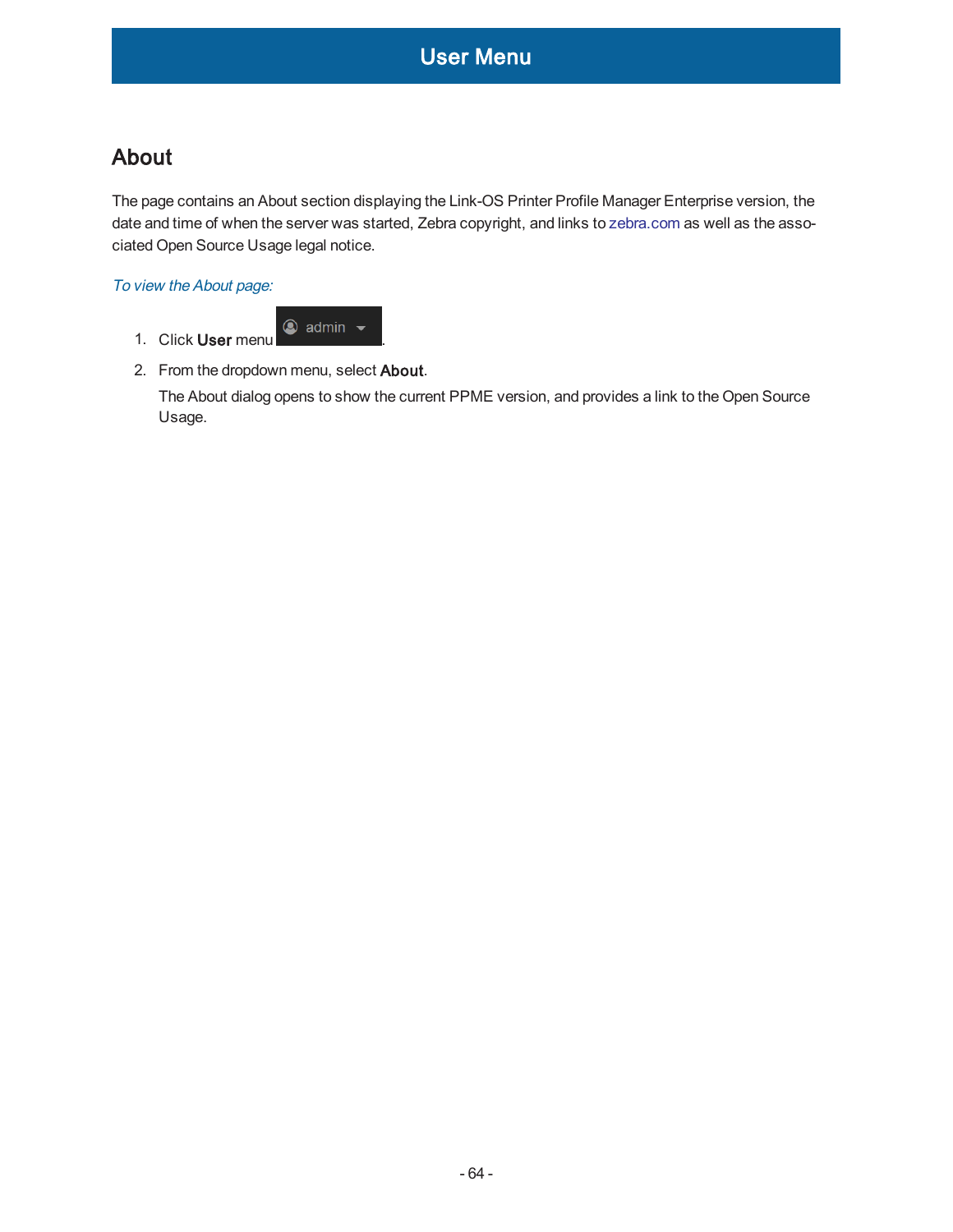#### GLOSSARY

# A application analytics printer event and settings data, which are gathered and shared with Zebra, on your use of the PPME

application. This information helps Zebra improve the PPME application. Application Analytics are enabled by default.

authentication server name field used to set up proxy credentials

#### B

#### battery monitoring

a beta feature, which checks the status and health of your printer's battery

#### beta features

Beta Features test new, experimental functionality. For this release, PPME provides the ability to monitor your printer's battery.

#### C

#### configuration page

allows you to configure how Printer Profile Manager Enterprise communicates with printers

#### D

#### DNS name

fully-qualified network name of the server hosting PPME

#### L

#### LDAP

means Lightweight Direct Access Protocol. Used in Single Sign-On systems to control access to files, and printers in a network.

#### license management

the act of adding, controlling the licenses for the PPME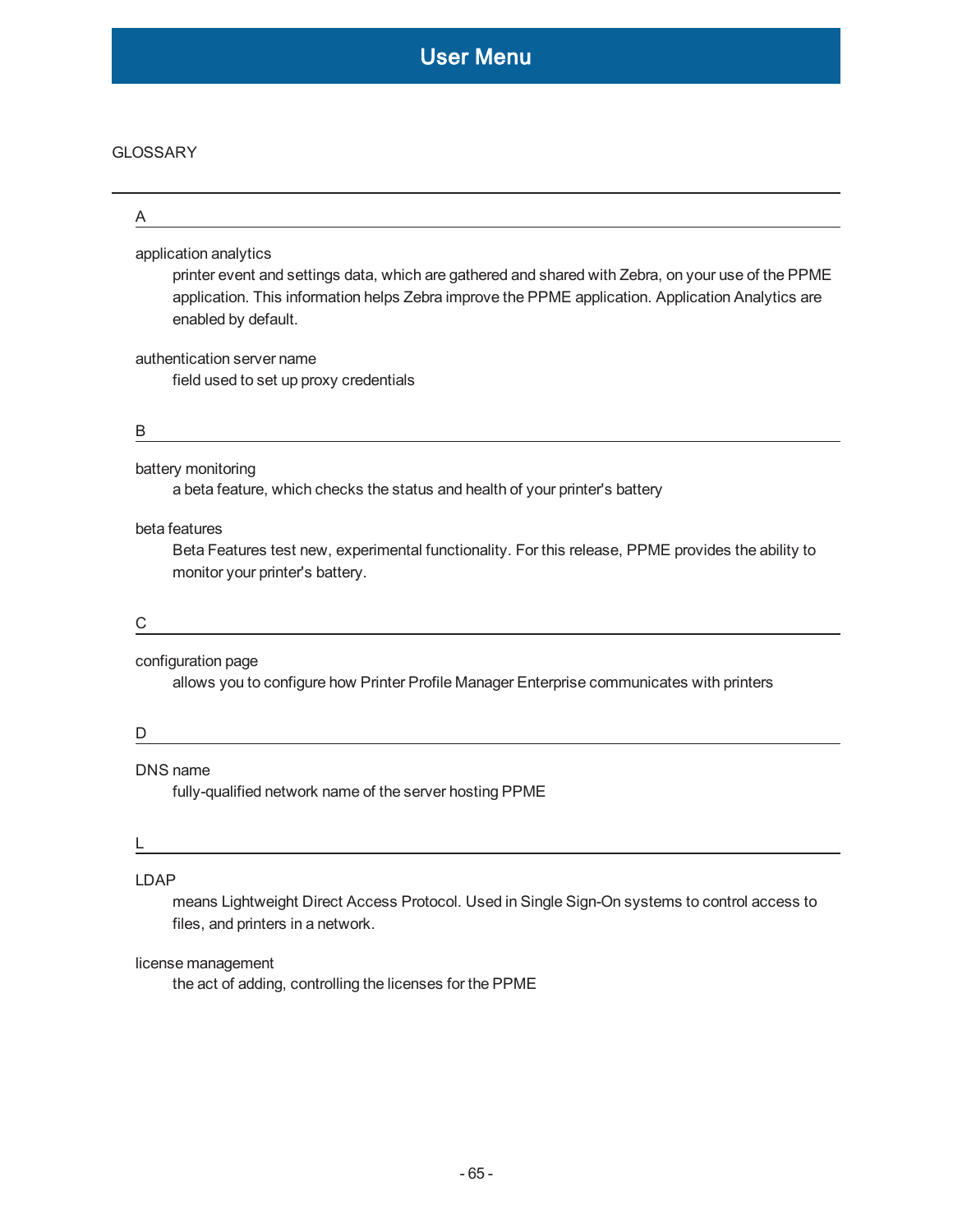#### N

#### network configuration

a user defined group of configuration settings for the printer's networking connectivity

O

#### object

Objects are files that are stored on a printer's internal memory. These may include firmware, fonts, graphics, templates/formats, certificates, and other file types. Objects included in a profile will be stored in a printer's memory when the profile is applied. Objects differ from resources in that they are stored on the printer. Resources are stored on the server.

#### operation log

displays any activity performed on a printer and identifies errors and warnings

P

#### password

field used to set up proxy credentials

#### PPME

abbreviation for Printer Profile Manager Enterprise

#### printer analytics

printer event and settings data, which are gathered and shared with Zebra, on your printer usage information. Printer Analytics are disabled by default.

#### profile

a snapshot of a printer's settings, objects, and firmware

#### profile listing view

contains information such as name, create date, and description with an image of the printer

#### provisioning

the system in Printer Profile Manager Enterprise that controls the distribution of Profiles to printers on a user defined schedule

#### proxy

the URL of any required proxy server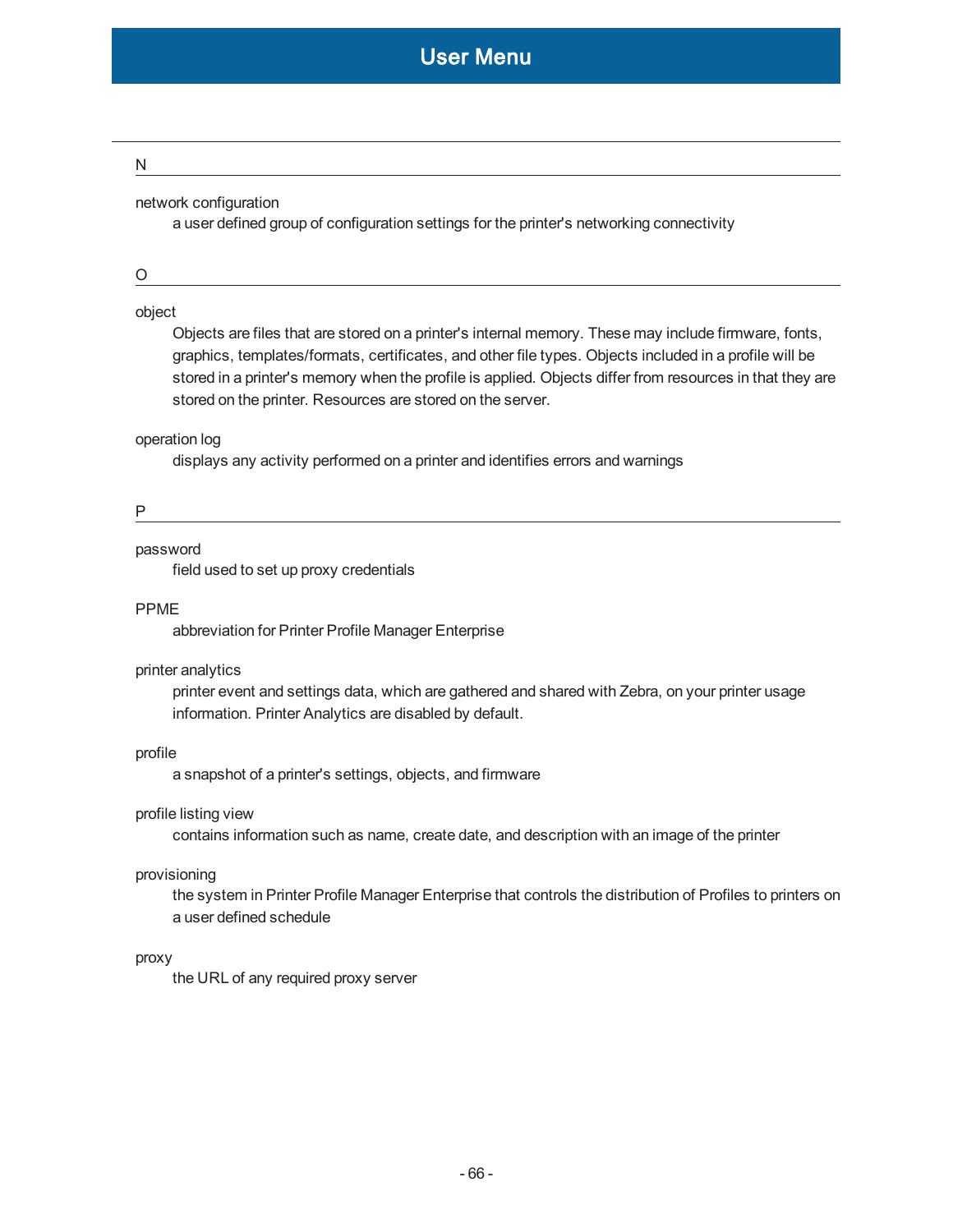| R                                                                                                                                                                                       |  |
|-----------------------------------------------------------------------------------------------------------------------------------------------------------------------------------------|--|
| resources<br>any file, such as graphics, firmware or fonts, stored on the server                                                                                                        |  |
| S<br><u> 1980 - Johann Barn, fransk politik (d. 1980)</u>                                                                                                                               |  |
| servlet path<br>the path of the Zebra servlet without the host name                                                                                                                     |  |
| system log<br>contains events that are logged by the operating system. System log files may contain information<br>about printer changes, system changes, events, operations, and more. |  |
|                                                                                                                                                                                         |  |
| tags<br>a custom label used to identify and group your devices                                                                                                                          |  |
|                                                                                                                                                                                         |  |
| user<br>A user can be set up as an admin, technician, or user role. Each role has specific functions and per-<br>missions within PPME.                                                  |  |
| user name<br>field used to set up proxy credentials                                                                                                                                     |  |
| W                                                                                                                                                                                       |  |
| WebLink settings<br>sent to a Link-OS printer when configuring it for use with PPME                                                                                                     |  |
| whole URL<br>the computed URL to which printers establish a WebLink connection                                                                                                          |  |
| WLAN certificate management<br>adding a WLAN certificate to a network configuration for later distribution to a printer                                                                 |  |